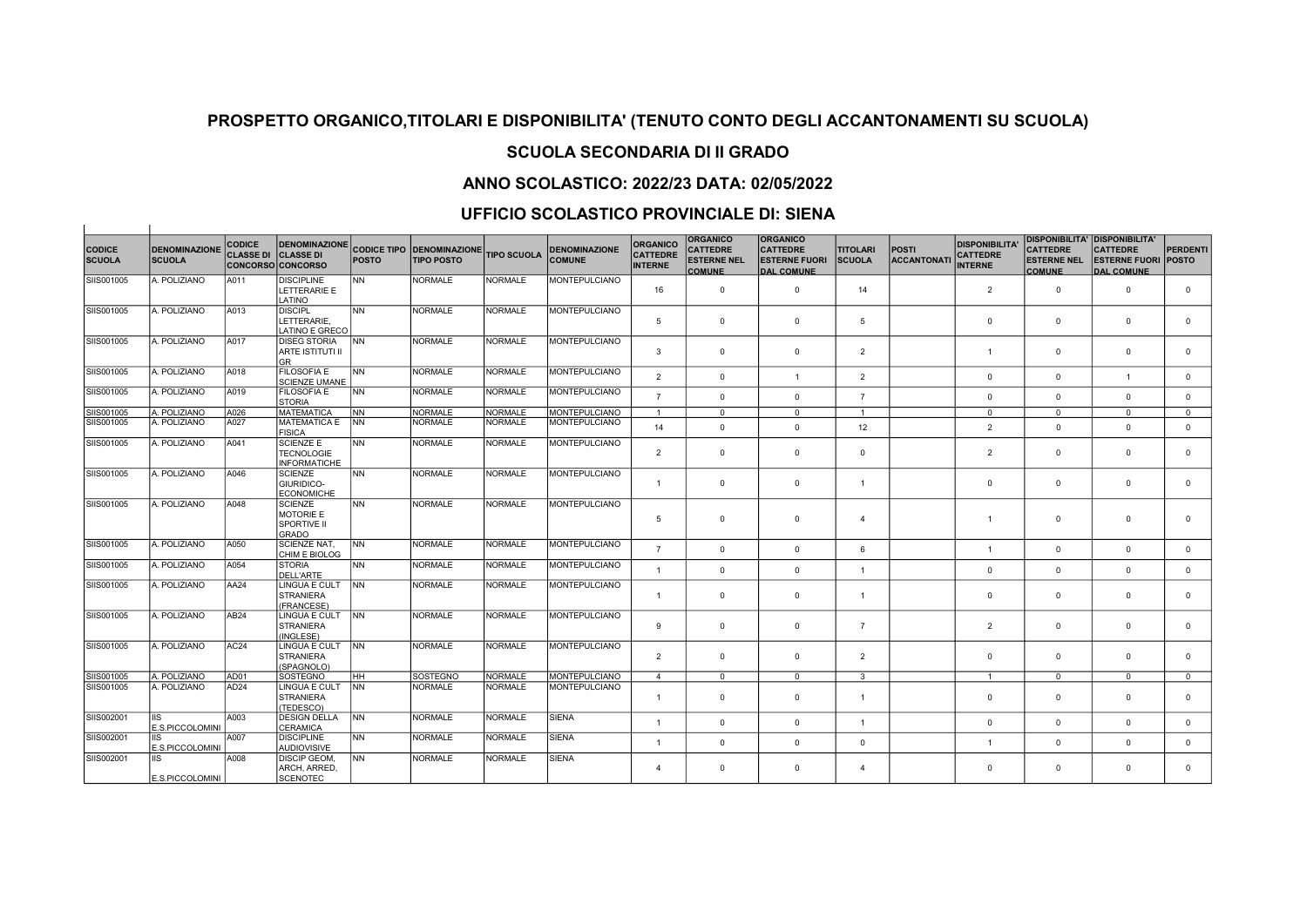# SCUOLA SECONDARIA DI II GRADO

## ANNO SCOLASTICO: 2022/23 DATA: 02/05/2022

### UFFICIO SCOLASTICO PROVINCIALE DI: SIENA

 $\mathbf{1}$ 

| <b>CODICE</b><br><b>SCUOLA</b> | <b>DENOMINAZIONE</b><br><b>SCUOLA</b> | <b>CODICE</b><br><b>CLASSE DI CLASSE DI</b> | <b>CONCORSO CONCORSO</b>                                          | <b>POSTO</b> | DENOMINAZIONE CODICE TIPO DENOMINAZIONE<br><b>TIPO POSTO</b> | <b>TIPO SCUOLA</b> | <b>DENOMINAZIONE</b><br><b>COMUNE</b> | <b>ORGANICO</b><br><b>CATTEDRE</b><br><b>INTERNE</b> | <b>ORGANICO</b><br><b>CATTEDRE</b><br><b>ESTERNE NEL</b><br><b>COMUNE</b> | <b>ORGANICO</b><br><b>CATTEDRE</b><br><b>ESTERNE FUORI</b><br><b>DAL COMUNE</b> | <b>TITOLARI</b><br><b>SCUOLA</b> | <b>POSTI</b><br><b>ACCANTONATI</b> | <b>DISPONIBILITA</b><br><b>CATTEDRE</b><br><b>INTERNE</b> | <b>DISPONIBILITA' DISPONIBILITA'</b><br><b>CATTEDRE</b><br><b>ESTERNE NEL</b><br><b>COMUNE</b> | <b>CATTEDRE</b><br><b>ESTERNE FUORI POSTO</b><br><b>DAL COMUNE</b> | <b>PERDENTI</b> |
|--------------------------------|---------------------------------------|---------------------------------------------|-------------------------------------------------------------------|--------------|--------------------------------------------------------------|--------------------|---------------------------------------|------------------------------------------------------|---------------------------------------------------------------------------|---------------------------------------------------------------------------------|----------------------------------|------------------------------------|-----------------------------------------------------------|------------------------------------------------------------------------------------------------|--------------------------------------------------------------------|-----------------|
| SIIS002001                     | IIS.<br>E.S.PICCOLOMINI               | A009                                        | <b>DISCIP</b><br><b>GRAFICHE,</b><br>PITTORICHE.                  | <b>NN</b>    | <b>NORMALE</b>                                               | <b>NORMALE</b>     | <b>SIENA</b>                          | 6                                                    | $\mathbf 0$                                                               | $\mathbf 0$                                                                     | 6                                |                                    | $\mathbf 0$                                               | $\mathbf 0$                                                                                    | $\mathbf 0$                                                        | $\mathbf 0$     |
| SIIS002001                     | IIS<br>E.S.PICCOLOMINI                | A011                                        | <b>DISCIPLINE</b><br>LETTERARIE E<br>LATINO                       | <b>NN</b>    | <b>NORMALE</b>                                               | NORMALE            | <b>SIENA</b>                          | 11                                                   | $\mathbf 0$                                                               | $\mathbf 0$                                                                     | 10                               |                                    | $\mathbf{1}$                                              | $\mathbf 0$                                                                                    | $\overline{0}$                                                     | $\mathbf 0$     |
| SIIS002001                     | <b>IIS</b><br>E.S.PICCOLOMINI         | A012                                        | <b>DISCIPL</b><br>LETTERARIE<br><b>ISTITUTI II GR</b>             | <b>NN</b>    | <b>NORMALE</b>                                               | <b>NORMALE</b>     | <b>SIENA</b>                          | 8                                                    | $\mathbf{0}$                                                              | $\mathbf 0$                                                                     | 8                                |                                    | $\mathbf{0}$                                              | $\mathbf 0$                                                                                    | $\overline{0}$                                                     | $\mathbf 0$     |
| SIIS002001                     | <b>IIS</b><br>E.S.PICCOLOMINI         | A013                                        | <b>DISCIPL</b><br>LETTERARIE.<br>LATINO E GRECO                   | <b>NN</b>    | <b>NORMALE</b>                                               | <b>NORMALE</b>     | <b>SIENA</b>                          | 10 <sup>1</sup>                                      | $\mathbf{0}$                                                              | $\mathbf 0$                                                                     | 10                               |                                    | $\mathbf 0$                                               | $\mathbf{0}$                                                                                   | $\overline{0}$                                                     | $\mathbf 0$     |
| SIIS002001                     | IIS.<br>E.S.PICCOLOMINI               | A014                                        | <b>DISCIP PLAST.</b><br>lscu∟.<br>SCENOPLAST                      | INN .        | <b>NORMALE</b>                                               | <b>NORMALE</b>     | <b>SIENA</b>                          | $\overline{4}$                                       | $\mathbf 0$                                                               | $\mathbf 0$                                                                     | $\overline{4}$                   |                                    | $\mathbf 0$                                               | $\mathbf 0$                                                                                    | $\overline{0}$                                                     | $\mathbf 0$     |
| SIIS002001                     | IIS.<br>E.S.PICCOLOMINI               | A017                                        | <b>DISEG STORIA</b><br><b>ARTE ISTITUTI II</b><br>lgr             | NN           | <b>NORMALE</b>                                               | <b>NORMALE</b>     | <b>SIENA</b>                          | $\mathbf{1}$                                         | $\mathbf{0}$                                                              | $\mathbf 0$                                                                     | $\overline{1}$                   |                                    | $\mathbf 0$                                               | $\mathbf{0}$                                                                                   | $\overline{0}$                                                     | $\mathbf 0$     |
| SIIS002001                     | IIS<br>E.S.PICCOLOMINI                | A018                                        | <b>FILOSOFIA E</b><br><b>SCIENZE UMANE</b>                        | <b>NN</b>    | <b>NORMALE</b>                                               | <b>NORMALE</b>     | <b>SIENA</b>                          | 6                                                    | $\mathbf 0$                                                               | $\mathbf{0}$                                                                    | 5                                | $\mathbf{1}$                       | $\mathbf{0}$                                              | $\mathbf 0$                                                                                    | $\mathbf 0$                                                        | $\mathbf{0}$    |
| SIIS002001                     | E.S.PICCOLOMINI                       | A019                                        | <b>FILOSOFIA E</b><br><b>STORIA</b>                               | INN .        | <b>NORMALE</b>                                               | <b>NORMALE</b>     | <b>SIENA</b>                          | $\overline{4}$                                       | $\mathbf{1}$                                                              | $\mathbf{0}$                                                                    | $\overline{3}$                   |                                    | $\mathbf{1}$                                              | $\mathbf{1}$                                                                                   | $\mathbf 0$                                                        | $\mathbf{0}$    |
| SIIS002001                     | <b>IIS</b><br>E.S.PICCOLOMINI         | A027                                        | MATEMATICA E INN<br><b>FISICA</b>                                 |              | <b>NORMALE</b>                                               | <b>NORMALE</b>     | <b>SIENA</b>                          | 13                                                   | $\mathbf 0$                                                               | $\mathbf{0}$                                                                    | 10 <sup>10</sup>                 |                                    | 3                                                         | $\mathbf{0}$                                                                                   | $\mathbf 0$                                                        | $\mathbf{0}$    |
| SIIS002001                     | IIS.<br>E.S.PICCOLOMINI               | A046                                        | <b>SCIENZE</b><br>GIURIDICO-<br>ECONOMICHE                        | <b>NN</b>    | <b>NORMALE</b>                                               | <b>NORMALE</b>     | <b>SIENA</b>                          | $\overline{2}$                                       | $\overline{1}$                                                            | $\mathbf 0$                                                                     | $\mathbf{3}$                     |                                    | $\mathbf 0$                                               | $\mathbf{0}$                                                                                   | $\overline{0}$                                                     | $\mathbf 0$     |
| SIIS002001                     | IIS.<br>E.S.PICCOLOMINI               | A048                                        | <b>SCIENZE</b><br>MOTORIE E<br><b>SPORTIVE II</b><br><b>GRADO</b> | <b>NN</b>    | <b>NORMALE</b>                                               | NORMALE            | <b>SIENA</b>                          | 6                                                    | $\overline{1}$                                                            | $^{\circ}$                                                                      | $\mathbf{3}$                     |                                    | 3                                                         | $\mathbf{1}$                                                                                   | $\overline{0}$                                                     | $\mathbf 0$     |
| SIIS002001                     | <b>IIS</b><br>E.S.PICCOLOMINI         | A050                                        | SCIENZE NAT,<br>CHIM E BIOLOG                                     | NN           | <b>NORMALE</b>                                               | <b>NORMALE</b>     | <b>SIENA</b>                          | 5                                                    | $\mathbf 0$                                                               | $\mathbf 0$                                                                     | $\overline{4}$                   |                                    | $\mathbf{1}$                                              | $\mathbf 0$                                                                                    | $\mathbf 0$                                                        | $\mathbf 0$     |
| SIIS002001                     | IIS<br>E.S.PICCOLOMINI                | A054                                        | STORIA<br>DELL'ARTE                                               | <b>NN</b>    | <b>NORMALE</b>                                               | <b>NORMALE</b>     | <b>SIENA</b>                          | $\overline{7}$                                       | $\mathsf 0$                                                               | $\mathbf{0}$                                                                    | $\overline{7}$                   |                                    | $\mathbf 0$                                               | $\mathbf 0$                                                                                    | $\mathbf 0$                                                        | $\mathbf{0}$    |
| SIIS002001                     | E.S.PICCOLOMINI                       | A061                                        | TECNOL E TECN NN<br><b>COMUNICAZ</b><br>MULTIMEDIA                |              | <b>NORMALE</b>                                               | <b>NORMALE</b>     | <b>SIENA</b>                          | $\mathbf{1}$                                         | $\mathbf{0}$                                                              | $^{\circ}$                                                                      | $\mathbf 0$                      |                                    | $\mathbf{1}$                                              | $\mathbf{0}$                                                                                   | $\overline{0}$                                                     | $\mathbf 0$     |
| SIIS002001                     | E.S.PICCOLOMINI                       | A064                                        | TEORIA, ANALISI NN                                                |              | <b>NORMALE</b>                                               | <b>NORMALE</b>     | <b>SIENA</b>                          | $\mathbf{1}$                                         | $\mathsf 0$                                                               | $\mathbf{0}$                                                                    | $\overline{1}$                   |                                    | $\mathbf 0$                                               | $\mathsf 0$                                                                                    | $\mathbf 0$                                                        | $\mathbf 0$     |
| SIIS002001                     | <b>IIS</b><br>E.S.PICCOLOMINI         | AA24                                        | LINGUA E CULT<br>STRANIERA<br>(FRANCESE)                          | <b>INN</b>   | <b>NORMALE</b>                                               | <b>NORMALE</b>     | <b>SIENA</b>                          | $\mathbf 0$                                          | $\mathbf 0$                                                               | $\overline{1}$                                                                  | $\mathbf 0$                      |                                    | $\mathbf 0$                                               | $\mathsf 0$                                                                                    | $\overline{1}$                                                     | $\mathbf 0$     |
| SIIS002001                     | <b>IIS</b><br>E.S.PICCOLOMINI         | AB24                                        | LINGUA E CULT<br>STRANIERA<br>(INGLESE)                           | <b>INN</b>   | <b>NORMALE</b>                                               | <b>NORMALE</b>     | <b>SIENA</b>                          | 11                                                   | $\mathsf 0$                                                               | $\mathbf{0}$                                                                    | 8                                |                                    | $\mathbf{3}$                                              | $\mathbf 0$                                                                                    | $\overline{0}$                                                     | $\mathbf 0$     |
| SIIS002001                     | <b>IIS</b><br>E.S.PICCOLOMINI         | AB55                                        | <b>CHITARRA</b>                                                   | <b>NN</b>    | <b>NORMALE</b>                                               | <b>NORMALE</b>     | <b>SIENA</b>                          | $\overline{2}$                                       | $\mathbf 0$                                                               | $\mathbf{0}$                                                                    | $\overline{2}$                   |                                    | $\mathbf 0$                                               | $\mathbf{0}$                                                                                   | $\mathbf 0$                                                        | $\mathbf 0$     |
| SIIS002001                     | IIS<br>E.S.PICCOLOMINI                | AC55                                        | <b>CLARINETTO</b>                                                 | NN           | <b>NORMALE</b>                                               | <b>NORMALE</b>     | <b>SIENA</b>                          | $\mathbf{1}$                                         | $\mathbf 0$                                                               | $\mathbf 0$                                                                     | $\overline{1}$                   |                                    | $\mathbf 0$                                               | $\mathbf 0$                                                                                    | $\overline{0}$                                                     | $\mathbf{0}$    |
| SIIS002001                     | IIS.<br>E.S.PICCOLOMINI               | AD01                                        | <b>SOSTEGNO</b>                                                   | <b>HH</b>    | <b>SOSTEGNO</b>                                              | <b>NORMALE</b>     | <b>SIENA</b>                          | 25                                                   | $\mathbf 0$                                                               | $\mathbf 0$                                                                     | 16                               | $\overline{7}$                     | $\overline{2}$                                            | $\mathbf 0$                                                                                    | $\mathbf 0$                                                        | $\mathbf{0}$    |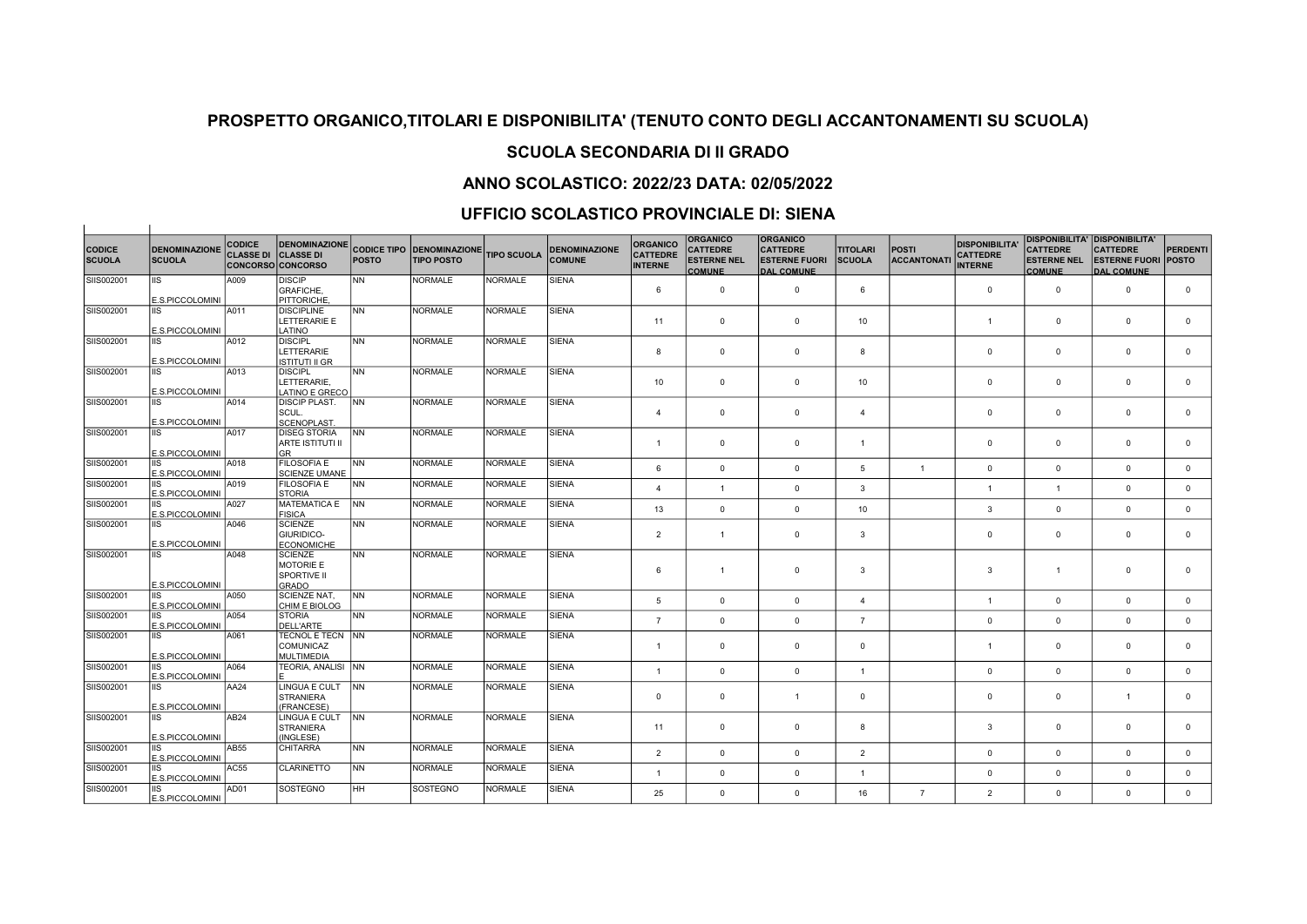## SCUOLA SECONDARIA DI II GRADO

## ANNO SCOLASTICO: 2022/23 DATA: 02/05/2022

## UFFICIO SCOLASTICO PROVINCIALE DI: SIENA

 $\pm$ 

|                                |                                       | <b>CODICE</b>    | <b>DENOMINAZIONE</b>                                          |              |                                                       |                    |                                       | <b>ORGANICO</b>                   | <b>ORGANICO</b>                                        | <b>ORGANICO</b>                                              |                                  |                             | <b>DISPONIBILITA</b>              |                                                        | <b>DISPONIBILITA' DISPONIBILITA'</b>                               |                 |
|--------------------------------|---------------------------------------|------------------|---------------------------------------------------------------|--------------|-------------------------------------------------------|--------------------|---------------------------------------|-----------------------------------|--------------------------------------------------------|--------------------------------------------------------------|----------------------------------|-----------------------------|-----------------------------------|--------------------------------------------------------|--------------------------------------------------------------------|-----------------|
| <b>CODICE</b><br><b>SCUOLA</b> | <b>DENOMINAZIONE</b><br><b>SCUOLA</b> | <b>CLASSE DI</b> | <b>CLASSE DI</b><br><b>CONCORSO CONCORSO</b>                  | <b>POSTO</b> | <b>CODICE TIPO DENOMINAZIONE</b><br><b>TIPO POSTO</b> | <b>TIPO SCUOLA</b> | <b>DENOMINAZIONE</b><br><b>COMUNE</b> | <b>CATTEDRE</b><br><b>INTERNE</b> | <b>CATTEDRE</b><br><b>ESTERNE NEL</b><br><b>COMUNE</b> | <b>CATTEDRE</b><br><b>ESTERNE FUORI</b><br><b>DAL COMUNE</b> | <b>TITOLARI</b><br><b>SCUOLA</b> | <b>POSTI</b><br>ACCANTONATI | <b>CATTEDRE</b><br><b>INTERNE</b> | <b>CATTEDRE</b><br><b>ESTERNE NEL</b><br><b>COMUNE</b> | <b>CATTEDRE</b><br><b>ESTERNE FUORI POSTO</b><br><b>DAL COMUNE</b> | <b>PERDENTI</b> |
| SIIS002001                     | IS<br>E.S.PICCOLOMINI                 | AI55             | <b>PERCUSSIONI</b>                                            | INN.         | <b>NORMALE</b>                                        | <b>NORMALE</b>     | <b>SIENA</b>                          | $\overline{1}$                    | $\mathbf 0$                                            | $\mathbf 0$                                                  | $\overline{1}$                   |                             | $\mathbf 0$                       | $\mathbf 0$                                            | $\mathbf 0$                                                        | $\mathbf 0$     |
| SIIS002001                     | IIS<br>E.S.PICCOLOMINI                | AJ55             | <b>PIANOFORTE</b>                                             | <b>NN</b>    | <b>NORMALE</b>                                        | NORMALE            | <b>SIENA</b>                          | $\mathbf{3}$                      | $\mathbf 0$                                            | $\mathbf{0}$                                                 | 3                                |                             | $\Omega$                          | $\mathbf 0$                                            | $\mathbf 0$                                                        | $\mathbf{0}$    |
| SIIS002001                     | IIS<br>E.S.PICCOLOMINI                | AL55             | <b>TROMBA</b>                                                 | INN.         | <b>NORMALE</b>                                        | NORMALE            | <b>SIENA</b>                          | $\mathbf{1}$                      | $\mathbf 0$                                            | $\mathbf{0}$                                                 | $\mathbf{1}$                     |                             | $\Omega$                          | $\mathbf 0$                                            | $\mathbf 0$                                                        | $\mathbf{0}$    |
| SIIS002001                     | IIS<br>E.S.PICCOLOMINI                | AM55             | <b>VIOLINO</b>                                                | <b>NN</b>    | <b>NORMALE</b>                                        | NORMALE            | <b>SIENA</b>                          | $\mathbf{1}$                      | $\mathbf 0$                                            | $\mathbf{0}$                                                 | $\overline{1}$                   |                             | $\Omega$                          | $\mathbf 0$                                            | $\mathbf 0$                                                        | $\overline{0}$  |
| SIIS002001                     | E.S.PICCOLOMINI                       | AN55             | VIOLONCELLO                                                   | Inn          | <b>NORMALE</b>                                        | NORMALE            | <b>SIENA</b>                          | $\mathbf{1}$                      | $\mathbf 0$                                            | $\mathbf{0}$                                                 | $\overline{1}$                   |                             | $\mathbf 0$                       | $\mathbf{0}$                                           | $\mathbf 0$                                                        | $\mathbf{0}$    |
| SIIS002001                     | IS<br>E.S.PICCOLOMINI                 | AO55             | CANTO                                                         | INN.         | <b>NORMALE</b>                                        | <b>NORMALE</b>     | <b>SIENA</b>                          | $\mathbf{1}$                      | $\mathbf{0}$                                           | $\mathbf{0}$                                                 | $\overline{1}$                   |                             | $\mathbf 0$                       | $\mathbf{0}$                                           | $\mathbf 0$                                                        | $\mathbf{0}$    |
| SIIS002001                     | E.S.PICCOLOMINI                       | AW55             | <b>FLAUTO</b><br><b>TRAVERSO</b>                              | INN.         | <b>NORMALE</b>                                        | NORMALE            | <b>SIENA</b>                          | $\mathbf{1}$                      | $\mathbf 0$                                            | $\mathbf{0}$                                                 | $\overline{1}$                   |                             | $\mathbf 0$                       | $\mathbf 0$                                            | $\mathbf 0$                                                        | $\mathbf{0}$    |
| SIIS00300R                     | S. GIOVANNI<br><b>BOSCO</b>           | A011             | <b>DISCIPLINE</b><br>LETTERARIE E<br>LATINO                   | INN.         | <b>NORMALE</b>                                        | <b>NORMALE</b>     | <b>COLLE DI VAL</b><br><b>D'ELSA</b>  | 10                                | $\mathbf 0$                                            | $\mathbf{0}$                                                 | 10                               |                             | 0                                 | $\mathbf 0$                                            | $\mathbf 0$                                                        | $\mathbf{0}$    |
| <b>SIIS00300R</b>              | S. GIOVANNI<br>30SCO                  | A012             | <b>DISCIPL</b><br>LETTERARIE<br>ISTITUTI II GR                | INN.         | <b>NORMALE</b>                                        | <b>NORMALE</b>     | COLLE DI VAL<br><b>D'ELSA</b>         | 6                                 | $\mathbf{0}$                                           | $\mathbf{0}$                                                 | 6                                |                             | $\mathbf 0$                       | $\mathbf{0}$                                           | $\mathbf 0$                                                        | $\mathbf{0}$    |
| SIIS00300R                     | S. GIOVANNI<br><b>BOSCO</b>           | A017             | <b>DISEG STORIA</b><br>ARTE ISTITUTI II<br>lgr                | <b>NN</b>    | <b>NORMALE</b>                                        | NORMALE            | COLLE DI VAL<br><b>D'ELSA</b>         | 2                                 | $\overline{1}$                                         | $\mathbf{0}$                                                 | $\overline{2}$                   |                             | $\mathbf 0$                       | $\mathbf{1}$                                           | $\mathbf 0$                                                        | $\mathbf{0}$    |
| SIIS00300R                     | S. GIOVANNI<br>30SCO                  | A018             | <b>FILOSOFIA E</b><br><b>SCIENZE UMANE</b>                    | INN.         | <b>NORMALE</b>                                        | NORMALE            | <b>COLLE DI VAL</b><br><b>D'ELSA</b>  | 4                                 | $\mathbf 0$                                            | $\mathbf{0}$                                                 | $\overline{4}$                   |                             | 0                                 | $\mathbf 0$                                            | $\mathbf 0$                                                        | $\mathbf{0}$    |
| SIIS00300R                     | S. GIOVANNI<br><b>BOSCO</b>           | A019             | <b>FILOSOFIA E</b><br><b>STORIA</b>                           | INN.         | <b>NORMALE</b>                                        | NORMALE            | COLLE DI VAL<br><b>D'ELSA</b>         | 3                                 | $\overline{1}$                                         | $\mathbf{0}$                                                 | $\mathbf{A}$                     |                             | $\mathbf 0$                       | $\mathbf 0$                                            | $\mathbf 0$                                                        | $\mathbf{0}$    |
| <b>SIIS00300R</b>              | S. GIOVANNI<br><b>BOSCO</b>           | A026             | MATEMATICA                                                    | INN          | <b>NORMALE</b>                                        | NORMALE            | COLLE DI VAL<br><b>D'ELSA</b>         | 3                                 | $\mathbf 0$                                            | $\Omega$                                                     | $\mathbf{3}$                     |                             | $\mathbf 0$                       | $\mathbf 0$                                            | $\Omega$                                                           | $\mathbf{0}$    |
| SIIS00300R                     | S. GIOVANNI<br>BOSCO                  | A027             | <b>IMATEMATICA E</b><br><b>FISICA</b>                         | <b>INN</b>   | <b>NORMALE</b>                                        | NORMALE            | COLLE DI VAL<br><b>D'ELSA</b>         | 6                                 | $\overline{1}$                                         | $\mathbf{0}$                                                 | $\overline{4}$                   |                             | $\overline{2}$                    | $\mathbf{1}$                                           | $\mathbf 0$                                                        | $\mathbf{0}$    |
| <b>SIIS00300R</b>              | S. GIOVANNI<br><b>BOSCO</b>           | A040             | <b>TECNOLOGIE</b><br><b>ELETTRICHE</b><br><b>ELETTRONICHE</b> | INN.         | <b>NORMALE</b>                                        | <b>NORMALE</b>     | COLLE DI VAL<br><b>D'ELSA</b>         | $\overline{2}$                    | $\mathbf 0$                                            | $\mathbf 0$                                                  | $\overline{1}$                   |                             | $\mathbf{1}$                      | $\mathbf 0$                                            | $^{\circ}$                                                         | $\mathbf{0}$    |
| SIIS00300R                     | S. GIOVANNI<br>BOSCO                  | A042             | <b>SCIENZE E</b><br><b>TECNOLOGIE</b><br><b>MECCANICHE</b>    | INN.         | <b>NORMALE</b>                                        | NORMALE            | COLLE DI VAL<br>D'ELSA                | $\overline{2}$                    | $\mathbf 0$                                            | $\overline{1}$                                               | $\overline{2}$                   |                             | $\mathbf 0$                       | $\mathbf{0}$                                           | $\mathbf{1}$                                                       | $\mathbf{0}$    |
| SIIS00300R                     | S. GIOVANNI<br><b>BOSCO</b>           | A046             | <b>SCIENZE</b><br>GIURIDICO-<br><b>ECONOMICHE</b>             | INN.         | <b>NORMALE</b>                                        | NORMALE            | <b>COLLE DI VAL</b><br><b>D'ELSA</b>  | 4                                 | $\mathbf 0$                                            | $\mathbf{0}$                                                 | $\overline{4}$                   |                             | $\mathbf 0$                       | $\mathbf{0}$                                           | $\mathbf 0$                                                        | $\mathbf{0}$    |
| SIIS00300R                     | S. GIOVANNI                           | A048             | <b>SCIENZE</b><br><b>MOTORIE E</b><br><b>SPORTIVE II</b>      | INN.         | <b>NORMALE</b>                                        | NORMALE            | <b>COLLE DI VAL</b>                   | $\overline{4}$                    | $\mathbf 0$                                            | $\Omega$                                                     | 4                                |                             | 0                                 | $\mathbf 0$                                            | $\Omega$                                                           | $\mathbf 0$     |
| SIIS00300R                     | <b>BOSCO</b><br>S. GIOVANNI           | A050             | GRADO<br><b>SCIENZE NAT.</b>                                  | INN.         | <b>NORMALE</b>                                        | NORMALE            | <b>D'ELSA</b><br>COLLE DI VAL         |                                   |                                                        |                                                              |                                  |                             |                                   |                                                        |                                                                    |                 |
| SIIS00300R                     | <b>BOSCO</b><br>S. GIOVANNI           | A054             | CHIM E BIOLOG<br><b>STORIA</b>                                | INN.         | <b>NORMALE</b>                                        | <b>NORMALE</b>     | <b>D'ELSA</b><br>COLLE DI VAL         | 3                                 | $\mathbf 0$                                            | $\overline{1}$                                               | $\overline{4}$                   |                             | 0                                 | $\mathbf 0$                                            | $\mathbf 0$                                                        | $\mathbf{0}$    |
|                                | BOSCO                                 |                  | <b>DELL'ARTE</b>                                              |              |                                                       |                    | <b>D'ELSA</b>                         | $\mathbf{1}$                      | $\mathbf 0$                                            | $\mathbf{0}$                                                 | $\mathbf{1}$                     |                             | $\mathbf 0$                       | $\mathbf 0$                                            | $\Omega$                                                           | $\mathbf{0}$    |
| SIIS00300R                     | S. GIOVANNI<br><b>BOSCO</b>           | AA24             | LINGUA E CULT<br><b>STRANIERA</b><br>(FRANCESE)               | <b>INN</b>   | <b>NORMALE</b>                                        | NORMALE            | <b>COLLE DI VAL</b><br>D'ELSA         | 3                                 | $\mathbf 0$                                            | $\Omega$                                                     | 3                                |                             | $\Omega$                          | $\mathbf 0$                                            | $\mathbf 0$                                                        | $\mathbf 0$     |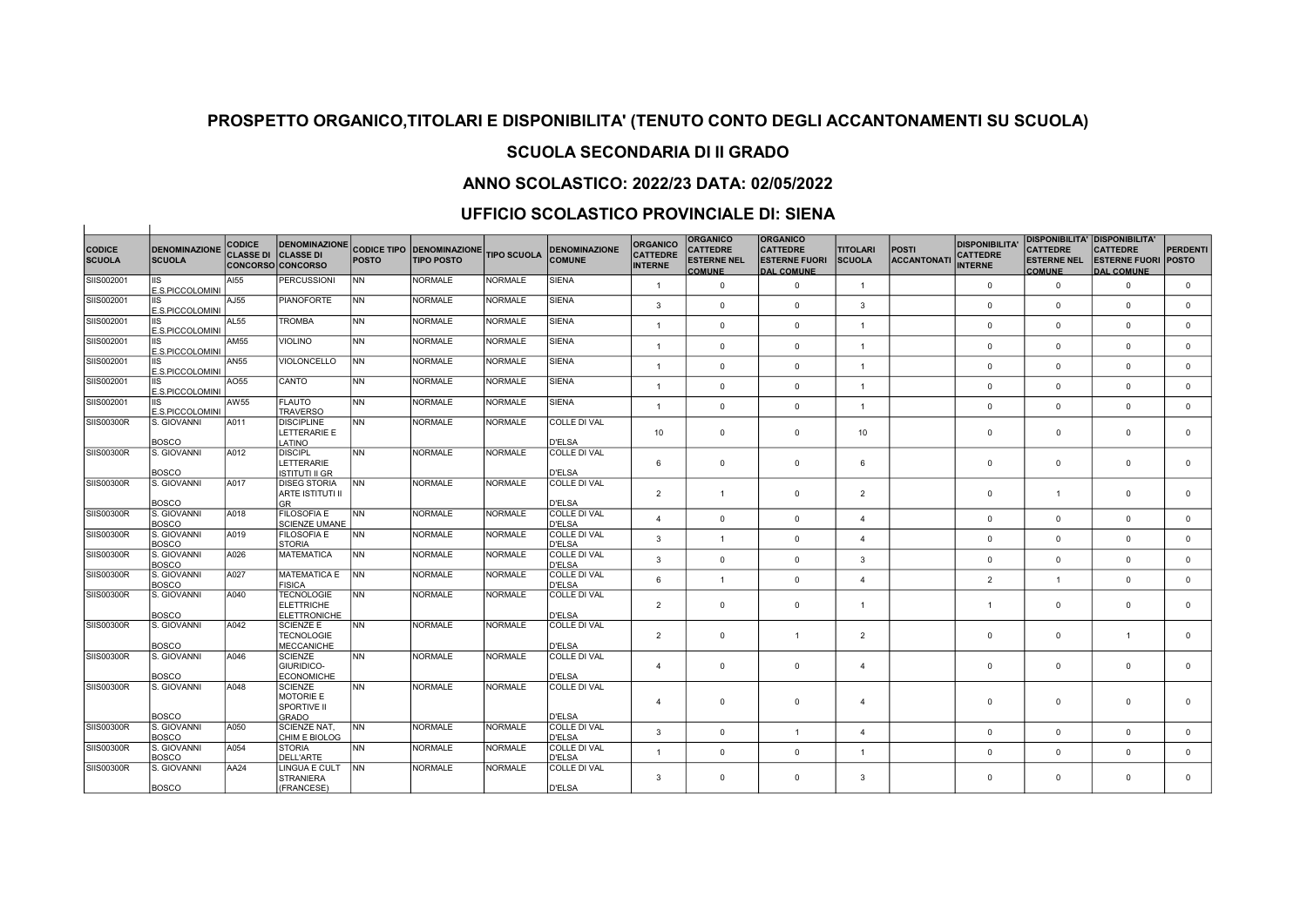## SCUOLA SECONDARIA DI II GRADO

## ANNO SCOLASTICO: 2022/23 DATA: 02/05/2022

### UFFICIO SCOLASTICO PROVINCIALE DI: SIENA

| <b>CODICE</b><br><b>SCUOLA</b> | <b>DENOMINAZIONE</b><br><b>SCUOLA</b> | <b>CODICE</b><br><b>CLASSE DI</b> | <b>DENOMINAZIONE</b><br><b>CLASSE DI</b><br><b>CONCORSO CONCORSO</b> | <b>POSTO</b> | <b>CODICE TIPO DENOMINAZIONE</b><br><b>TIPO POSTO</b> | <b>TIPO SCUOLA</b> | <b>DENOMINAZIONE</b><br><b>COMUNE</b> | <b>ORGANICO</b><br><b>CATTEDRE</b><br><b>INTERNE</b> | <b>ORGANICO</b><br><b>CATTEDRE</b><br><b>ESTERNE NEL</b><br><b>COMUNE</b> | <b>ORGANICO</b><br><b>CATTEDRE</b><br><b>ESTERNE FUORI</b><br><b>DAL COMUNE</b> | <b>TITOLARI</b><br><b>SCUOLA</b> | <b>POSTI</b><br><b>ACCANTONATI</b> | <b>DISPONIBILITA</b><br><b>CATTEDRE</b><br><b>INTERNE</b> | <b>CATTEDRE</b><br><b>ESTERNE NEL</b><br><b>COMUNE</b> | <b>DISPONIBILITA' DISPONIBILITA'</b><br><b>CATTEDRE</b><br><b>ESTERNE FUORI</b><br><b>DAL COMUNE</b> | <b>PERDENTI</b><br><b>POSTO</b> |
|--------------------------------|---------------------------------------|-----------------------------------|----------------------------------------------------------------------|--------------|-------------------------------------------------------|--------------------|---------------------------------------|------------------------------------------------------|---------------------------------------------------------------------------|---------------------------------------------------------------------------------|----------------------------------|------------------------------------|-----------------------------------------------------------|--------------------------------------------------------|------------------------------------------------------------------------------------------------------|---------------------------------|
| SIIS00300R                     | S. GIOVANNI                           | AB24                              | LINGUA E CULT                                                        | <b>INN</b>   | <b>NORMALE</b>                                        | <b>NORMALE</b>     | COLLE DI VAL                          |                                                      |                                                                           |                                                                                 |                                  |                                    |                                                           |                                                        |                                                                                                      |                                 |
|                                |                                       |                                   | <b>STRANIERA</b>                                                     |              |                                                       |                    |                                       | $\overline{7}$                                       | $\mathbf{1}$                                                              | $\mathbf 0$                                                                     | $\overline{7}$                   |                                    | $\mathbf 0$                                               | $\mathbf{1}$                                           | $\mathbf 0$                                                                                          | $\mathbf 0$                     |
| SIIS00300R                     | <b>BOSCO</b><br>S. GIOVANNI           | AC <sub>24</sub>                  | (INGLESE)<br>LINGUA E CULT                                           | <b>INN</b>   | <b>NORMALE</b>                                        | <b>NORMALE</b>     | <b>D'ELSA</b><br>COLLE DI VAL         |                                                      |                                                                           |                                                                                 |                                  |                                    |                                                           |                                                        |                                                                                                      |                                 |
|                                |                                       |                                   | <b>STRANIERA</b>                                                     |              |                                                       |                    |                                       | 3                                                    | $\mathbf{0}$                                                              | $\mathbf 0$                                                                     | $\overline{3}$                   |                                    | $\mathbf 0$                                               | $\overline{0}$                                         | $\mathbf 0$                                                                                          | $\mathbf 0$                     |
|                                | <b>BOSCO</b>                          |                                   | (SPAGNOLO)                                                           |              |                                                       |                    | <b>D'ELSA</b>                         |                                                      |                                                                           |                                                                                 |                                  |                                    |                                                           |                                                        |                                                                                                      |                                 |
| SIIS00300R                     | S. GIOVANNI                           | AD01                              | SOSTEGNO                                                             | <b>IHH</b>   | SOSTEGNO                                              | <b>NORMALE</b>     | <b>COLLE DI VAL</b>                   |                                                      |                                                                           |                                                                                 |                                  |                                    |                                                           |                                                        |                                                                                                      |                                 |
|                                | <b>BOSCO</b>                          |                                   |                                                                      |              |                                                       |                    | <b>D'ELSA</b>                         | 14                                                   | $\overline{0}$                                                            | $\Omega$                                                                        | 8                                | $\mathbf{3}$                       | 3                                                         | $\Omega$                                               | $\mathbf{0}$                                                                                         | $\mathbf{0}$                    |
| SIIS00300R                     | S. GIOVANNI                           | AD <sub>24</sub>                  | LINGUA E CULT                                                        | <b>INN</b>   | <b>NORMALE</b>                                        | <b>NORMALE</b>     | <b>COLLE DI VAL</b>                   |                                                      |                                                                           |                                                                                 |                                  |                                    |                                                           |                                                        |                                                                                                      |                                 |
|                                |                                       |                                   | <b>STRANIERA</b>                                                     |              |                                                       |                    |                                       | $\overline{1}$                                       | $\mathbf 0$                                                               | $\mathbf 0$                                                                     | $\overline{1}$                   |                                    | $\mathbf 0$                                               | $\overline{0}$                                         | $\mathbf 0$                                                                                          | $\mathbf 0$                     |
|                                | <b>BOSCO</b>                          |                                   | (TEDESCO)                                                            |              |                                                       |                    | <b>D'ELSA</b>                         |                                                      |                                                                           |                                                                                 |                                  |                                    |                                                           |                                                        |                                                                                                      |                                 |
| <b>SIIS00300R</b>              | S. GIOVANNI                           | <b>B015</b>                       | LAB SC E                                                             | İNN          | <b>NORMALE</b>                                        | <b>NORMALE</b>     | <b>COLLE DI VAL</b>                   |                                                      |                                                                           |                                                                                 |                                  |                                    |                                                           |                                                        |                                                                                                      |                                 |
|                                |                                       |                                   | <b>TECNOL ELETTR</b>                                                 |              |                                                       |                    |                                       | 5                                                    | $\mathbf 0$                                                               | $\mathbf 0$                                                                     | $\overline{1}$                   |                                    | $\overline{4}$                                            | $\mathbf 0$                                            | $\mathbf 0$                                                                                          | $\mathbf 0$                     |
|                                | <b>BOSCO</b>                          |                                   | <b>ELETTRONIC</b>                                                    |              |                                                       |                    | <b>D'ELSA</b>                         |                                                      |                                                                           |                                                                                 |                                  |                                    |                                                           |                                                        |                                                                                                      |                                 |
| <b>SIIS00300R</b>              | S. GIOVANNI                           | <b>B017</b>                       | LAB SCIENZE E                                                        | <b>INN</b>   | <b>NORMALE</b>                                        | <b>NORMALE</b>     | <b>COLLE DI VAL</b>                   | 3                                                    | $\mathbf 0$                                                               | $\mathbf 0$                                                                     | $\overline{2}$                   |                                    | $\overline{1}$                                            | $\Omega$                                               | $\mathbf 0$                                                                                          | $\mathbf 0$                     |
|                                | <b>BOSCO</b>                          |                                   | <b>TECNOL</b><br><b>MECCANICHE</b>                                   |              |                                                       |                    | <b>D'ELSA</b>                         |                                                      |                                                                           |                                                                                 |                                  |                                    |                                                           |                                                        |                                                                                                      |                                 |
| SIIS00300R                     | S. GIOVANNI                           | B018                              | LAB SC E                                                             | lnn          | <b>NORMALE</b>                                        | NORMALE            | COLLE DI VAL                          |                                                      |                                                                           |                                                                                 |                                  |                                    |                                                           |                                                        |                                                                                                      |                                 |
|                                |                                       |                                   | <b>TECNOL TESS</b>                                                   |              |                                                       |                    |                                       | 3                                                    | $\overline{0}$                                                            | $\mathbf 0$                                                                     | 3                                |                                    | $\mathbf 0$                                               | $\mathbf 0$                                            | $\mathbf{0}$                                                                                         | $\mathbf 0$                     |
|                                | <b>BOSCO</b>                          |                                   | <b>ABBIGL MODA</b>                                                   |              |                                                       |                    | <b>D'ELSA</b>                         |                                                      |                                                                           |                                                                                 |                                  |                                    |                                                           |                                                        |                                                                                                      |                                 |
| SIIS00300R                     | S. GIOVANNI                           | <b>BA02</b>                       | <b>CONV LINGUA</b>                                                   | <b>INN</b>   | <b>NORMALE</b>                                        | <b>NORMALE</b>     | COLLE DI VAL                          |                                                      |                                                                           |                                                                                 |                                  |                                    |                                                           |                                                        |                                                                                                      |                                 |
|                                |                                       |                                   | <b>STRANIERA</b>                                                     |              |                                                       |                    |                                       | $\mathbf 0$                                          | $\mathbf 0$                                                               | $\mathbf 0$                                                                     | $\overline{1}$                   |                                    | $\mathbf 0$                                               | $\mathbf 0$                                            | $\mathbf{0}$                                                                                         | $\overline{1}$                  |
|                                | <b>BOSCO</b>                          |                                   | (FRANCESE)                                                           |              |                                                       |                    | <b>D'ELSA</b>                         |                                                      |                                                                           |                                                                                 |                                  |                                    |                                                           |                                                        |                                                                                                      |                                 |
| <b>SIIS00300R</b>              | S. GIOVANNI                           | <b>BB02</b>                       | CONV LINGUA                                                          | <b>INN</b>   | <b>NORMALE</b>                                        | NORMALE            | <b>COLLE DI VAL</b>                   |                                                      |                                                                           |                                                                                 |                                  |                                    |                                                           |                                                        |                                                                                                      |                                 |
|                                |                                       |                                   | <b>STRANIERA</b>                                                     |              |                                                       |                    |                                       | $\mathbf 0$                                          | $\mathbf 0$                                                               | $\overline{1}$                                                                  | $\overline{1}$                   |                                    | $\Omega$                                                  | $\mathbf 0$                                            | $\Omega$                                                                                             | $\mathbf 0$                     |
|                                | <b>BOSCO</b>                          |                                   | (INGLESE)                                                            |              |                                                       |                    | <b>D'ELSA</b>                         |                                                      |                                                                           |                                                                                 |                                  |                                    |                                                           |                                                        |                                                                                                      |                                 |
| SIIS00300R                     | S. GIOVANNI                           | <b>BC02</b>                       | CONV LINGUA                                                          | <b>NN</b>    | <b>NORMALE</b>                                        | <b>NORMALE</b>     | <b>COLLE DI VAL</b>                   |                                                      | $\mathbf 0$                                                               |                                                                                 |                                  |                                    |                                                           | $\mathbf 0$                                            | $\mathbf 0$                                                                                          |                                 |
|                                | <b>BOSCO</b>                          |                                   | <b>STRANIERA</b><br>(SPAGNOLO)                                       |              |                                                       |                    | <b>D'ELSA</b>                         | $\mathbf 0$                                          |                                                                           | $\overline{1}$                                                                  | $\overline{1}$                   |                                    | $\mathbf 0$                                               |                                                        |                                                                                                      | $\mathsf 0$                     |
| SIIS00400L                     | <b>IS "CASELLI"</b>                   | A010                              | <b>DISCIPLINE</b>                                                    | <b>NN</b>    | <b>NORMALE</b>                                        | <b>NORMALE</b>     | <b>SIENA</b>                          |                                                      |                                                                           |                                                                                 |                                  |                                    |                                                           |                                                        |                                                                                                      |                                 |
|                                |                                       |                                   | GRAFICO-                                                             |              |                                                       |                    |                                       | $\overline{2}$                                       | $\mathbf 0$                                                               | $\mathbf 0$                                                                     | $\overline{1}$                   |                                    | $\overline{1}$                                            | $\Omega$                                               | $\mathbf{0}$                                                                                         | $\mathbf 0$                     |
|                                |                                       |                                   | <b>PUBBLICITARIE</b>                                                 |              |                                                       |                    |                                       |                                                      |                                                                           |                                                                                 |                                  |                                    |                                                           |                                                        |                                                                                                      |                                 |
| SIIS00400L                     | <b>IS "CASELLI"</b>                   | A011                              | <b>DISCIPLINE</b>                                                    | <b>NN</b>    | <b>NORMALE</b>                                        | <b>NORMALE</b>     | <b>SIENA</b>                          |                                                      |                                                                           |                                                                                 |                                  |                                    |                                                           |                                                        |                                                                                                      |                                 |
|                                |                                       |                                   | LETTERARIE E                                                         |              |                                                       |                    |                                       | $\overline{4}$                                       | $\mathbf 0$                                                               | $^{\circ}$                                                                      | $\overline{4}$                   |                                    | $\Omega$                                                  | $^{\circ}$                                             | $^{\circ}$                                                                                           | $^{\circ}$                      |
|                                |                                       |                                   | LATINO                                                               |              |                                                       |                    |                                       |                                                      |                                                                           |                                                                                 |                                  |                                    |                                                           |                                                        |                                                                                                      |                                 |
| SIIS00400L                     | <b>IS "CASELLI"</b>                   | A012                              | <b>DISCIPL</b>                                                       | İNN          | <b>NORMALE</b>                                        | <b>NORMALE</b>     | <b>SIENA</b>                          |                                                      |                                                                           |                                                                                 |                                  |                                    |                                                           |                                                        |                                                                                                      |                                 |
|                                |                                       |                                   | LETTERARIE                                                           |              |                                                       |                    |                                       | 15                                                   | $\mathbf 0$                                                               | $\mathbf 0$                                                                     | 15                               |                                    | $\Omega$                                                  | $\mathbf 0$                                            | $\mathbf 0$                                                                                          | $\mathbf 0$                     |
|                                |                                       |                                   | <b>ISTITUTI II GR</b>                                                |              |                                                       |                    |                                       |                                                      |                                                                           |                                                                                 |                                  |                                    |                                                           |                                                        |                                                                                                      |                                 |
| SIIS00400L                     | <b>IS "CASELLI"</b>                   | A015                              | <b>DISCIPLINE</b>                                                    | <b>INN</b>   | <b>NORMALE</b>                                        | <b>NORMALE</b>     | <b>SIENA</b>                          | $\overline{2}$                                       | $\mathbf 0$                                                               | $\mathbf 0$                                                                     | $\overline{1}$                   |                                    | $\mathbf{1}$                                              | $\Omega$                                               | $\mathbf 0$                                                                                          | $\mathbf 0$                     |
| SIIS00400L                     | <b>IS "CASELLI"</b>                   | A017                              | SANITARIE<br><b>DISEG STORIA</b>                                     | <b>INN</b>   | <b>NORMALE</b>                                        | <b>NORMALE</b>     | <b>SIENA</b>                          |                                                      |                                                                           |                                                                                 |                                  |                                    |                                                           |                                                        |                                                                                                      |                                 |
|                                |                                       |                                   | ARTE ISTITUTI II                                                     |              |                                                       |                    |                                       | $\overline{2}$                                       | $\overline{0}$                                                            | $\mathbf 0$                                                                     | $\overline{2}$                   |                                    | $\mathbf 0$                                               | $\mathbf 0$                                            | $\Omega$                                                                                             | $\mathbf 0$                     |
|                                |                                       |                                   | <b>GR</b>                                                            |              |                                                       |                    |                                       |                                                      |                                                                           |                                                                                 |                                  |                                    |                                                           |                                                        |                                                                                                      |                                 |
| SIIS00400L                     | <b>IS "CASELLI"</b>                   | A018                              | <b>FILOSOFIA E</b>                                                   | <b>INN</b>   | <b>NORMALE</b>                                        | <b>NORMALE</b>     | <b>SIENA</b>                          |                                                      |                                                                           |                                                                                 |                                  |                                    |                                                           |                                                        |                                                                                                      |                                 |
|                                |                                       |                                   | <b>SCIENZE UMANE</b>                                                 |              |                                                       |                    |                                       | 3                                                    | $\mathbf 0$                                                               | $\mathbf 0$                                                                     | 3                                |                                    | $\Omega$                                                  | $\mathbf 0$                                            | $\mathbf{0}$                                                                                         | $\mathbf{0}$                    |
| SIIS00400L                     | <b>IS "CASELLI"</b>                   | A020                              | <b>FISICA</b>                                                        | lnn          | NORMALE                                               | <b>NORMALE</b>     | <b>SIENA</b>                          | $\mathbf{1}$                                         | $\overline{0}$                                                            | $\mathbf 0$                                                                     | $\overline{1}$                   |                                    | $\mathbf 0$                                               | $\Omega$                                               | $\mathbf{0}$                                                                                         | $\mathbf 0$                     |
| SIIS00400L                     | <b>IS "CASELLI"</b>                   | A026                              | <b>MATEMATICA</b>                                                    | <b>NN</b>    | <b>NORMALE</b>                                        | <b>NORMALE</b>     | <b>SIENA</b>                          | $\overline{7}$                                       | $\mathbf{0}$                                                              | $\mathbf 0$                                                                     | $\overline{7}$                   |                                    | $\mathbf{0}$                                              | $\Omega$                                               | $\mathbf{0}$                                                                                         | $\mathbf 0$                     |
| SIIS00400L                     | <b>IS "CASELLI"</b>                   | A027                              | <b>MATEMATICA E</b>                                                  | <b>INN</b>   | <b>NORMALE</b>                                        | <b>NORMALE</b>     | <b>SIENA</b>                          | $\overline{2}$                                       | $\mathbf{0}$                                                              | $\mathbf 0$                                                                     | $\overline{2}$                   |                                    | $\Omega$                                                  | $\Omega$                                               | $\mathbf 0$                                                                                          | $\mathsf 0$                     |
|                                |                                       |                                   | <b>FISICA</b>                                                        |              |                                                       |                    |                                       |                                                      |                                                                           |                                                                                 |                                  |                                    |                                                           |                                                        |                                                                                                      |                                 |
| SIIS00400L                     | <b>IS "CASELLI"</b>                   | A034                              | <b>SCIENZE E</b>                                                     | lnn          | <b>NORMALE</b>                                        | <b>NORMALE</b>     | <b>SIENA</b>                          |                                                      |                                                                           |                                                                                 |                                  |                                    |                                                           |                                                        |                                                                                                      |                                 |
|                                |                                       |                                   | <b>TECNOLOGIE</b>                                                    |              |                                                       |                    |                                       | 2                                                    | $^{\circ}$                                                                | $^{\circ}$                                                                      | $\overline{2}$                   |                                    | $\Omega$                                                  | $\Omega$                                               | $\mathbf 0$                                                                                          | $\mathbf{0}$                    |
|                                |                                       |                                   | <b>CHIMICHE</b>                                                      |              |                                                       |                    |                                       |                                                      |                                                                           |                                                                                 |                                  |                                    |                                                           |                                                        |                                                                                                      |                                 |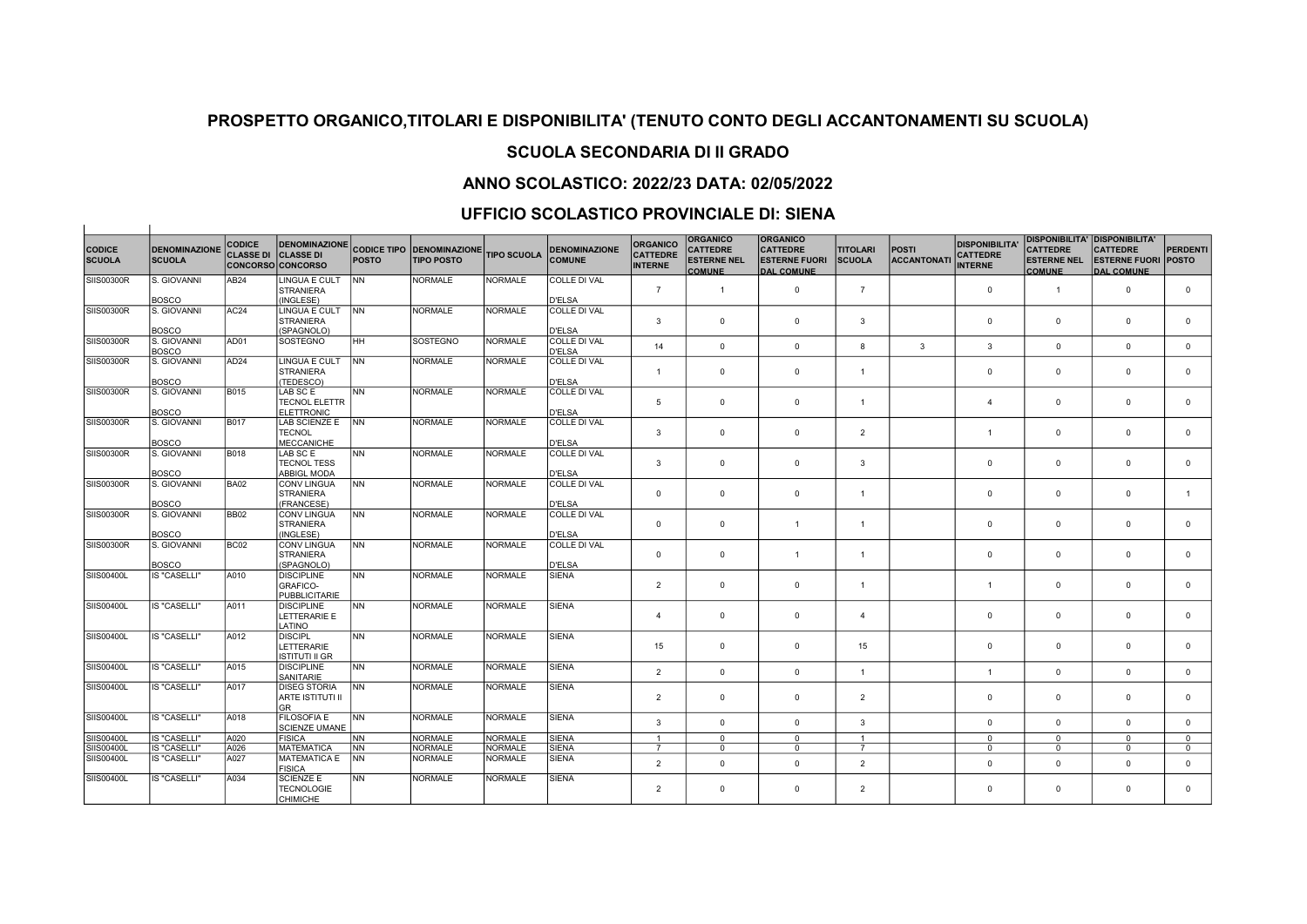## SCUOLA SECONDARIA DI II GRADO

## ANNO SCOLASTICO: 2022/23 DATA: 02/05/2022

### UFFICIO SCOLASTICO PROVINCIALE DI: SIENA

| <b>CODICE</b><br><b>SCUOLA</b> | <b>DENOMINAZIONE</b><br><b>SCUOLA</b> | <b>CODICE</b><br><b>CLASSE DI</b> | <b>DENOMINAZIONE</b><br><b>CLASSE DI</b><br><b>CONCORSO CONCORSO</b> | <b>POSTO</b>   | <b>CODICE TIPO DENOMINAZIONE</b><br><b>TIPO POSTO</b> | <b>TIPO SCUOLA</b> | <b>DENOMINAZIONE</b><br><b>COMUNE</b> | <b>ORGANICO</b><br><b>CATTEDRE</b><br><b>INTERNE</b> | <b>ORGANICO</b><br><b>CATTEDRE</b><br><b>ESTERNE NEL</b><br><b>COMUNE</b> | <b>ORGANICO</b><br><b>CATTEDRE</b><br><b>ESTERNE FUORI</b><br><b>DAL COMUNE</b> | <b>TITOLARI</b><br><b>SCUOLA</b> | <b>POSTI</b><br><b>ACCANTONAT</b> | <b>DISPONIBILITA</b><br><b>CATTEDRE</b><br><b>INTERNE</b> | <b>CATTEDRE</b><br><b>ESTERNE NEL</b><br><b>COMUNE</b> | <b>DISPONIBILITA' DISPONIBILITA'</b><br><b>CATTEDRE</b><br><b>ESTERNE FUORI</b><br><b>DAL COMUNE</b> | PERDENTI<br><b>POSTO</b> |
|--------------------------------|---------------------------------------|-----------------------------------|----------------------------------------------------------------------|----------------|-------------------------------------------------------|--------------------|---------------------------------------|------------------------------------------------------|---------------------------------------------------------------------------|---------------------------------------------------------------------------------|----------------------------------|-----------------------------------|-----------------------------------------------------------|--------------------------------------------------------|------------------------------------------------------------------------------------------------------|--------------------------|
| SIIS00400L                     | <b>IS "CASELLI"</b>                   | A040                              | <b>TECNOLOGIE</b><br><b>ELETTRICHE</b><br><b>ELETTRONICHE</b>        | N <sub>N</sub> | <b>NORMALE</b>                                        | <b>NORMALE</b>     | <b>SIENA</b>                          | $\overline{2}$                                       | $\overline{0}$                                                            | $\overline{1}$                                                                  | $\overline{2}$                   |                                   | $\mathbf{0}$                                              | $\mathbf 0$                                            | $\overline{1}$                                                                                       | $\mathbf{0}$             |
| SIIS00400L                     | <b>IS "CASELLI"</b>                   | A041                              | <b>SCIENZE E</b><br><b>TECNOLOGIE</b><br><b>INFORMATICHE</b>         | <b>INN</b>     | NORMALE                                               | NORMALE            | <b>SIENA</b>                          | $\overline{1}$                                       | $\mathbf 0$                                                               | $\mathbf 0$                                                                     | $\overline{1}$                   |                                   | $\mathbf 0$                                               | $\mathbf 0$                                            | $\mathbf 0$                                                                                          | $\mathbf 0$              |
| SIIS00400L                     | <b>IS "CASELLI"</b>                   | A042                              | <b>SCIENZE E</b><br>TECNOLOGIE<br>MECCANICHE                         | <b>INN</b>     | NORMALE                                               | <b>NORMALE</b>     | <b>SIENA</b>                          | $\overline{3}$                                       | $\mathbf 0$                                                               | $\mathbf 0$                                                                     | $\overline{2}$                   |                                   | -1                                                        | $\mathbf 0$                                            | $\overline{0}$                                                                                       | $\mathbf 0$              |
| SIIS00400L                     | <b>IS "CASELLI"</b>                   | A045                              | SCIENZE<br>ECONOMICO-<br><b>AZIENDALI</b>                            | <b>NN</b>      | <b>NORMALE</b>                                        | <b>NORMALE</b>     | <b>SIENA</b>                          | 6                                                    | $\mathbf{0}$                                                              | $\Omega$                                                                        | 6                                |                                   | $^{\circ}$                                                | $\mathbf 0$                                            | $\overline{0}$                                                                                       | $\mathbf{0}$             |
| SIIS00400L                     | <b>IS "CASELLI"</b>                   | A046                              | <b>SCIENZE</b><br><b>GIURIDICO-</b><br>ECONOMICHE                    | <b>NN</b>      | <b>NORMALE</b>                                        | <b>NORMALE</b>     | <b>SIENA</b>                          | 5                                                    | $\overline{0}$                                                            | $\mathbf 0$                                                                     | $\overline{5}$                   |                                   | $\mathbf{0}$                                              | $\mathbf{0}$                                           | $\mathbf 0$                                                                                          | $\mathbf 0$              |
| <b>SIIS00400L</b>              | <b>IS "CASELLI"</b>                   | A047                              | <b>SCIENZE</b><br>MATEMATICHE<br><b>APPLICATE</b>                    | <b>INN</b>     | NORMALE                                               | <b>NORMALE</b>     | <b>SIENA</b>                          | $\overline{1}$                                       | $\overline{0}$                                                            | $\mathbf 0$                                                                     | $\overline{1}$                   |                                   | $\mathbf{0}$                                              | $\mathbf{0}$                                           | $\overline{0}$                                                                                       | $\mathbf 0$              |
| SIIS00400L                     | <b>IS "CASELLI"</b>                   | A048                              | <b>SCIENZE</b><br><b>MOTORIE E</b><br><b>SPORTIVE II</b><br>GRADO    | <b>INN</b>     | <b>NORMALE</b>                                        | <b>NORMALE</b>     | <b>SIENA</b>                          | 6                                                    | $\mathbf 0$                                                               | $\Omega$                                                                        | 6                                |                                   | $^{\circ}$                                                | $\mathbf 0$                                            | $\overline{0}$                                                                                       | $\Omega$                 |
| SIIS00400L                     | <b>IS "CASELLI"</b>                   | A050                              | <b>SCIENZE NAT,</b><br>CHIM E BIOLOG                                 | <b>INN</b>     | <b>NORMALE</b>                                        | <b>NORMALE</b>     | <b>SIENA</b>                          | $\overline{7}$                                       | $\mathbf 0$                                                               | $\mathbf 0$                                                                     | 6                                |                                   | $\overline{1}$                                            | $\mathbf 0$                                            | $\overline{0}$                                                                                       | $\mathbf 0$              |
| SIIS00400L                     | <b>IS "CASELLI"</b>                   | A054                              | <b>STORIA</b><br><b>DELL'ARTE</b>                                    | <b>INN</b>     | <b>NORMALE</b>                                        | <b>NORMALE</b>     | <b>SIENA</b>                          | $\overline{1}$                                       | $\mathbf 0$                                                               | $\mathbf 0$                                                                     | $\overline{1}$                   |                                   | $\mathbf 0$                                               | $\mathbf 0$                                            | $\mathbf 0$                                                                                          | $^{\circ}$               |
| SIIS00400L                     | <b>IS "CASELLI"</b>                   | A066                              | <b>TRATT TESTI</b><br><b>DATI APPLIC</b><br><b>INFORMATICA</b>       | N <sub>N</sub> | <b>NORMALE</b>                                        | <b>NORMALE</b>     | <b>SIENA</b>                          | 3                                                    | $\overline{1}$                                                            | $\Omega$                                                                        | $\overline{4}$                   |                                   | $\mathbf 0$                                               | $\mathbf 0$                                            | $\overline{0}$                                                                                       | $\mathbf 0$              |
| SIIS00400L                     | <b>IS "CASELLI"</b>                   | AA24                              | LINGUA E CULT<br>STRANIERA<br>(FRANCESE)                             | <b>INN</b>     | <b>NORMALE</b>                                        | <b>NORMALE</b>     | <b>SIENA</b>                          | $\overline{2}$                                       | $\overline{0}$                                                            | $\mathbf 0$                                                                     | $\overline{1}$                   |                                   | $\overline{1}$                                            | $\mathbf 0$                                            | $\overline{0}$                                                                                       | $\mathbf 0$              |
| SIIS00400L                     | <b>IS "CASELLI"</b>                   | AB24                              | LINGUA E CULT<br><b>STRANIERA</b><br>(INGLESE)                       | <b>INN</b>     | <b>NORMALE</b>                                        | <b>NORMALE</b>     | <b>SIENA</b>                          | 9                                                    | $\overline{0}$                                                            | $\Omega$                                                                        | 8                                |                                   | $\overline{1}$                                            | $\mathbf 0$                                            | $\overline{0}$                                                                                       | $\Omega$                 |
| SIIS00400L                     | <b>IS "CASELLI"</b>                   | AC24                              | LINGUA E CULT   NN<br><b>STRANIERA</b><br>(SPAGNOLO)                 |                | <b>NORMALE</b>                                        | <b>NORMALE</b>     | <b>SIENA</b>                          | 3                                                    | $\overline{0}$                                                            | $\Omega$                                                                        | 3                                |                                   | $^{\circ}$                                                | $\mathbf{0}$                                           | $\overline{0}$                                                                                       | $\mathbf 0$              |
| SIIS00400L                     | <b>IS "CASELLI"</b>                   | AD01                              | SOSTEGNO                                                             | Інн            | SOSTEGNO                                              | NORMALE            | <b>SIENA</b>                          | 30                                                   | $\Omega$                                                                  | $\Omega$                                                                        | 17                               | $\overline{7}$                    | 6                                                         | $\Omega$                                               | $\Omega$                                                                                             | $\Omega$                 |
| SIIS00400L                     | <b>IS "CASELLI"</b>                   | AD24                              | LINGUA E CULT<br>STRANIERA<br>(TEDESCO)                              | <b>INN</b>     | <b>NORMALE</b>                                        | <b>NORMALE</b>     | <b>SIENA</b>                          | $\overline{2}$                                       | $\overline{0}$                                                            | $\Omega$                                                                        | $\overline{2}$                   |                                   | $\mathbf 0$                                               | $\mathbf 0$                                            | $\overline{0}$                                                                                       | $\mathbf 0$              |
| SIIS00400L                     | <b>IS "CASELLI"</b>                   | B012                              | LAB SCIENZE E<br><b>TECNOL CHIM</b><br><b>MICROBIOL</b>              | <b>INN</b>     | <b>NORMALE</b>                                        | <b>NORMALE</b>     | <b>SIENA</b>                          | $\overline{2}$                                       | $\mathbf 0$                                                               | $\mathbf 0$                                                                     | $\overline{2}$                   |                                   | $\mathbf 0$                                               | $\mathbf 0$                                            | $\mathbf 0$                                                                                          | $\mathbf 0$              |
| SIIS00400L                     | <b>IS "CASELLI"</b>                   | B015                              | LAB SC E<br><b>TECNOL ELETTR</b><br><b>ELETTRONIC</b>                | <b>INN</b>     | <b>NORMALE</b>                                        | <b>NORMALE</b>     | <b>SIENA</b>                          | 3                                                    | $\overline{0}$                                                            | $\overline{1}$                                                                  | $\overline{2}$                   |                                   | $\mathbf{1}$                                              | $^{\circ}$                                             | $\overline{1}$                                                                                       | $\mathbf{0}$             |
| SIIS00400L                     | <b>IS "CASELLI"</b>                   | B017                              | LAB SCIENZE E INN<br><b>TECNOL</b><br>MECCANICHE                     |                | <b>NORMALE</b>                                        | <b>NORMALE</b>     | <b>SIENA</b>                          | 5                                                    | $\mathbf 0$                                                               | $\mathbf 0$                                                                     | $\overline{2}$                   |                                   | 3                                                         | $\mathbf 0$                                            | $\Omega$                                                                                             | $\Omega$                 |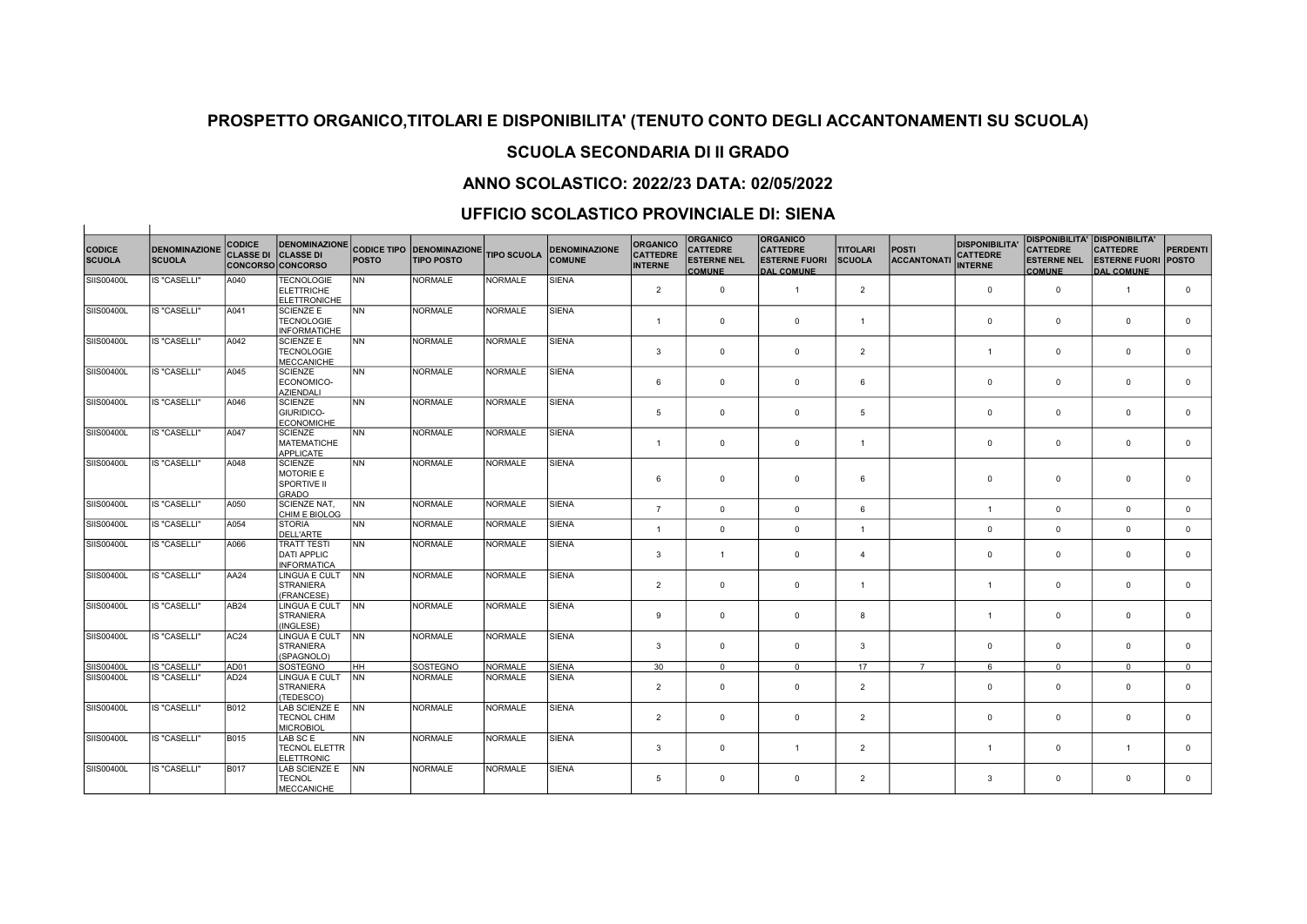# SCUOLA SECONDARIA DI II GRADO

## ANNO SCOLASTICO: 2022/23 DATA: 02/05/2022

### UFFICIO SCOLASTICO PROVINCIALE DI: SIENA

 $\overline{1}$ 

|                                |                                       | <b>CODICE</b>    | <b>DENOMINAZIONE</b>                                         |              |                                                       |                    |                                       | <b>ORGANICO</b>                   | <b>ORGANICO</b>                                        | <b>ORGANICO</b>                                              |                                  |                             | <b>DISPONIBILITA</b>              |                                                        | <b>DISPONIBILITA' DISPONIBILITA'</b>                               |                 |
|--------------------------------|---------------------------------------|------------------|--------------------------------------------------------------|--------------|-------------------------------------------------------|--------------------|---------------------------------------|-----------------------------------|--------------------------------------------------------|--------------------------------------------------------------|----------------------------------|-----------------------------|-----------------------------------|--------------------------------------------------------|--------------------------------------------------------------------|-----------------|
| <b>CODICE</b><br><b>SCUOLA</b> | <b>DENOMINAZIONE</b><br><b>SCUOLA</b> | <b>CLASSE DI</b> | <b>CLASSE DI</b><br><b>CONCORSO CONCORSO</b>                 | <b>POSTO</b> | <b>CODICE TIPO DENOMINAZIONE</b><br><b>TIPO POSTO</b> | <b>TIPO SCUOLA</b> | <b>DENOMINAZIONE</b><br><b>COMUNE</b> | <b>CATTEDRE</b><br><b>INTERNE</b> | <b>CATTEDRE</b><br><b>ESTERNE NEL</b><br><b>COMUNE</b> | <b>CATTEDRE</b><br><b>ESTERNE FUORI</b><br><b>DAL COMUNE</b> | <b>TITOLARI</b><br><b>SCUOLA</b> | <b>POSTI</b><br>ACCANTONATI | <b>CATTEDRE</b><br><b>INTERNE</b> | <b>CATTEDRE</b><br><b>ESTERNE NEL</b><br><b>COMUNE</b> | <b>CATTEDRE</b><br><b>ESTERNE FUORI POSTO</b><br><b>DAL COMUNE</b> | <b>PERDENTI</b> |
| SIIS00400L                     | <b>IS "CASELLI"</b>                   | <b>B019</b>      | LAB SERVIZI<br>RICETTIVITA'<br>ALBERGHIER                    | NN           | <b>NORMALE</b>                                        | <b>NORMALE</b>     | <b>SIENA</b>                          | $\mathbf{1}$                      | $\mathbf 0$                                            | $\mathbf{0}$                                                 | $\overline{1}$                   |                             | $\mathbf{0}$                      | $\mathbf{0}$                                           | $\mathbf 0$                                                        | $\overline{0}$  |
| SIIS00400L                     | IS "CASELLI"                          | B022             | LAB TECNOL E<br><b>TECN</b>                                  | lnn          | <b>NORMALE</b>                                        | NORMALE            | <b>SIENA</b>                          | $\mathbf{1}$                      | $\mathbf 0$                                            | $\mathbf{0}$                                                 | $\mathbf 0$                      |                             | $\mathbf{1}$                      | $\mathbf 0$                                            | $\mathbf 0$                                                        | $\overline{0}$  |
| SIIS00400L                     | IS "CASELLI"                          | <b>B023</b>      | <b>COMUNICAZ</b><br>LAB SERVIZI                              | <b>NN</b>    | <b>NORMALE</b>                                        | NORMALE            | <b>SIENA</b>                          | 3                                 | $\mathbf 0$                                            | $\mathbf{0}$                                                 | 3                                |                             | $\mathbf 0$                       | $\mathbf 0$                                            | $\mathbf 0$                                                        | $\mathbf{0}$    |
| SIIS00400L                     | <b>IS "CASELLI"</b>                   | <b>B029</b>      | SOCIO-SANITARI<br><b>GABINETTO</b><br><b>FISIOTERAPICO</b>   | INN.         | <b>NORMALE</b>                                        | NORMALE            | <b>SIENA</b>                          | $\mathbf{1}$                      | $\mathbf 0$                                            | $\mathbf{0}$                                                 | $\mathbf 0$                      |                             | $\mathbf{1}$                      | $\mathbf 0$                                            | $\mathbf 0$                                                        | $\mathbf{0}$    |
| SIIS00400L                     | IS "CASELLI"                          | BB <sub>02</sub> | <b>CONV LINGUA</b><br>STRANIERA<br>(INGLESE)                 | lnn          | <b>NORMALE</b>                                        | NORMALE            | <b>SIENA</b>                          | $\mathbf 0$                       | $\mathbf 0$                                            | $\overline{1}$                                               | $\overline{1}$                   |                             | 0                                 | $\mathbf 0$                                            | $^{\circ}$                                                         | $\mathbf{0}$    |
| SIIS00400L                     | <b>IS "CASELLI"</b>                   | BD <sub>02</sub> | <b>CONV LINGUA</b><br><b>STRANIERA</b><br>(TEDESCO)          | INN.         | <b>NORMALE</b>                                        | <b>NORMALE</b>     | <b>SIENA</b>                          | $\mathbf{0}$                      | $\mathbf 0$                                            | $\overline{1}$                                               | $\overline{1}$                   |                             | $\mathbf 0$                       | $\mathsf 0$                                            | $\mathbf 0$                                                        | $\mathbf{0}$    |
| SIIS007004                     | .I.S. DELLA<br><b>VALDICHIANA</b>     | A010             | <b>DISCIPLINE</b><br>GRAFICO-<br>PUBBLICITARIE               | <b>NN</b>    | <b>NORMALE</b>                                        | NORMALE            | <b>CHIUSI</b>                         | $\mathbf{1}$                      | $\mathbf 0$                                            | $\mathbf{0}$                                                 | $\mathbf 0$                      |                             | $\mathbf{1}$                      | $\mathbf 0$                                            | $\mathbf 0$                                                        | $\mathbf{0}$    |
| SIIS007004                     | I.I.S. DELLA<br>VALDICHIANA           | A012             | <b>DISCIPL</b><br>LETTERARIE<br>ISTITUTI II GR               | INN.         | <b>NORMALE</b>                                        | NORMALE            | <b>CHIUSI</b>                         | 13                                | $\mathbf 0$                                            | $\mathbf{0}$                                                 | 13                               |                             | $\Omega$                          | $\mathbf 0$                                            | $\mathbf 0$                                                        | $\mathbf 0$     |
| SIIS007004                     | I.I.S. DELLA<br><b>VALDICHIANA</b>    | A015             | <b>DISCIPLINE</b><br>SANITARIE                               | INN.         | <b>NORMALE</b>                                        | NORMALE            | <b>CHIUSI</b>                         | $\mathbf{1}$                      | $\mathbf 0$                                            | $\Omega$                                                     | $\overline{1}$                   |                             | $\mathbf 0$                       | $\mathbf{0}$                                           | $\Omega$                                                           | $\mathbf{0}$    |
| SIIS007004                     | I.I.S. DELLA<br>VALDICHIANA           | A018             | <b>FILOSOFIA E</b><br><b>SCIENZE UMANE</b>                   | INN.         | <b>NORMALE</b>                                        | NORMALE            | <b>CHIUSI</b>                         | $\overline{2}$                    | $\mathbf 0$                                            | $\mathbf{0}$                                                 | $\overline{1}$                   | $\mathbf{1}$                | $\mathbf 0$                       | $\mathbf{0}$                                           | $\Omega$                                                           | $\mathbf{0}$    |
| SIIS007004                     | I.I.S. DELLA<br><b>VALDICHIANA</b>    | A020             | FISICA                                                       | INN.         | <b>NORMALE</b>                                        | <b>NORMALE</b>     | <b>CHIUSI</b>                         | $\mathbf{1}$                      | $\mathbf 0$                                            | $\mathbf{0}$                                                 | $\overline{1}$                   |                             | $\mathbf 0$                       | $\mathbf{0}$                                           | $\mathbf 0$                                                        | $\mathbf{0}$    |
| SIIS007004                     | I.I.S. DELLA<br><b>VALDICHIANA</b>    | A021             | <b>GEOGRAFIA</b>                                             | NN           | <b>NORMALE</b>                                        | <b>NORMALE</b>     | <b>CHIUSI</b>                         | 2                                 | $\mathbf{0}$                                           | $\mathbf{0}$                                                 | $\overline{2}$                   |                             | $\mathbf 0$                       | $\mathbf{0}$                                           | $\mathbf 0$                                                        | $\mathbf{0}$    |
| SIIS007004                     | I.I.S. DELLA<br><b>VALDICHIANA</b>    | A026             | <b>MATEMATICA</b>                                            | INN.         | <b>NORMALE</b>                                        | <b>NORMALE</b>     | <b>CHIUSI</b>                         | 2                                 | $\mathbf{0}$                                           | $\Omega$                                                     | 2                                |                             | $\mathbf{0}$                      | $\Omega$                                               | $\Omega$                                                           | $\mathbf{0}$    |
| SIIS007004                     | I.I.S. DELLA<br>VALDICHIANA           | A037             | <b>COSTRUZ</b><br>TECNOL E TECN<br><b>RAPPR GRAFICA</b>      | INN.         | <b>NORMALE</b>                                        | NORMALE            | <b>CHIUSI</b>                         | $\mathbf{1}$                      | $\mathbf 0$                                            | $\overline{0}$                                               | $\overline{1}$                   |                             | $\mathbf 0$                       | $\mathbf{0}$                                           | $^{\circ}$                                                         | $\mathbf{0}$    |
| SIIS007004                     | I.I.S. DELLA<br><b>VALDICHIANA</b>    | A040             | <b>TECNOLOGIE</b><br><b>ELETTRICHE</b><br>ELETTRONICHE       | lnn          | <b>NORMALE</b>                                        | NORMALE            | <b>CHIUSI</b>                         | $\mathbf{1}$                      | $\mathbf 0$                                            | $^{\circ}$                                                   | $\overline{1}$                   |                             | 0                                 | $\mathbf 0$                                            | $^{\circ}$                                                         | $\mathbf{0}$    |
| SIIS007004                     | I.I.S. DELLA<br>VALDICHIANA           | A041             | <b>SCIENZE E</b><br><b>TECNOLOGIE</b><br><b>INFORMATICHE</b> | INN.         | <b>NORMALE</b>                                        | NORMALE            | <b>CHIUSI</b>                         | 3                                 | $\mathbf 0$                                            | $\mathbf{0}$                                                 | $\overline{2}$                   |                             | $\overline{1}$                    | $\mathbf 0$                                            | $\mathbf 0$                                                        | $\mathbf{0}$    |
| SIIS007004                     | I.I.S. DELLA<br>VALDICHIANA           | A042             | <b>SCIENZE E</b><br><b>TECNOLOGIE</b><br><b>MECCANICHE</b>   | <b>NN</b>    | <b>NORMALE</b>                                        | <b>NORMALE</b>     | <b>CHIUSI</b>                         | $\overline{1}$                    | $\mathbf 0$                                            | $\mathbf 0$                                                  | $\overline{1}$                   |                             | $\Omega$                          | $\mathbf 0$                                            | $^{\circ}$                                                         | $\mathbf{0}$    |
| SIIS007004                     | I.I.S. DELLA<br><b>VALDICHIANA</b>    | A045             | <b>SCIENZE</b><br>ECONOMICO-<br><b>AZIENDALI</b>             | INN.         | <b>NORMALE</b>                                        | NORMALE            | <b>CHIUSI</b>                         | $\overline{7}$                    | 0                                                      | $^{\circ}$                                                   | 6                                |                             | $\mathbf{1}$                      | $\mathbf 0$                                            | $^{\circ}$                                                         | $\mathbf{0}$    |
| SIIS007004                     | .I.S. DELLA<br><b>VALDICHIANA</b>     | A046             | <b>SCIENZE</b><br>GIURIDICO-<br>ECONOMICHE                   | <b>NN</b>    | <b>NORMALE</b>                                        | <b>NORMALE</b>     | <b>CHIUSI</b>                         | 8                                 | $\mathbf 0$                                            | $\Omega$                                                     | 8                                |                             | $\Omega$                          | $\mathbf 0$                                            | $\Omega$                                                           | $\mathbf{0}$    |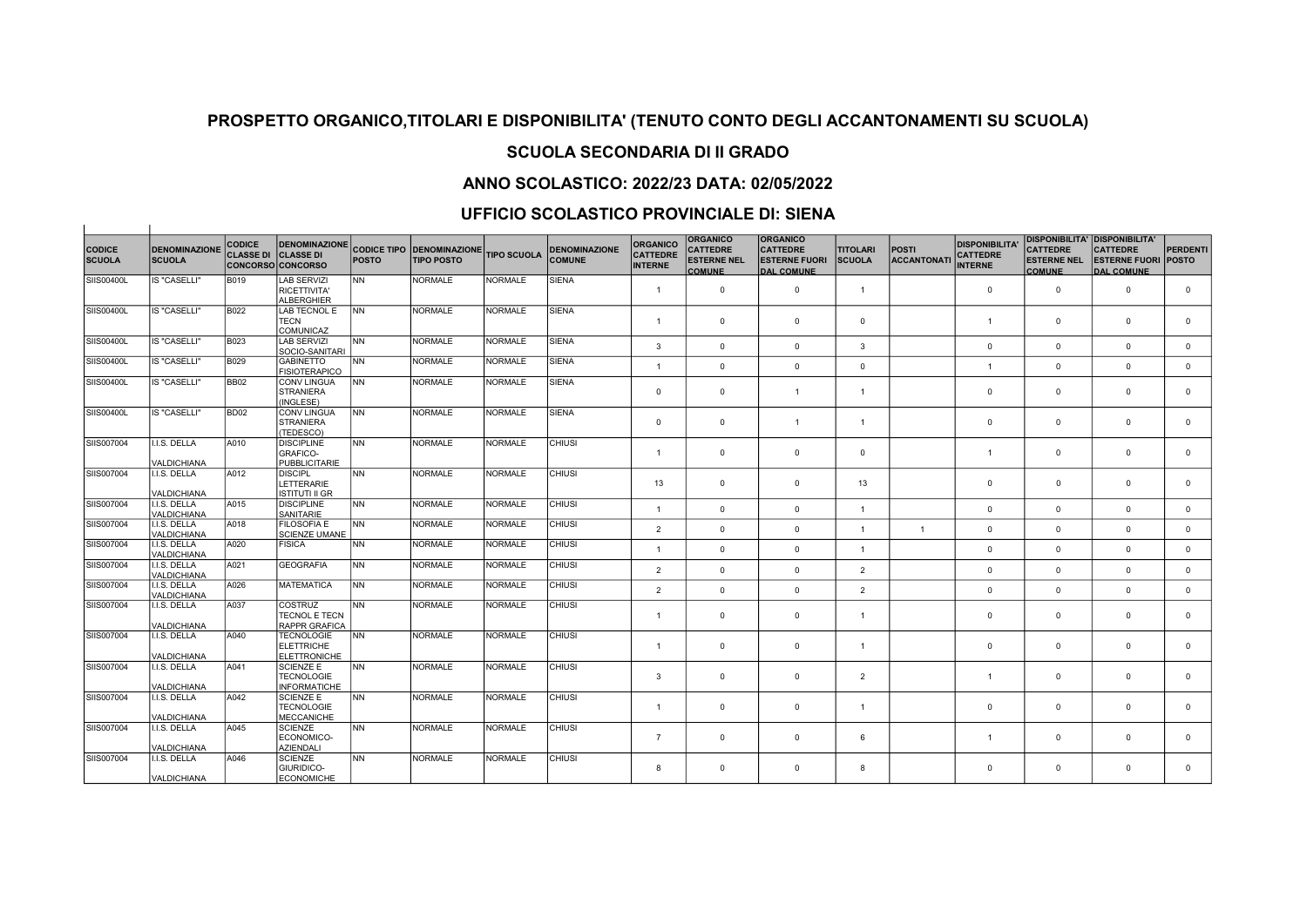# SCUOLA SECONDARIA DI II GRADO

## ANNO SCOLASTICO: 2022/23 DATA: 02/05/2022

### UFFICIO SCOLASTICO PROVINCIALE DI: SIENA

 $\overline{1}$ 

|                                |                                       | <b>CODICE</b>    | <b>DENOMINAZIONE</b>                                     |              |                                                       |                    |                                       | ORGANICO                          | <b>ORGANICO</b>                                        | <b>ORGANICO</b>                                              |                                  |                             | <b>DISPONIBILITA</b>              | <b>DISPONIBILITA' DISPONIBILITA'</b>                   |                                                                    |                 |
|--------------------------------|---------------------------------------|------------------|----------------------------------------------------------|--------------|-------------------------------------------------------|--------------------|---------------------------------------|-----------------------------------|--------------------------------------------------------|--------------------------------------------------------------|----------------------------------|-----------------------------|-----------------------------------|--------------------------------------------------------|--------------------------------------------------------------------|-----------------|
| <b>CODICE</b><br><b>SCUOLA</b> | <b>DENOMINAZIONE</b><br><b>SCUOLA</b> | <b>CLASSE DI</b> | <b>CLASSE DI</b><br><b>CONCORSO CONCORSO</b>             | <b>POSTO</b> | <b>CODICE TIPO DENOMINAZIONE</b><br><b>TIPO POSTO</b> | <b>TIPO SCUOLA</b> | <b>DENOMINAZIONE</b><br><b>COMUNE</b> | <b>CATTEDRE</b><br><b>INTERNE</b> | <b>CATTEDRE</b><br><b>ESTERNE NEL</b><br><b>COMUNE</b> | <b>CATTEDRE</b><br><b>ESTERNE FUORI</b><br><b>DAL COMUNE</b> | <b>TITOLARI</b><br><b>SCUOLA</b> | <b>POSTI</b><br>ACCANTONATI | <b>CATTEDRE</b><br><b>INTERNE</b> | <b>CATTEDRE</b><br><b>ESTERNE NEL</b><br><b>COMUNE</b> | <b>CATTEDRE</b><br><b>ESTERNE FUORI POSTO</b><br><b>DAL COMUNE</b> | <b>PERDENTI</b> |
| SIIS007004                     | I.I.S. DELLA                          | A047             | <b>SCIENZE</b>                                           | NN           | <b>NORMALE</b>                                        | <b>NORMALE</b>     | <b>CHIUSI</b>                         |                                   |                                                        |                                                              |                                  |                             |                                   |                                                        |                                                                    |                 |
|                                | VALDICHIANA                           |                  | <b>MATEMATICHE</b><br><b>APPLICATE</b>                   |              |                                                       |                    |                                       | 6                                 | $\mathbf{0}$                                           | $\overline{0}$                                               | $\overline{4}$                   |                             | $\overline{2}$                    | $\mathbf{0}$                                           | $\mathbf 0$                                                        | $\mathbf{0}$    |
| SIIS007004                     | I.I.S. DELLA                          | A048             | <b>SCIENZE</b>                                           | <b>NN</b>    | <b>NORMALE</b>                                        | <b>NORMALE</b>     | <b>CHIUSI</b>                         |                                   |                                                        |                                                              |                                  |                             |                                   |                                                        |                                                                    |                 |
|                                |                                       |                  | <b>MOTORIE E</b><br><b>SPORTIVE II</b>                   |              |                                                       |                    |                                       | 5                                 | 0                                                      | $\Omega$                                                     | 3                                |                             | $\overline{2}$                    | $\mathbf 0$                                            | $\Omega$                                                           | $\mathbf 0$     |
|                                | VALDICHIANA                           |                  | GRADO                                                    |              | <b>NORMALE</b>                                        | <b>NORMALE</b>     | <b>CHIUSI</b>                         |                                   |                                                        |                                                              |                                  |                             |                                   |                                                        |                                                                    |                 |
| SIIS007004                     | I.I.S. DELLA<br>VALDICHIANA           | A050             | SCIENZE NAT,<br>CHIM E BIOLOG                            | <b>NN</b>    |                                                       |                    |                                       | $\mathbf{3}$                      | $\mathbf{0}$                                           | $\mathbf{0}$                                                 | $\mathbf 0$                      |                             | $\mathbf{3}$                      | $\mathbf{0}$                                           | $\Omega$                                                           | $\mathbf{0}$    |
| SIIS007004                     | I.I.S. DELLA                          | A066             | <b>TRATT TESTI</b><br><b>DATI APPLIC</b>                 | <b>NN</b>    | <b>NORMALE</b>                                        | <b>NORMALE</b>     | <b>CHIUSI</b>                         | $\mathbf{1}$                      | $\mathbf 0$                                            | $\overline{0}$                                               | $\overline{1}$                   |                             | $^{\circ}$                        | $\mathbf{0}$                                           | $^{\circ}$                                                         | $\mathbf{0}$    |
|                                | VALDICHIANA<br>I.I.S. DELLA           | AA24             | <b>INFORMATICA</b><br><b>LINGUA E CULT</b>               | <b>NN</b>    | <b>NORMALE</b>                                        | <b>NORMALE</b>     | <b>CHIUSI</b>                         |                                   |                                                        |                                                              |                                  |                             |                                   |                                                        |                                                                    |                 |
| SIIS007004                     | VALDICHIANA                           |                  | <b>STRANIERA</b><br>(FRANCESE)                           |              |                                                       |                    |                                       | 3                                 | 0                                                      | $\overline{0}$                                               | $\overline{1}$                   | $\overline{1}$              | $\mathbf{1}$                      | $\mathbf 0$                                            | $^{\circ}$                                                         | $\mathbf{0}$    |
| SIIS007004                     | I.I.S. DELLA                          | AB <sub>24</sub> | LINGUA E CULT                                            | <b>INN</b>   | <b>NORMALE</b>                                        | <b>NORMALE</b>     | <b>CHIUSI</b>                         |                                   |                                                        |                                                              |                                  |                             |                                   |                                                        |                                                                    |                 |
|                                | VALDICHIANA                           |                  | <b>STRANIERA</b><br>(INGLESE)                            |              |                                                       |                    |                                       | $\overline{7}$                    | $\mathbf{0}$                                           | $\overline{0}$                                               | 5                                |                             | $\overline{2}$                    | $\mathbf{0}$                                           | $^{\circ}$                                                         | $\mathbf{0}$    |
| SIIS007004                     | I.I.S. DELLA                          | AC <sub>24</sub> | LINGUA E CULT                                            | <b>INN</b>   | <b>NORMALE</b>                                        | <b>NORMALE</b>     | <b>CHIUSI</b>                         |                                   |                                                        |                                                              |                                  |                             |                                   |                                                        |                                                                    |                 |
|                                | VALDICHIANA                           |                  | <b>STRANIERA</b><br>(SPAGNOLO)                           |              |                                                       |                    |                                       | $\mathbf{1}$                      | 0                                                      | $\overline{0}$                                               | $\overline{1}$                   |                             | $\mathbf 0$                       | $\mathbf 0$                                            | $\mathbf 0$                                                        | $\mathbf{0}$    |
| SIIS007004                     | I.I.S. DELLA                          | AD01             | SOSTEGNO                                                 | HH.          | SOSTEGNO                                              | <b>NORMALE</b>     | <b>CHIUSI</b>                         |                                   | $\mathsf{O}$                                           | $\mathbf 0$                                                  | 3                                | $\mathbf{3}$                | $\overline{2}$                    | $\mathbf{0}$                                           | $\mathbf 0$                                                        | $\mathbf{0}$    |
|                                | VALDICHIANA                           |                  |                                                          |              |                                                       |                    |                                       | 8                                 |                                                        |                                                              |                                  |                             |                                   |                                                        |                                                                    |                 |
| SIIS007004                     | I.I.S. DELLA                          | <b>B015</b>      | LAB SC E<br><b>TECNOL ELETTR</b><br><b>ELETTRONIC</b>    | <b>NN</b>    | <b>NORMALE</b>                                        | <b>NORMALE</b>     | <b>CHIUSI</b>                         | $\overline{2}$                    | 0                                                      | $\overline{0}$                                               | $\overline{2}$                   |                             | $\mathbf 0$                       | $\mathbf{0}$                                           | $\Omega$                                                           | $\mathbf{0}$    |
| SIIS007004                     | VALDICHIANA<br>I.I.S. DELLA           | <b>B016</b>      | LAB SCIENZE E                                            | Inn          | <b>NORMALE</b>                                        | <b>NORMALE</b>     | <b>CHIUSI</b>                         |                                   |                                                        |                                                              |                                  |                             |                                   |                                                        |                                                                    |                 |
|                                | VALDICHIANA                           |                  | <b>TECNOL</b><br><b>INFORMATICHE</b>                     |              |                                                       |                    |                                       | $\mathbf{1}$                      | $\mathbf{0}$                                           | $\mathbf{0}$                                                 | $\mathbf 0$                      |                             | 1                                 | $\mathbf{0}$                                           | $^{\circ}$                                                         | $\mathbf{0}$    |
| SIIS007004                     | I.I.S. DELLA                          | <b>B017</b>      | LAB SCIENZE E                                            | <b>INN</b>   | <b>NORMALE</b>                                        | <b>NORMALE</b>     | <b>CHIUSI</b>                         |                                   |                                                        |                                                              |                                  |                             |                                   |                                                        |                                                                    |                 |
|                                | <b>VALDICHIANA</b>                    |                  | <b>TECNOL</b><br><b>MECCANICHE</b>                       |              |                                                       |                    |                                       | $\mathbf{1}$                      | $\mathbf{0}$                                           | $\mathbf{0}$                                                 | $\mathbf 0$                      |                             | $\mathbf{1}$                      | 0                                                      | $\mathbf 0$                                                        | $\mathbf{0}$    |
| SIIS007004                     | I.I.S. DELLA                          | <b>B022</b>      | LAB TECNOL E                                             | Inn          | <b>NORMALE</b>                                        | <b>NORMALE</b>     | <b>CHIUSI</b>                         |                                   |                                                        |                                                              |                                  |                             |                                   |                                                        |                                                                    |                 |
|                                | VALDICHIANA                           |                  | <b>TECN</b><br>COMUNICAZ                                 |              |                                                       |                    |                                       | $\overline{1}$                    | $\mathbf{0}$                                           | $\mathbf{0}$                                                 | $\mathbf 0$                      |                             | 1                                 | $\mathbf{0}$                                           | $\mathbf 0$                                                        | $\mathbf{0}$    |
| SIIS007004                     | I.I.S. DELLA<br>VALDICHIANA           | <b>B023</b>      | <b>LAB SERVIZI</b><br>SOCIO-SANITARI                     | INN.         | <b>NORMALE</b>                                        | <b>NORMALE</b>     | <b>CHIUSI</b>                         | $\mathbf{1}$                      | $\mathbf 0$                                            | $\mathbf 0$                                                  | $\mathbf 0$                      |                             | $\mathbf{1}$                      | $\mathbf 0$                                            | $\Omega$                                                           | $\mathbf{0}$    |
| SIIS007004                     | I.I.S. DELLA<br>VALDICHIANA           | <b>B029</b>      | <b>GABINETTO</b><br><b>FISIOTERAPICO</b>                 | <b>NN</b>    | <b>NORMALE</b>                                        | <b>NORMALE</b>     | <b>CHIUSI</b>                         | $\mathbf{1}$                      | $\mathbf 0$                                            | $\mathbf{0}$                                                 | $\mathbf 0$                      |                             | $\mathbf{1}$                      | $\mathbf{0}$                                           | $\mathbf 0$                                                        | $\mathbf{0}$    |
| <b>SIIS00800X</b>              | I.I.S. "RONCALLI"                     | A012             | <b>DISCIPL</b>                                           | NN           | <b>NORMALE</b>                                        | <b>NORMALE</b>     | <b>POGGIBONSI</b>                     |                                   |                                                        |                                                              |                                  |                             |                                   |                                                        |                                                                    |                 |
|                                |                                       |                  | LETTERARIE<br>ISTITUTI II GR                             |              |                                                       |                    |                                       | 19                                | 0                                                      | $\mathbf 0$                                                  | 14                               |                             | 5                                 | $\mathbf{0}$                                           | $\mathbf 0$                                                        | $\mathbf{0}$    |
| SIIS00800X                     | I.I.S. "RONCALLI"   A019              |                  | FILOSOFIA E<br><b>STORIA</b>                             | INN.         | NORMALE                                               | <b>NORMALE</b>     | <b>POGGIBONSI</b>                     | $\mathbf{1}$                      | 0                                                      | $\mathbf{0}$                                                 | $\overline{1}$                   |                             | $\mathbf 0$                       | $\mathbf{0}$                                           | $^{\circ}$                                                         | $\mathbf{0}$    |
| <b>SIIS00800X</b>              | II.I.S. "RONCALLI"   A020             |                  | <b>FISICA</b>                                            | <b>NN</b>    | <b>NORMALE</b>                                        | NORMALE            | <b>POGGIBONSI</b>                     | $\mathbf{3}$                      | $^{\circ}$                                             | $\mathbf{0}$                                                 | 3                                |                             | $\mathbf{0}$                      | $^{\circ}$                                             | $^{\circ}$                                                         | $\mathbf{0}$    |
| SIIS00800X                     | I.I.S. "RONCALLI"                     | A021             | <b>GEOGRAFIA</b>                                         | <b>NN</b>    | <b>NORMALE</b>                                        | NORMALE            | <b>POGGIBONSI</b>                     | $\overline{2}$                    | $\overline{0}$                                         | $\overline{1}$                                               | $\overline{2}$                   |                             | $\overline{0}$                    | $\overline{0}$                                         | $\mathbf{1}$                                                       | $\overline{0}$  |
| SIIS00800X                     | I.I.S. "RONCALLI"                     | A026             | <b>MATEMATICA</b>                                        | <b>NN</b>    | <b>NORMALE</b>                                        | NORMALE            | <b>POGGIBONSI</b>                     | $\overline{7}$                    | $\Omega$                                               | $\overline{1}$                                               | 6                                |                             | 1                                 | $\Omega$                                               | $\overline{1}$                                                     | $\Omega$        |
| SIIS00800X                     | I.I.S. "RONCALLI"                     | A034             | <b>SCIENZE E</b><br><b>TECNOLOGIE</b><br><b>CHIMICHE</b> | <b>NN</b>    | <b>NORMALE</b>                                        | <b>NORMALE</b>     | <b>POGGIBONSI</b>                     | $\mathbf{3}$                      | 0                                                      | $\overline{0}$                                               | 3                                |                             | $\mathbf 0$                       | $\Omega$                                               | $\Omega$                                                           | $\mathbf{0}$    |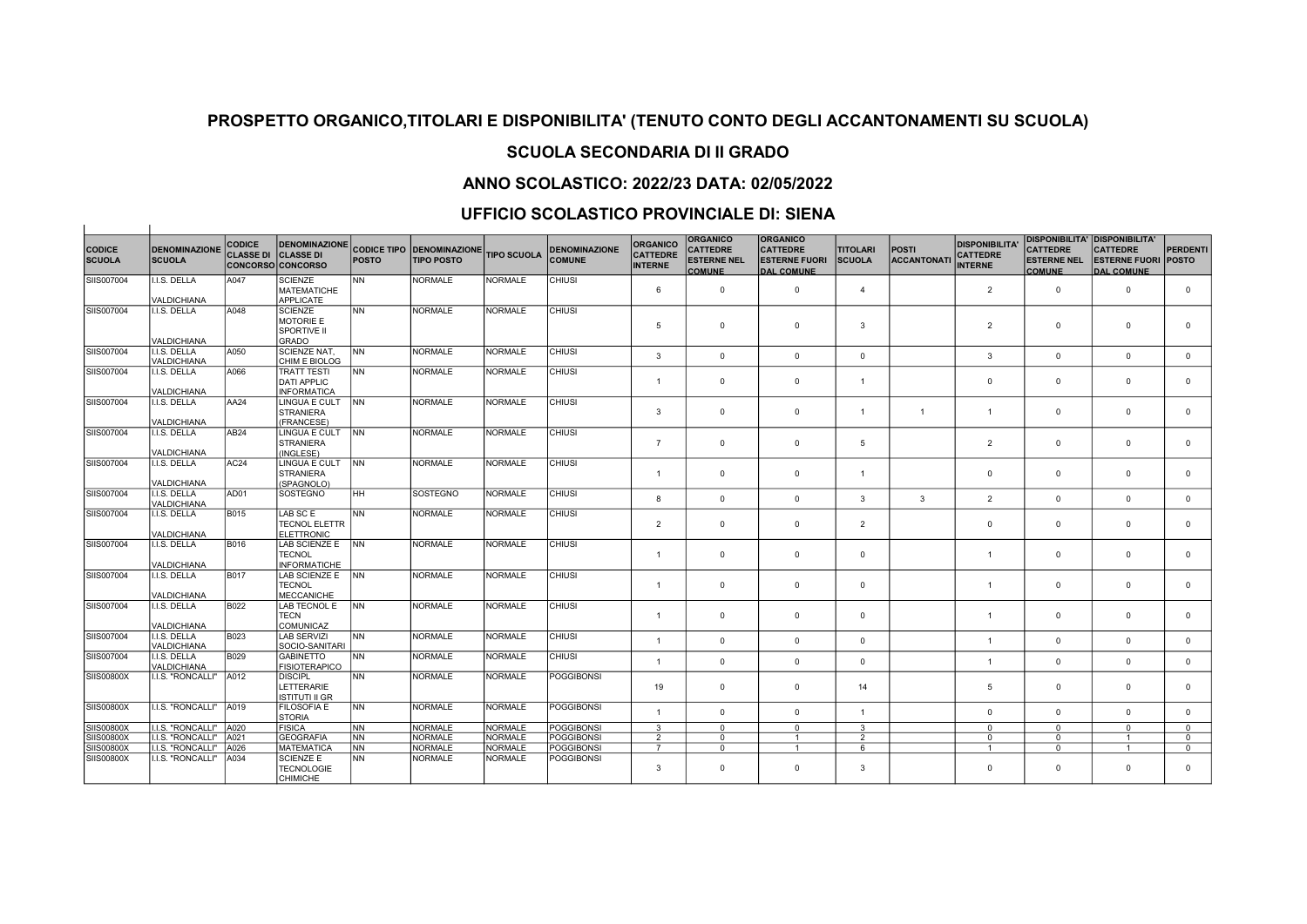# SCUOLA SECONDARIA DI II GRADO

## ANNO SCOLASTICO: 2022/23 DATA: 02/05/2022

### UFFICIO SCOLASTICO PROVINCIALE DI: SIENA

 $\overline{1}$ 

| <b>CODICE</b>     | <b>DENOMINAZIONE</b>     | <b>CODICE</b><br><b>CLASSE DI</b> | <b>DENOMINAZIONE</b><br><b>CLASSE DI</b>                          |              | <b>CODICE TIPO DENOMINAZIONE</b> | <b>TIPO SCUOLA</b> | <b>DENOMINAZIONE</b> | <b>ORGANICO</b><br><b>CATTEDRE</b> | <b>ORGANICO</b><br><b>CATTEDRE</b>  | <b>ORGANICO</b><br><b>CATTEDRE</b>        | <b>TITOLARI</b>       | <b>POSTI</b>      | <b>DISPONIBILITA'</b><br><b>CATTEDRE</b> | <b>DISPONIBILITA' DISPONIBILITA'</b><br><b>CATTEDRE</b> | <b>CATTEDRE</b>                                 | <b>PERDENTI</b> |
|-------------------|--------------------------|-----------------------------------|-------------------------------------------------------------------|--------------|----------------------------------|--------------------|----------------------|------------------------------------|-------------------------------------|-------------------------------------------|-----------------------|-------------------|------------------------------------------|---------------------------------------------------------|-------------------------------------------------|-----------------|
| <b>SCUOLA</b>     | <b>SCUOLA</b>            |                                   | <b>CONCORSO CONCORSO</b>                                          | <b>POSTO</b> | <b>TIPO POSTO</b>                |                    | <b>COMUNE</b>        | <b>INTERNE</b>                     | <b>ESTERNE NEL</b><br><b>COMUNE</b> | <b>ESTERNE FUORI</b><br><b>DAL COMUNE</b> | <b>SCUOLA</b>         | <b>ACCANTONAT</b> | <b>INTERNE</b>                           | <b>ESTERNE NEL</b><br><b>COMUNE</b>                     | <b>ESTERNE FUORI POSTO</b><br><b>DAL COMUNE</b> |                 |
| <b>SIIS00800X</b> | <b>I.I.S. "RONCALLI"</b> | A037                              | <b>COSTRUZ</b><br><b>TECNOL E TECN</b>                            | <b>NN</b>    | <b>NORMALE</b>                   | <b>NORMALE</b>     | <b>POGGIBONSI</b>    | 6                                  | $^{\circ}$                          | $\mathbf 0$                               | 5                     |                   | $\mathbf{1}$                             | $^{\circ}$                                              | $\overline{0}$                                  | $\mathbf 0$     |
| SIIS00800X        | I.I.S. "RONCALLI"        | A040                              | <b>RAPPR GRAFICA</b><br><b>TECNOLOGIE</b>                         | <b>NN</b>    | <b>NORMALE</b>                   | NORMALE            | <b>POGGIBONSI</b>    |                                    |                                     |                                           |                       |                   |                                          |                                                         |                                                 |                 |
|                   |                          |                                   | <b>ELETTRICHE</b><br>ELETTRONICHE                                 |              |                                  |                    |                      | 8                                  | $\mathbf 0$                         | $\mathbf{0}$                              | 5                     |                   | 3                                        | $\mathbf 0$                                             | $\overline{0}$                                  | $\mathbf 0$     |
| SIIS00800X        | I.I.S. "RONCALLI"        | A041                              | <b>SCIENZE E</b><br><b>TECNOLOGIE</b><br><b>INFORMATICHE</b>      | <b>NN</b>    | <b>NORMALE</b>                   | NORMALE            | <b>POGGIBONSI</b>    | $\mathbf{1}$                       | $\mathbf{0}$                        | $^{\circ}$                                | $\overline{1}$        |                   | $\mathbf 0$                              | $\mathbf 0$                                             | $\overline{0}$                                  | $^{\circ}$      |
| SIIS00800X        | I.I.S. "RONCALLI"        | A042                              | <b>SCIENZE E</b><br><b>TECNOLOGIE</b><br><b>MECCANICHE</b>        | <b>NN</b>    | <b>NORMALE</b>                   | NORMALE            | <b>POGGIBONSI</b>    | $\overline{4}$                     | $\mathbf 0$                         | $\overline{1}$                            | $^{\circ}$            |                   | $\overline{4}$                           | $\mathbf 0$                                             | $\overline{1}$                                  | $\mathbf 0$     |
| <b>SIIS00800X</b> | I.I.S. "RONCALLI"        | A045                              | SCIENZE<br>ECONOMICO-<br><b>AZIENDALI</b>                         | <b>NN</b>    | <b>NORMALE</b>                   | NORMALE            | <b>POGGIBONSI</b>    | 5                                  | $\mathbf 0$                         | $\mathbf{0}$                              | 5                     |                   | $\mathbf 0$                              | $\mathbf 0$                                             | $\overline{0}$                                  | $\mathbf 0$     |
| <b>SIIS00800X</b> | I.I.S. "RONCALLI"        | A046                              | SCIENZE<br><b>GIURIDICO-</b><br><b>ECONOMICHE</b>                 | <b>NN</b>    | <b>NORMALE</b>                   | <b>NORMALE</b>     | <b>POGGIBONSI</b>    | 6                                  | $\mathbf 0$                         | $\mathbf 0$                               | 5                     |                   | $\mathbf{1}$                             | $\mathbf{0}$                                            | $\overline{0}$                                  | $\Omega$        |
| SIIS00800X        | <b>I.I.S. "RONCALLI"</b> | A047                              | SCIENZE<br><b>IMATEMATICHE</b><br>APPLICATE                       | <b>NN</b>    | <b>NORMALE</b>                   | NORMALE            | <b>POGGIBONSI</b>    | 5                                  | $\mathbf{0}$                        | $\mathbf 0$                               | $\overline{4}$        |                   | $\mathbf{1}$                             | $\mathbf 0$                                             | $\overline{0}$                                  | $\mathbf 0$     |
| SIIS00800X        | I.I.S. "RONCALLI"        | A048                              | SCIENZE<br><b>MOTORIE E</b><br><b>SPORTIVE II</b><br><b>GRADO</b> | <b>NN</b>    | <b>NORMALE</b>                   | NORMALE            | <b>POGGIBONSI</b>    | $\overline{7}$                     | $\mathbf 0$                         | $\mathbf 0$                               | 3                     |                   | $\boldsymbol{\Delta}$                    | $\mathbf 0$                                             | $\overline{0}$                                  | $\Omega$        |
| <b>SIIS00800X</b> | I.I.S. "RONCALLI"        | A050                              | <b>SCIENZE NAT.</b><br>CHIM E BIOLOG                              | <b>NN</b>    | <b>NORMALE</b>                   | NORMALE            | <b>POGGIBONSI</b>    | $\overline{4}$                     | $\mathbf 0$                         | $\mathbf{0}$                              | $\boldsymbol{\Delta}$ |                   | $\mathbf 0$                              | $\mathbf 0$                                             | $\mathbf 0$                                     | $\mathbf{0}$    |
| SIIS00800X        | I.I.S. "RONCALLI"        | A054                              | STORIA<br><b>DELL'ARTE</b>                                        | INN.         | <b>NORMALE</b>                   | NORMALE            | <b>POGGIBONSI</b>    | $\mathbf{1}$                       | $\mathbf{0}$                        | $\overline{1}$                            | $\overline{2}$        |                   | $\mathbf{0}$                             | $\mathbf 0$                                             | $\mathbf 0$                                     | $\mathbf{0}$    |
| SIIS00800X        | I.I.S. "RONCALLI"        | A066                              | <b>TRATT TESTI</b><br>DATI APPLIC<br><b>INFORMATICA</b>           | <b>NN</b>    | <b>NORMALE</b>                   | NORMALE            | <b>POGGIBONSI</b>    | $\mathbf{1}$                       | $\mathbf 0$                         | $\mathbf{0}$                              | $\overline{1}$        |                   | $\mathbf 0$                              | $\mathbf 0$                                             | $\mathbf 0$                                     | $\mathbf 0$     |
| <b>SIIS00800X</b> | I.I.S. "RONCALLI"        | AA24                              | LINGUA E CULT<br><b>STRANIERA</b><br>(FRANCESE)                   | <b>INN</b>   | <b>NORMALE</b>                   | NORMALE            | <b>POGGIBONSI</b>    | $\mathbf{1}$                       | $\mathbf 0$                         | $\mathbf{0}$                              | $\overline{1}$        |                   | $\mathbf{0}$                             | $\mathbf 0$                                             | $\overline{0}$                                  | $\mathbf 0$     |
| <b>SIIS00800X</b> | I.I.S. "RONCALLI"        | AB <sub>24</sub>                  | LINGUA E CULT<br>STRANIERA<br>(INGLESE)                           | <b>INN</b>   | <b>NORMALE</b>                   | NORMALE            | <b>POGGIBONSI</b>    | 10                                 | $\mathbf 0$                         | $\mathbf{0}$                              | $\overline{7}$        |                   | 3                                        | $\mathbf 0$                                             | $\overline{0}$                                  | $\mathbf 0$     |
| <b>SIIS00800X</b> | I.I.S. "RONCALLI"        | AC <sub>24</sub>                  | LINGUA E CULT<br><b>STRANIERA</b><br>(SPAGNOLO)                   | <b>INN</b>   | <b>NORMALE</b>                   | NORMALE            | <b>POGGIBONSI</b>    | $\overline{2}$                     | $^{\circ}$                          | $\overline{1}$                            | $\overline{2}$        |                   | $\mathbf{0}$                             | $\mathbf 0$                                             | $\overline{1}$                                  | $\Omega$        |
| <b>SIIS00800X</b> | I.I.S. "RONCALLI"        | AD01                              | ISOSTEGNO                                                         | HH.          | SOSTEGNO                         | NORMALE            | <b>POGGIBONSI</b>    | 8                                  | $^{\circ}$                          | $\Omega$                                  | $\overline{1}$        | $\overline{1}$    | 6                                        | $\Omega$                                                | $\Omega$                                        | $^{\circ}$      |
| <b>SIIS00800X</b> | I.I.S. "RONCALLI"        | AD <sub>24</sub>                  | LINGUA E CULT<br>STRANIERA<br>(TEDESCO)                           | <b>INN</b>   | <b>NORMALE</b>                   | NORMALE            | <b>POGGIBONSI</b>    | $\mathbf{1}$                       | $\mathbf 0$                         | $\mathbf{0}$                              | $\overline{1}$        |                   | $\mathbf 0$                              | $\mathbf 0$                                             | $\overline{0}$                                  | $\mathbf 0$     |
| SIIS00800X        | I.I.S. "RONCALLI"        | <b>B003</b>                       | LABORATORI DI NN<br><b>FISICA</b>                                 |              | <b>NORMALE</b>                   | NORMALE            | <b>POGGIBONSI</b>    | $\mathbf 0$                        | $\mathbf{0}$                        | $\overline{1}$                            | $\overline{1}$        |                   | $\mathbf{0}$                             | $\mathbf 0$                                             | $\mathbf 0$                                     | $\mathbf{0}$    |
| <b>SIIS00800X</b> | I.I.S. "RONCALLI"        | <b>B012</b>                       | LAB SCIENZE E<br><b>TECNOL CHIM</b><br><b>MICROBIOL</b>           | <b>INN</b>   | <b>NORMALE</b>                   | <b>NORMALE</b>     | <b>POGGIBONSI</b>    | $^{\circ}$                         | $\mathbf 0$                         | $\overline{1}$                            | $\Omega$              |                   | $\mathbf 0$                              | $\mathbf 0$                                             | $\overline{1}$                                  | $\Omega$        |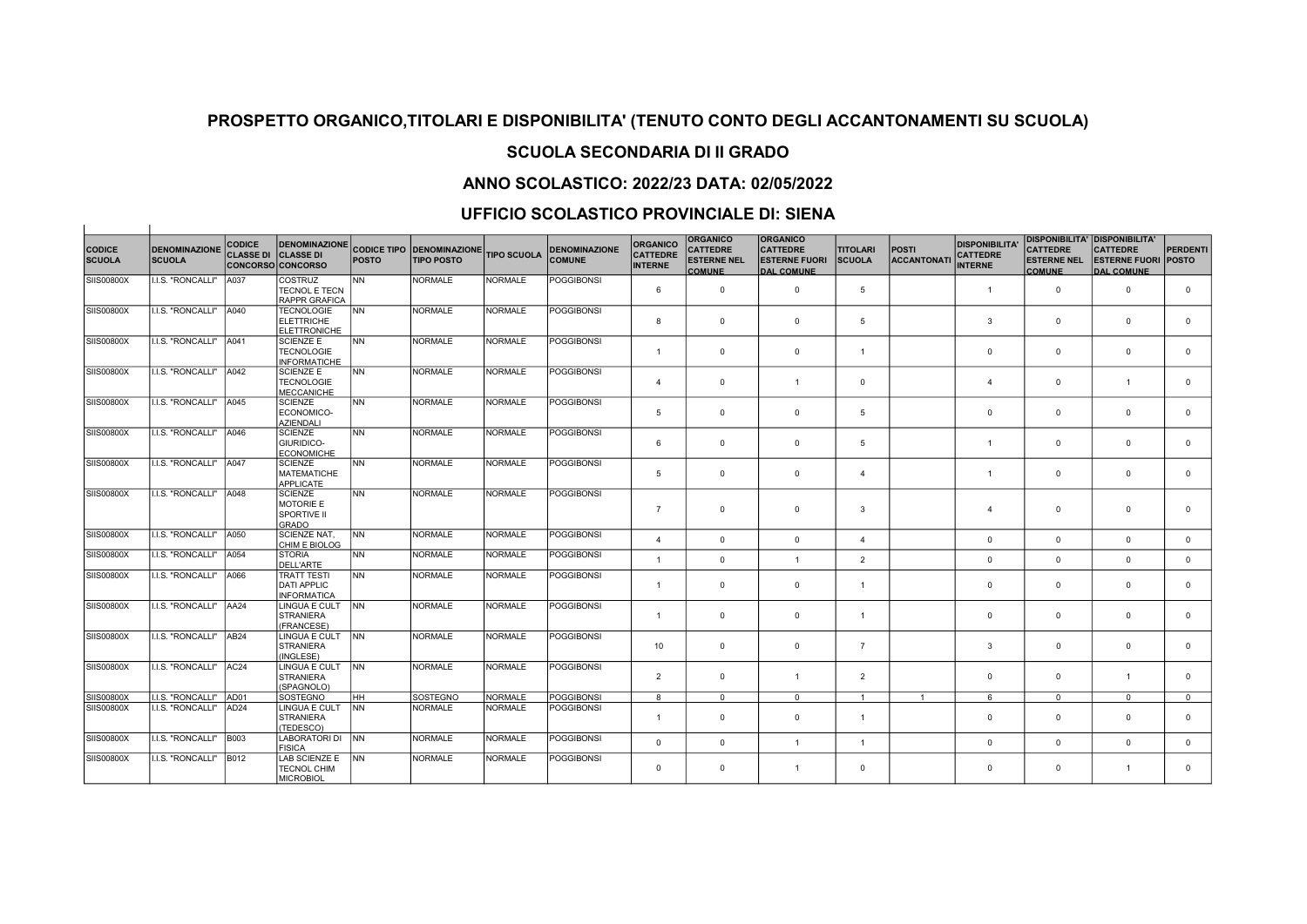## SCUOLA SECONDARIA DI II GRADO

## ANNO SCOLASTICO: 2022/23 DATA: 02/05/2022

### UFFICIO SCOLASTICO PROVINCIALE DI: SIENA

 $\overline{1}$ 

 $\sim$  100  $\pm$ 

| <b>CODICE</b><br><b>SCUOLA</b> | <b>DENOMINAZIONE</b><br><b>SCUOLA</b> | <b>CODICE</b><br><b>CLASSE DI</b> | <b>DENOMINAZIONE</b><br><b>CLASSE DI</b><br><b>CONCORSO CONCORSO</b> | <b>POSTO</b> | <b>CODICE TIPO DENOMINAZIONE</b><br><b>TIPO POSTO</b> | <b>TIPO SCUOLA</b> | <b>DENOMINAZIONE</b><br><b>COMUNE</b> | <b>ORGANICO</b><br><b>CATTEDRE</b><br><b>INTERNE</b> | <b>ORGANICO</b><br><b>CATTEDRE</b><br><b>ESTERNE NEL</b><br><b>COMUNE</b> | <b>ORGANICO</b><br><b>CATTEDRE</b><br><b>ESTERNE FUORI</b><br><b>DAL COMUNE</b> | <b>TITOLARI</b><br><b>SCUOLA</b> | <b>POSTI</b><br><b>ACCANTONAT</b> | <b>DISPONIBILITA</b><br><b>CATTEDRE</b><br><b>INTERNE</b> | <b>CATTEDRE</b><br><b>ESTERNE NEL</b><br><b>COMUNE</b> | <b>DISPONIBILITA' DISPONIBILITA'</b><br><b>CATTEDRE</b><br><b>ESTERNE FUORI POSTO</b><br><b>DAL COMUNE</b> | <b>PERDENTI</b> |
|--------------------------------|---------------------------------------|-----------------------------------|----------------------------------------------------------------------|--------------|-------------------------------------------------------|--------------------|---------------------------------------|------------------------------------------------------|---------------------------------------------------------------------------|---------------------------------------------------------------------------------|----------------------------------|-----------------------------------|-----------------------------------------------------------|--------------------------------------------------------|------------------------------------------------------------------------------------------------------------|-----------------|
| SIIS00800X                     | I.I.S. "RONCALLI"                     | <b>B014</b>                       | <b>LAB SCIENZE E</b><br><b>TECNOL</b><br><b>COSTRUZIONI</b>          | <b>INN</b>   | <b>NORMALE</b>                                        | <b>NORMALE</b>     | <b>POGGIBONSI</b>                     | $\overline{2}$                                       | $\mathbf 0$                                                               | $\overline{1}$                                                                  | $\overline{1}$                   |                                   | $\mathbf{1}$                                              | $\mathbf 0$                                            | $\overline{1}$                                                                                             | $\mathbf 0$     |
| SIIS00800X                     | I.I.S. "RONCALLI"                     | <b>B015</b>                       | LAB SC E<br><b>TECNOL ELETTR</b><br><b>ELETTRONIC</b>                | <b>NN</b>    | <b>NORMALE</b>                                        | <b>NORMALE</b>     | <b>POGGIBONSI</b>                     | $\overline{2}$                                       | $\mathbf 0$                                                               | $\mathbf 0$                                                                     | $\overline{1}$                   |                                   | $\overline{1}$                                            | $\mathbf{0}$                                           | $\overline{0}$                                                                                             | $\mathbf{0}$    |
| SIIS00800X                     | I.I.S. "RONCALLI"                     | <b>B016</b>                       | LAB SCIENZE E<br><b>TECNOL</b><br><b>INFORMATICHE</b>                | <b>INN</b>   | <b>NORMALE</b>                                        | <b>NORMALE</b>     | <b>POGGIBONSI</b>                     | $\mathbf{1}$                                         | $\mathbf{0}$                                                              | $^{\circ}$                                                                      | $\overline{1}$                   |                                   | $\mathbf{0}$                                              | $\mathbf{0}$                                           | $\overline{0}$                                                                                             | $\mathbf{0}$    |
| SIIS00800X                     | I.I.S. "RONCALLI"                     | <b>B017</b>                       | LAB SCIENZE E<br><b>TECNOL</b><br>MECCANICHE                         | <b>INN</b>   | <b>NORMALE</b>                                        | <b>NORMALE</b>     | <b>POGGIBONSI</b>                     | $\mathbf{3}$                                         | $\mathbf{0}$                                                              | $\Omega$                                                                        | $\overline{1}$                   |                                   | $\overline{2}$                                            | $\mathbf{0}$                                           | $\overline{0}$                                                                                             | $\mathbf{0}$    |
| SIIS00900Q                     | <b>RICASOLI</b>                       | A012                              | <b>DISCIPL</b><br>LETTERARIE<br><b>ISTITUTI II GR</b>                | <b>NN</b>    | <b>NORMALE</b>                                        | <b>NORMALE</b>     | <b>SIENA</b>                          | 11                                                   | $\mathbf{0}$                                                              | $\mathbf 0$                                                                     | 11                               |                                   | $\mathbf 0$                                               | $\mathbf{0}$                                           | $\overline{0}$                                                                                             | $\mathbf{0}$    |
| SIIS00900Q                     | <b>RICASOLI</b>                       | A017                              | <b>DISEG STORIA</b><br>ARTE ISTITUTI II<br>lgr                       | INN .        | <b>NORMALE</b>                                        | <b>NORMALE</b>     | <b>SIENA</b>                          | $\mathbf{1}$                                         | $\mathbf 0$                                                               | $\mathbf 0$                                                                     | $\overline{1}$                   |                                   | $\mathbf 0$                                               | $\mathbf{0}$                                           | $\overline{0}$                                                                                             | $\mathbf{0}$    |
| SIIS00900Q                     | <b>RICASOLI</b>                       | A026                              | MATEMATICA                                                           | INN          | <b>NORMALE</b>                                        | <b>NORMALE</b>     | <b>SIENA</b>                          | 3                                                    | $\mathbf{0}$                                                              | $\overline{0}$                                                                  | 2                                |                                   | $\mathbf{1}$                                              | $\mathbf{0}$                                           | $\mathbf 0$                                                                                                | $\mathbf 0$     |
| SIIS00900Q                     | <b>RICASOLI</b>                       | A027                              | MATEMATICA E<br>FISICA                                               | INN.         | <b>NORMALE</b>                                        | NORMALE            | <b>SIENA</b>                          | 5                                                    | $\mathsf 0$                                                               | $\mathsf 0$                                                                     | $\mathbf{3}$                     |                                   | $\overline{2}$                                            | $\mathsf 0$                                            | $\mathbf 0$                                                                                                | $\mathbf 0$     |
| SIIS00900Q                     | <b>RICASOLI</b>                       | A031                              | SCIENZE DEGLI<br><b>ALIMENTI</b>                                     | <b>INN</b>   | <b>NORMALE</b>                                        | <b>NORMALE</b>     | <b>SIENA</b>                          | $\overline{2}$                                       | $\mathbf{0}$                                                              | $\mathbf 0$                                                                     | $\overline{1}$                   |                                   | $\overline{1}$                                            | $\mathbf 0$                                            | $\mathbf 0$                                                                                                | $\mathbf{0}$    |
| SIIS00900Q                     | <b>RICASOLI</b>                       | A034                              | <b>SCIENZE E</b><br><b>TECNOLOGIE</b><br>CHIMICHE                    | <b>NN</b>    | <b>NORMALE</b>                                        | <b>NORMALE</b>     | <b>SIENA</b>                          | $\overline{2}$                                       | $\mathbf{1}$                                                              | $\mathbf{0}$                                                                    | $\overline{2}$                   |                                   | $\mathbf 0$                                               | $\mathbf{1}$                                           | $\overline{0}$                                                                                             | $\mathbf 0$     |
| SIIS00900Q                     | <b>RICASOLI</b>                       | A037                              | COSTRUZ<br><b>TECNOL E TECN</b><br><b>RAPPR GRAFICA</b>              | <b>NN</b>    | <b>NORMALE</b>                                        | <b>NORMALE</b>     | <b>SIENA</b>                          | $\mathbf{1}$                                         | $\mathbf 0$                                                               | $\overline{1}$                                                                  | $\overline{2}$                   |                                   | $\mathbf 0$                                               | $\mathbf 0$                                            | $\mathbf 0$                                                                                                | $\mathbf 0$     |
| SIIS00900Q                     | <b>RICASOLI</b>                       | A041                              | <b>SCIENZE E</b><br><b>TECNOLOGIE</b><br><b>INFORMATICHE</b>         | <b>NN</b>    | <b>NORMALE</b>                                        | <b>NORMALE</b>     | <b>SIENA</b>                          | $\mathbf{1}$                                         | $\mathbf{0}$                                                              | $^{\circ}$                                                                      | $\overline{1}$                   |                                   | $\mathbf{0}$                                              | $\mathbf{0}$                                           | $\overline{0}$                                                                                             | $\mathbf 0$     |
| SIIS00900Q                     | <b>RICASOLI</b>                       | A045                              | SCIENZE<br>ECONOMICO-<br><b>AZIENDALI</b>                            | <b>NN</b>    | <b>NORMALE</b>                                        | <b>NORMALE</b>     | <b>SIENA</b>                          | $\mathbf{1}$                                         | $\mathbf{0}$                                                              | $\mathbf 0$                                                                     | $\overline{1}$                   |                                   | $\mathbf 0$                                               | $\mathbf{0}$                                           | $\overline{0}$                                                                                             | $\mathbf 0$     |
| SIIS00900Q                     | <b>RICASOLI</b>                       | A046                              | <b>SCIENZE</b><br>GIURIDICO-<br><b>ECONOMICHE</b>                    | <b>NN</b>    | <b>NORMALE</b>                                        | NORMALE            | <b>SIENA</b>                          | $\overline{2}$                                       | $\mathbf{0}$                                                              | $\overline{1}$                                                                  | $\mathbf{3}$                     |                                   | $\mathbf 0$                                               | $\mathbf{0}$                                           | $\overline{0}$                                                                                             | $\mathbf 0$     |
| SIIS00900Q                     | <b>RICASOLI</b>                       | A048                              | SCIENZE<br>MOTORIE E<br><b>SPORTIVE II</b><br>GRADO                  | <b>NN</b>    | <b>NORMALE</b>                                        | <b>NORMALE</b>     | <b>SIENA</b>                          | 3                                                    | $\mathbf 0$                                                               | $\overline{1}$                                                                  | $\overline{4}$                   |                                   | $\mathbf{0}$                                              | $\mathbf 0$                                            | $\overline{0}$                                                                                             | $\mathbf 0$     |
| SIIS00900Q                     | <b>RICASOLI</b>                       | A050                              | SCIENZE NAT,<br>CHIM E BIOLOG                                        | NN           | <b>NORMALE</b>                                        | <b>NORMALE</b>     | <b>SIENA</b>                          | $\overline{2}$                                       | $\mathbf 0$                                                               | $\mathbf{0}$                                                                    | $\overline{2}$                   |                                   | $\mathbf 0$                                               | $\mathbf 0$                                            | $\mathbf 0$                                                                                                | $\mathbf{0}$    |
| SIIS00900Q                     | <b>RICASOLI</b>                       | A051                              | SCIENZE,<br><b>TECNOL E TECN</b>                                     | <b>NN</b>    | <b>NORMALE</b>                                        | <b>NORMALE</b>     | <b>SIENA</b>                          | 12                                                   | $\mathbf 0$                                                               | $\Omega$                                                                        | 13                               |                                   | $\mathbf{0}$                                              | $\mathbf{0}$                                           | $\Omega$                                                                                                   | $\mathbf{1}$    |
| SIIS00900Q                     | <b>RICASOLI</b>                       | A052                              | <b>SCIENZE.</b><br><b>TECNOL E TECN</b><br><b>PROD ANIMALI</b>       | <b>NN</b>    | <b>NORMALE</b>                                        | <b>NORMALE</b>     | <b>SIENA</b>                          | $\mathbf{1}$                                         | $\mathbf{0}$                                                              | $\mathbf 0$                                                                     | $\overline{1}$                   |                                   | $\mathbf 0$                                               | $\mathbf 0$                                            | $\overline{0}$                                                                                             | $\mathbf{0}$    |
| SIIS00900Q                     | <b>RICASOLI</b>                       | AB24                              | LINGUA E CULT<br>STRANIERA<br>(INGLESE)                              | INN.         | <b>NORMALE</b>                                        | <b>NORMALE</b>     | <b>SIENA</b>                          | 5                                                    | $\mathbf{1}$                                                              | $^{\circ}$                                                                      | $\mathbf{4}$                     |                                   | $\overline{1}$                                            | $\mathbf{1}$                                           | $\Omega$                                                                                                   | $\mathbf 0$     |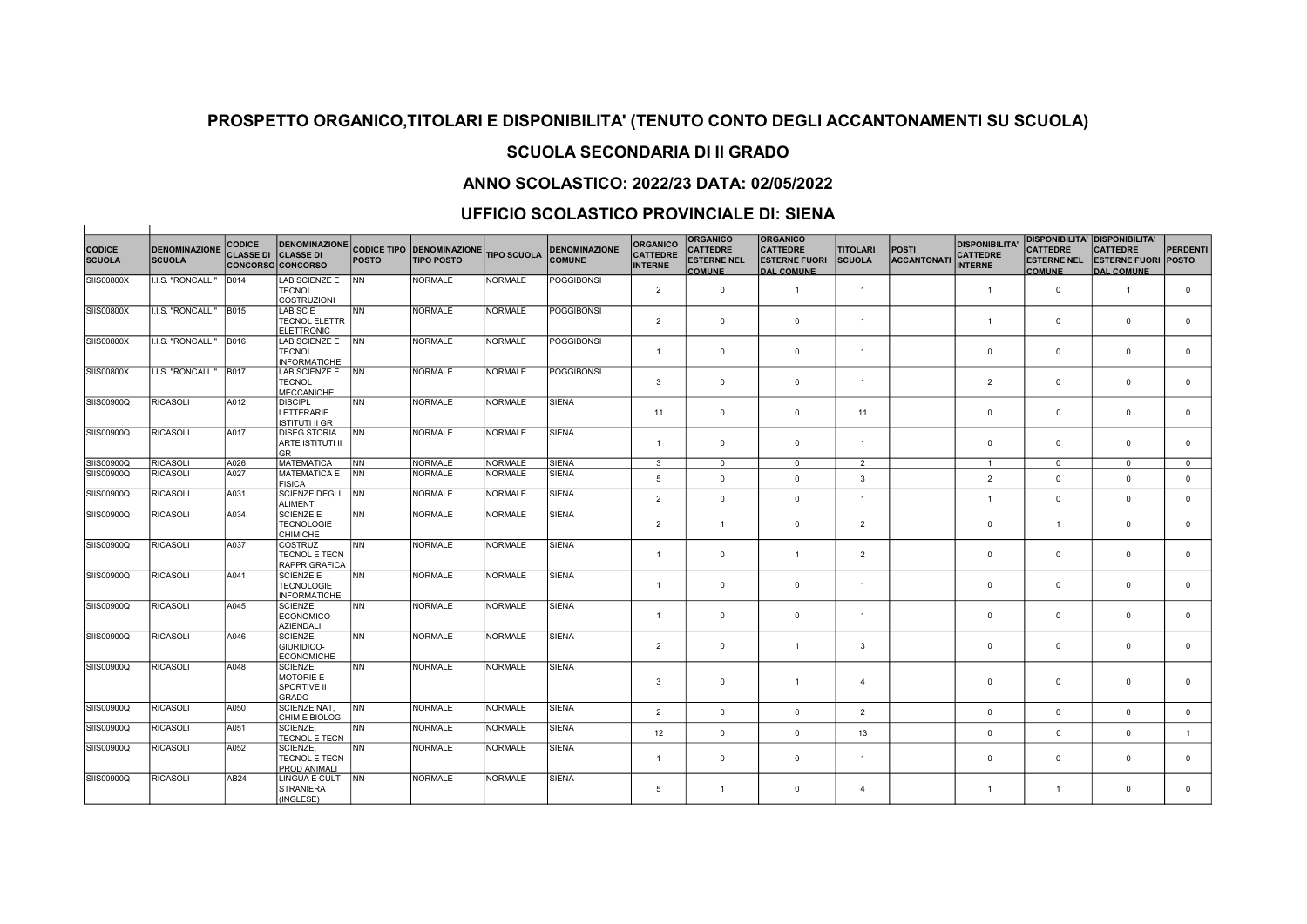## SCUOLA SECONDARIA DI II GRADO

## ANNO SCOLASTICO: 2022/23 DATA: 02/05/2022

### UFFICIO SCOLASTICO PROVINCIALE DI: SIENA

 $\overline{1}$ 

|                                |                                       | <b>CODICE</b>    | <b>DENOMINAZIONE</b>                                         |              |                                                            |                |                                       | <b>ORGANICO</b>                   | <b>ORGANICO</b>                       | <b>ORGANICO</b>                         |                                  |                             | <b>DISPONIBILITA'</b>             | <b>DISPONIBILITA' DISPONIBILITA'</b>  |                                         |                                 |
|--------------------------------|---------------------------------------|------------------|--------------------------------------------------------------|--------------|------------------------------------------------------------|----------------|---------------------------------------|-----------------------------------|---------------------------------------|-----------------------------------------|----------------------------------|-----------------------------|-----------------------------------|---------------------------------------|-----------------------------------------|---------------------------------|
| <b>CODICE</b><br><b>SCUOLA</b> | <b>DENOMINAZIONE</b><br><b>SCUOLA</b> | <b>CLASSE DI</b> | <b>CLASSE DI</b><br>CONCORSO CONCORSO                        | <b>POSTO</b> | CODICE TIPO DENOMINAZIONE TIPO SCUOLA<br><b>TIPO POSTO</b> |                | <b>DENOMINAZIONE</b><br><b>COMUNE</b> | <b>CATTEDRE</b><br><b>INTERNE</b> | <b>CATTEDRE</b><br><b>ESTERNE NEL</b> | <b>CATTEDRE</b><br><b>ESTERNE FUORI</b> | <b>TITOLARI</b><br><b>SCUOLA</b> | POSTI<br><b>ACCANTONATI</b> | <b>CATTEDRE</b><br><b>INTERNE</b> | <b>CATTEDRE</b><br><b>ESTERNE NEL</b> | <b>CATTEDRE</b><br><b>ESTERNE FUORI</b> | <b>PERDENTI</b><br><b>POSTO</b> |
|                                |                                       |                  |                                                              |              |                                                            |                |                                       |                                   | <b>COMUNE</b>                         | <b>DAL COMUNE</b>                       |                                  |                             |                                   | <b>COMUNE</b>                         | <b>DAL COMUNE</b>                       |                                 |
| SIIS00900Q                     | <b>RICASOLI</b>                       | AD01             | <b>SOSTEGNO</b>                                              | HH           | SOSTEGNO                                                   | NORMALE        | <b>SIENA</b>                          | 15                                | $\Omega$                              | $\Omega$                                | 6                                | $\overline{3}$              | 6                                 | $\Omega$                              | $\Omega$                                | $\mathbf{0}$                    |
| SIIS00900Q                     | <b>RICASOLI</b>                       | AD <sub>24</sub> | LINGUA E CULT<br><b>STRANIERA</b><br>(TEDESCO)               | INN.         | NORMALE                                                    | <b>NORMALE</b> | <b>SIENA</b>                          | $\overline{1}$                    | $\mathbf{1}$                          | $\mathbf 0$                             | $\overline{2}$                   |                             | $\mathbf 0$                       | $\mathbf 0$                           | $\Omega$                                | $\Omega$                        |
| SIIS00900Q                     | <b>RICASOLI</b>                       | B011             | LAB SCIENZE E                                                | <b>INN</b>   | NORMALE                                                    | <b>NORMALE</b> | <b>SIENA</b>                          |                                   |                                       |                                         |                                  |                             |                                   |                                       |                                         |                                 |
|                                |                                       |                  | <b>TECNOL</b>                                                |              |                                                            |                |                                       | 9                                 | $\mathbf{0}$                          | $\mathbf 0$                             | 8                                |                             | $\overline{1}$                    | $\mathbf 0$                           | $\mathbf 0$                             | $\mathbf 0$                     |
| SIIS00900Q                     | <b>RICASOLI</b>                       | B019             | <b>LAB SERVIZI</b><br>RICETTIVITA'<br><b>ALBERGHIER</b>      | <b>NN</b>    | <b>NORMALE</b>                                             | <b>NORMALE</b> | <b>SIENA</b>                          | $\overline{2}$                    | $\mathsf 0$                           | $\overline{1}$                          | $\overline{1}$                   |                             | 1                                 | $\mathbf 0$                           | $\overline{1}$                          | $\Omega$                        |
| <b>SIIS00900Q</b>              | <b>RICASOLI</b>                       | <b>B020</b>      | LAB SERV<br>ENOGASTRON.<br>SETT CUCINA                       | <b>NN</b>    | <b>NORMALE</b>                                             | <b>NORMALE</b> | <b>SIENA</b>                          | 3                                 | $\mathbf{0}$                          | $\mathbf 0$                             | 2                                |                             | 1                                 | $\mathbf 0$                           | $\mathbf 0$                             | $\mathbf 0$                     |
| <b>SIIS00900Q</b>              | <b>RICASOLI</b>                       | <b>B021</b>      | LAB SERV<br>ENOGASTRON.<br><b>SETT SALA VEND</b>             | <b>NN</b>    | NORMALE                                                    | <b>NORMALE</b> | <b>SIENA</b>                          | $\mathbf{3}$                      | $\mathbf 0$                           | $\mathbf 0$                             | $\overline{2}$                   |                             |                                   | $\mathbf 0$                           | $\mathbf 0$                             | $\Omega$                        |
| SIIS01100Q                     | S. BANDINI                            | A011             | <b>DISCIPLINE</b><br>LETTERARIE E<br>LATINO                  | <b>NN</b>    | NORMALE                                                    | <b>NORMALE</b> | <b>SIENA</b>                          | 3                                 | $\mathbf{0}$                          | $\mathbf{0}$                            | 3                                |                             | $\mathbf{0}$                      | $^{\circ}$                            | $\Omega$                                | $\Omega$                        |
| SIIS01100Q                     | S. BANDINI                            | A012             | <b>DISCIPL</b><br>LETTERARIE<br><b>ISTITUTI II GR</b>        | <b>NN</b>    | <b>NORMALE</b>                                             | <b>NORMALE</b> | <b>SIENA</b>                          | 12                                | $\mathbf{0}$                          | $\Omega$                                | 11                               |                             | 1                                 | $\mathbf 0$                           | $\Omega$                                | $\Omega$                        |
| SIIS01100Q                     | S. BANDINI                            | A017             | <b>DISEG STORIA</b><br>ARTE ISTITUTI II<br>GR                | INN.         | <b>NORMALE</b>                                             | <b>NORMALE</b> | <b>SIENA</b>                          | $\mathbf{1}$                      | $\mathbf 0$                           | $\mathbf 0$                             | $\overline{1}$                   |                             | $\mathbf 0$                       | $\mathbf 0$                           | $\Omega$                                | $\Omega$                        |
| SIIS01100Q                     | S. BANDINI                            | A018             | FILOSOFIA E<br>SCIENZE UMANE                                 | <b>NN</b>    | <b>NORMALE</b>                                             | <b>NORMALE</b> | <b>SIENA</b>                          | $\mathbf 0$                       | $\mathbf{1}$                          | $\mathbf 0$                             | $\overline{1}$                   |                             | $\mathbf 0$                       | $\mathbf 0$                           | $\mathbf 0$                             | $^{\circ}$                      |
| SIIS01100Q                     | S. BANDINI                            | A020             | <b>FISICA</b>                                                | <b>NN</b>    | NORMALE                                                    | <b>NORMALE</b> | <b>SIENA</b>                          | $\mathbf{1}$                      | $\mathbf{0}$                          | $\overline{1}$                          | $\overline{2}$                   |                             | $\Omega$                          | $\mathbf{0}$                          | $\Omega$                                | $^{\circ}$                      |
| SIIS01100Q                     | S. BANDINI                            | A021             | <b>GEOGRAFIA</b>                                             | INN.         | NORMALE                                                    | NORMALE        | <b>SIENA</b>                          | 2                                 | $\mathbf{0}$                          | $\Omega$                                | 2                                |                             | $\mathbf{0}$                      | $\Omega$                              | $\Omega$                                | $\mathbf{0}$                    |
| SIIS01100Q                     | S. BANDINI                            | A026             | <b>MATEMATICA</b>                                            | INN.         | NORMALE                                                    | <b>NORMALE</b> | <b>SIENA</b>                          | 3                                 | $\mathbf{1}$                          | $\Omega$                                | $\overline{4}$                   |                             | $\mathbf 0$                       | $\mathbf 0$                           | $\Omega$                                | $^{\circ}$                      |
| SIIS01100Q                     | S. BANDINI                            | A027             | <b>MATEMATICA E</b><br><b>FISICA</b>                         | INN.         | NORMALE                                                    | <b>NORMALE</b> | <b>SIENA</b>                          | $\mathbf{1}$                      | $\mathbf{0}$                          | $\mathbf 0$                             | $\overline{1}$                   |                             | $\mathbf 0$                       | $\mathbf 0$                           | $\Omega$                                | $\Omega$                        |
| SIIS01100Q                     | S. BANDINI                            | A034             | <b>SCIENZE E</b><br><b>TECNOLOGIE</b><br><b>CHIMICHE</b>     | <b>NN</b>    | <b>NORMALE</b>                                             | NORMALE        | <b>SIENA</b>                          | $\mathbf{1}$                      | $\mathbf 0$                           | $\overline{1}$                          | $\overline{2}$                   |                             | $\Omega$                          | $\mathbf 0$                           | $\mathbf 0$                             | $\mathbf 0$                     |
| SIIS01100Q                     | S. BANDINI                            | A037             | COSTRUZ<br><b>TECNOL E TECN</b><br><b>RAPPR GRAFICA</b>      | <b>NN</b>    | NORMALE                                                    | <b>NORMALE</b> | <b>SIENA</b>                          | $\overline{4}$                    | $\mathbf{0}$                          | $\mathbf{0}$                            | $\overline{2}$                   |                             | $\overline{2}$                    | $\mathbf 0$                           | $^{\circ}$                              | $^{\circ}$                      |
| SIIS01100Q                     | S. BANDINI                            | A041             | <b>SCIENZE E</b><br><b>TECNOLOGIE</b><br><b>INFORMATICHE</b> | INN.         | NORMALE                                                    | <b>NORMALE</b> | <b>SIENA</b>                          | $\overline{2}$                    | $\mathbf 0$                           | $^{\circ}$                              | $\overline{1}$                   |                             | 1                                 | 0                                     | $^{\circ}$                              | $\mathbf{0}$                    |
| SIIS01100Q                     | S. BANDINI                            | A045             | <b>SCIENZE</b><br>ECONOMICO-<br><b>AZIENDALI</b>             | <b>NN</b>    | <b>NORMALE</b>                                             | <b>NORMALE</b> | <b>SIENA</b>                          | 6                                 | $\mathbf 0$                           | $\Omega$                                | 6                                |                             | $\Omega$                          | $^{\circ}$                            | $\Omega$                                | $\Omega$                        |
| SIIS01100Q                     | S. BANDINI                            | A046             | <b>SCIENZE</b><br>GIURIDICO-<br><b>ECONOMICHE</b>            | <b>NN</b>    | <b>NORMALE</b>                                             | NORMALE        | SIENA                                 | 5                                 | $\mathbf 0$                           | $\Omega$                                | 5                                |                             | $\mathbf{0}$                      | $\mathbf 0$                           | $\Omega$                                | $\Omega$                        |
| SIIS01100Q                     | S. BANDINI                            | A047             | <b>SCIENZE</b><br><b>MATEMATICHE</b><br><b>APPLICATE</b>     | <b>NN</b>    | <b>NORMALE</b>                                             | <b>NORMALE</b> | <b>SIENA</b>                          | 5                                 | $\mathbf 0$                           | $\mathbf 0$                             | $\overline{4}$                   |                             | 1                                 | $\Omega$                              | $\Omega$                                | $\Omega$                        |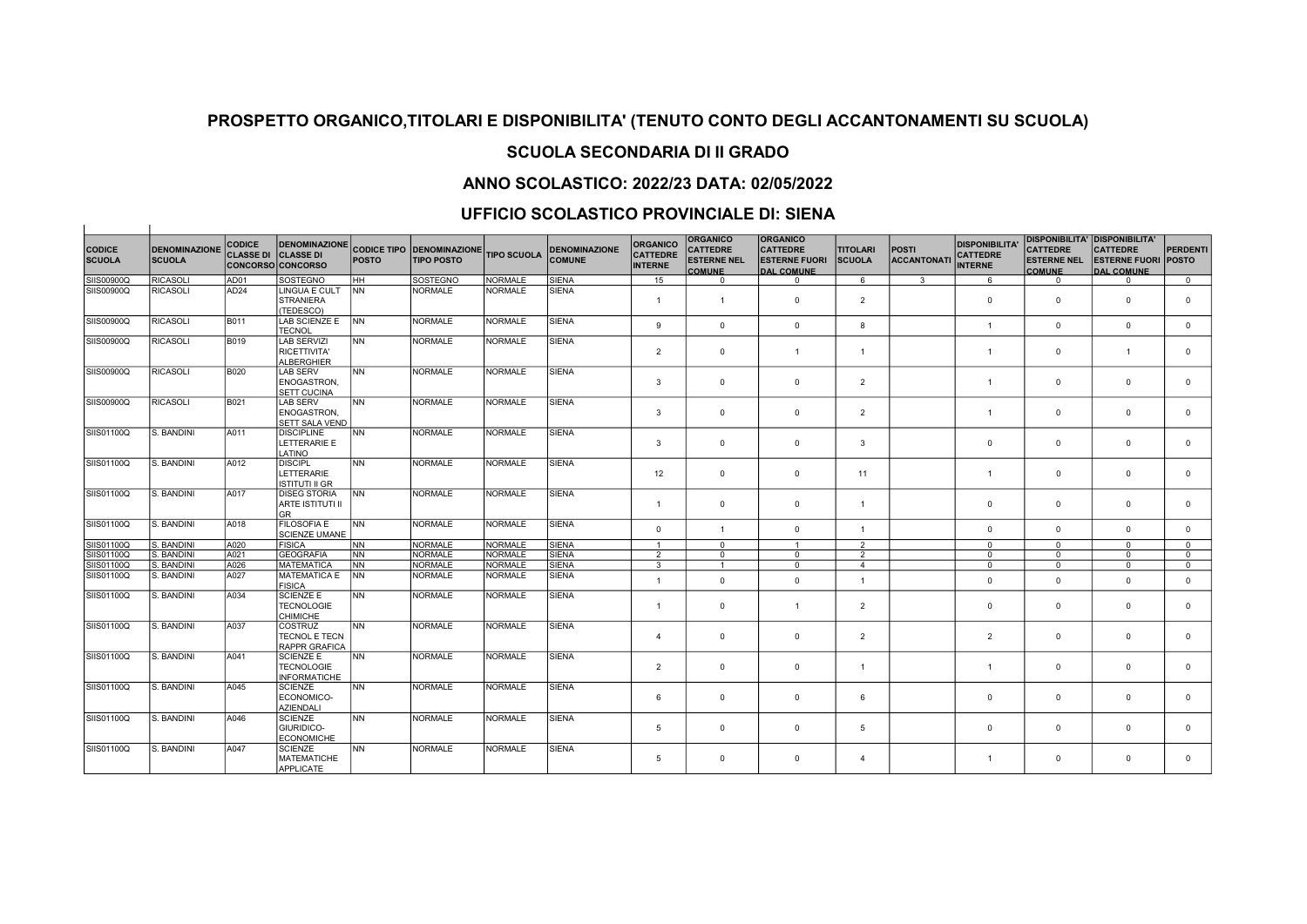## SCUOLA SECONDARIA DI II GRADO

## ANNO SCOLASTICO: 2022/23 DATA: 02/05/2022

### UFFICIO SCOLASTICO PROVINCIALE DI: SIENA

| <b>CODICE</b><br><b>SCUOLA</b> | <b>DENOMINAZIONE</b><br><b>SCUOLA</b> | <b>CODICE</b><br><b>CLASSE DI</b> | <b>DENOMINAZIONE</b><br><b>CLASSE DI</b><br>CONCORSO CONCORSO     | <b>POSTO</b>   | <b>CODICE TIPO DENOMINAZIONE</b><br><b>TIPO POSTO</b> | <b>TIPO SCUOLA</b> | <b>DENOMINAZIONE</b><br><b>COMUNE</b> | <b>ORGANICO</b><br><b>CATTEDRE</b><br><b>INTERNE</b> | <b>ORGANICO</b><br><b>CATTEDRE</b><br><b>ESTERNE NEL</b><br><b>COMUNE</b> | <b>ORGANICO</b><br><b>CATTEDRE</b><br><b>ESTERNE FUORI</b><br><b>DAL COMUNE</b> | <b>TITOLARI</b><br><b>SCUOLA</b> | <b>POSTI</b><br><b>ACCANTONAT</b> | <b>DISPONIBILITA</b><br><b>CATTEDRE</b><br><b>INTERNE</b> | <b>CATTEDRE</b><br><b>ESTERNE NEL</b><br><b>COMUNE</b> | <b>DISPONIBILITA' DISPONIBILITA'</b><br><b>CATTEDRE</b><br><b>ESTERNE FUORI</b><br><b>DAL COMUNE</b> | PERDENTI<br><b>POSTO</b> |
|--------------------------------|---------------------------------------|-----------------------------------|-------------------------------------------------------------------|----------------|-------------------------------------------------------|--------------------|---------------------------------------|------------------------------------------------------|---------------------------------------------------------------------------|---------------------------------------------------------------------------------|----------------------------------|-----------------------------------|-----------------------------------------------------------|--------------------------------------------------------|------------------------------------------------------------------------------------------------------|--------------------------|
| SIIS01100Q                     | S. BANDINI                            | A048                              | <b>SCIENZE</b><br><b>MOTORIE E</b><br><b>SPORTIVE II</b><br>GRADO | N <sub>N</sub> | <b>NORMALE</b>                                        | <b>NORMALE</b>     | <b>SIENA</b>                          | 6                                                    | $\mathbf 0$                                                               | $\mathbf 0$                                                                     | $\overline{2}$                   |                                   | $\overline{4}$                                            | $\mathbf 0$                                            | $\overline{0}$                                                                                       | $\Omega$                 |
| SIIS01100Q                     | S. BANDINI                            | A050                              | <b>SCIENZE NAT,</b><br>CHIM E BIOLOG                              | <b>INN</b>     | <b>NORMALE</b>                                        | <b>NORMALE</b>     | <b>SIENA</b>                          | $\overline{2}$                                       | $\mathbf 0$                                                               | $\mathbf 0$                                                                     | $\overline{2}$                   |                                   | $\mathbf{0}$                                              | $\mathbf{0}$                                           | $\overline{0}$                                                                                       | $^{\circ}$               |
| SIIS01100Q                     | S. BANDINI                            | A051                              | <b>SCIENZE.</b><br><b>TECNOL E TECN</b>                           | <b>INN</b>     | <b>NORMALE</b>                                        | <b>NORMALE</b>     | <b>SIENA</b>                          | $\overline{1}$                                       | $\mathbf 0$                                                               |                                                                                 |                                  |                                   | $\mathbf 0$                                               | $\mathbf 0$                                            | $\overline{1}$                                                                                       | $\mathbf 0$              |
| SIIS01100Q                     | S. BANDINI                            | A054                              | STORIA<br><b>DELL'ARTE</b>                                        | N <sub>N</sub> | <b>NORMALE</b>                                        | <b>NORMALE</b>     | <b>SIENA</b>                          | $\mathbf 0$                                          | $\overline{1}$                                                            | $\mathbf 0$                                                                     | $\overline{1}$                   |                                   | $\mathbf 0$                                               | $\mathbf 0$                                            | $\mathbf 0$                                                                                          | $\mathbf 0$              |
| SIIS01100Q                     | S. BANDINI                            | A061                              | <b>TECNOL E TECN INN</b><br><b>COMUNICAZ</b><br><b>MULTIMEDIA</b> |                | <b>NORMALE</b>                                        | <b>NORMALE</b>     | <b>SIENA</b>                          | 5                                                    | $\mathbf 0$                                                               | $\mathbf 0$                                                                     | $\overline{1}$                   |                                   | $\mathbf{3}$                                              | $\mathbf 0$                                            | $\overline{0}$                                                                                       | $\mathbf 0$              |
| SIIS01100Q                     | S. BANDINI                            | A066                              | <b>TRATT TESTI</b><br><b>DATI APPLIC</b><br><b>INFORMATICA</b>    | <b>INN</b>     | <b>NORMALE</b>                                        | <b>NORMALE</b>     | <b>SIENA</b>                          | $\overline{1}$                                       | $\overline{0}$                                                            | $^{\circ}$                                                                      | $\overline{1}$                   |                                   | $\mathbf 0$                                               | $\mathbf 0$                                            | $\overline{0}$                                                                                       | $\Omega$                 |
| SIIS01100Q                     | S. BANDINI                            | AA24                              | LINGUA E CULT<br>STRANIERA<br>(FRANCESE)                          | <b>INN</b>     | <b>NORMALE</b>                                        | <b>NORMALE</b>     | <b>SIENA</b>                          | $\overline{2}$                                       | $\mathbf 0$                                                               | $\overline{1}$                                                                  | 3                                |                                   | $\mathbf 0$                                               | $\mathbf 0$                                            | $\overline{0}$                                                                                       | $\Omega$                 |
| SIIS01100Q                     | S. BANDINI                            | AB24                              | LINGUA E CULT<br>STRANIERA<br>(INGLESE)                           | <b>INN</b>     | <b>NORMALE</b>                                        | <b>NORMALE</b>     | <b>SIENA</b>                          | 8                                                    | $\overline{0}$                                                            | $\mathbf 0$                                                                     | 6                                |                                   | $\overline{2}$                                            | $\mathbf 0$                                            | $\overline{0}$                                                                                       | $\mathbf 0$              |
| SIIS01100Q                     | S. BANDINI                            | AC <sub>24</sub>                  | LINGUA E CULT<br><b>STRANIERA</b><br>(SPAGNOLO)                   | <b>INN</b>     | <b>NORMALE</b>                                        | NORMALE            | <b>SIENA</b>                          | $\overline{2}$                                       | $\overline{0}$                                                            | $^{\circ}$                                                                      | $\overline{2}$                   |                                   | $^{\circ}$                                                | $\mathbf 0$                                            | $\overline{0}$                                                                                       | $\Omega$                 |
| SIIS01100Q                     | S. BANDINI                            | AD01                              | SOSTEGNO                                                          | IHH.           | SOSTEGNO                                              | <b>NORMALE</b>     | <b>SIENA</b>                          | 11                                                   | $\mathbf{0}$                                                              | $\mathbf 0$                                                                     | 8                                | $\overline{2}$                    | $\overline{1}$                                            | $\mathbf{0}$                                           | $\mathbf{0}$                                                                                         | $\mathbf{0}$             |
| SIIS01100Q                     | S. BANDINI                            | AD <sub>24</sub>                  | LINGUA E CULT<br><b>STRANIERA</b><br>(TEDESCO)                    | <b>NN</b>      | <b>NORMALE</b>                                        | NORMALE            | <b>SIENA</b>                          | $\overline{1}$                                       | $\overline{1}$                                                            | $\Omega$                                                                        | $\overline{2}$                   |                                   | $\mathbf 0$                                               | $\mathbf 0$                                            | $\overline{0}$                                                                                       | $\mathbf 0$              |
| SIIS01100Q                     | S. BANDINI                            | <b>B014</b>                       | LAB SCIENZE E INN<br><b>TECNOL</b><br><b>COSTRUZIONI</b>          |                | <b>NORMALE</b>                                        | <b>NORMALE</b>     | <b>SIENA</b>                          | $\overline{1}$                                       | $\overline{0}$                                                            | $\mathbf 0$                                                                     | $\overline{2}$                   |                                   | $\mathbf 0$                                               | $\mathbf 0$                                            | $\overline{0}$                                                                                       | $\overline{1}$           |
| SIIS01100Q                     | S. BANDINI                            | B016                              | LAB SCIENZE E INN<br><b>TECNOL</b><br><b>INFORMATICHE</b>         |                | <b>NORMALE</b>                                        | <b>NORMALE</b>     | <b>SIENA</b>                          | $\overline{1}$                                       | $\overline{0}$                                                            | $\Omega$                                                                        | $\overline{1}$                   |                                   | $^{\circ}$                                                | $\mathbf 0$                                            | $\overline{0}$                                                                                       | $\Omega$                 |
| SIIS01100Q                     | S. BANDINI                            | <b>B022</b>                       | LAB TECNOL E<br><b>TECN</b><br>COMUNICAZ                          | NN             | <b>NORMALE</b>                                        | <b>NORMALE</b>     | <b>SIENA</b>                          | 3                                                    | $\overline{0}$                                                            | $\Omega$                                                                        | $\mathbf 0$                      |                                   | $\mathbf{3}$                                              | $\mathbf{0}$                                           | $\overline{0}$                                                                                       | $\mathbf 0$              |
| SIPS010009                     | LS A. VOLTA                           | A011                              | DISCIPLINE<br>LETTERARIE E<br>LATINO                              | <b>INN</b>     | <b>NORMALE</b>                                        | <b>NORMALE</b>     | <b>COLLE DI VAL</b><br>D'ELSA         | 12                                                   | $\mathbf{0}$                                                              | $\mathbf 0$                                                                     | 12                               |                                   | $\mathbf 0$                                               | $\mathbf 0$                                            | $\overline{0}$                                                                                       | $\mathbf 0$              |
| SIPS010009                     | LS A. VOLTA                           | A013                              | <b>DISCIPL</b><br>LETTERARIE.<br>LATINO E GRECO                   | <b>INN</b>     | <b>NORMALE</b>                                        | <b>NORMALE</b>     | COLLE DI VAL<br><b>D'ELSA</b>         | $\overline{4}$                                       | $\mathbf 0$                                                               | $\mathbf 0$                                                                     | $\overline{4}$                   |                                   | $\mathbf 0$                                               | $\mathbf 0$                                            | $\overline{0}$                                                                                       | $\mathbf 0$              |
| SIPS010009                     | LS A. VOLTA                           | A017                              | <b>DISEG STORIA</b><br>ARTE ISTITUTI II<br><b>GR</b>              | N <sub>N</sub> | <b>NORMALE</b>                                        | <b>NORMALE</b>     | COLLE DI VAL<br><b>D'ELSA</b>         | 2                                                    | $\overline{0}$                                                            | $^{\circ}$                                                                      | $\overline{2}$                   |                                   | $^{\circ}$                                                | $\mathbf 0$                                            | $\overline{0}$                                                                                       | $\mathbf 0$              |
| SIPS010009                     | LS A. VOLTA                           | A019                              | <b>FILOSOFIA E</b><br><b>STORIA</b>                               | <b>INN</b>     | <b>NORMALE</b>                                        | <b>NORMALE</b>     | COLLE DI VAL<br>D'ELSA                | 6                                                    | $\mathbf 0$                                                               | $^{\circ}$                                                                      | 6                                |                                   | $\Omega$                                                  | $\mathbf 0$                                            | $\mathbf 0$                                                                                          | $\mathbf 0$              |
| SIPS010009                     | LS A. VOLTA                           | A026                              | MATEMATICA                                                        | <b>INN</b>     | NORMALE                                               | <b>NORMALE</b>     | COLLE DI VAL<br><b>D'ELSA</b>         | $\overline{2}$                                       | $\mathbf 0$                                                               | $\Omega$                                                                        | $\overline{2}$                   |                                   | $\Omega$                                                  | $\Omega$                                               | $\Omega$                                                                                             | $\mathbf 0$              |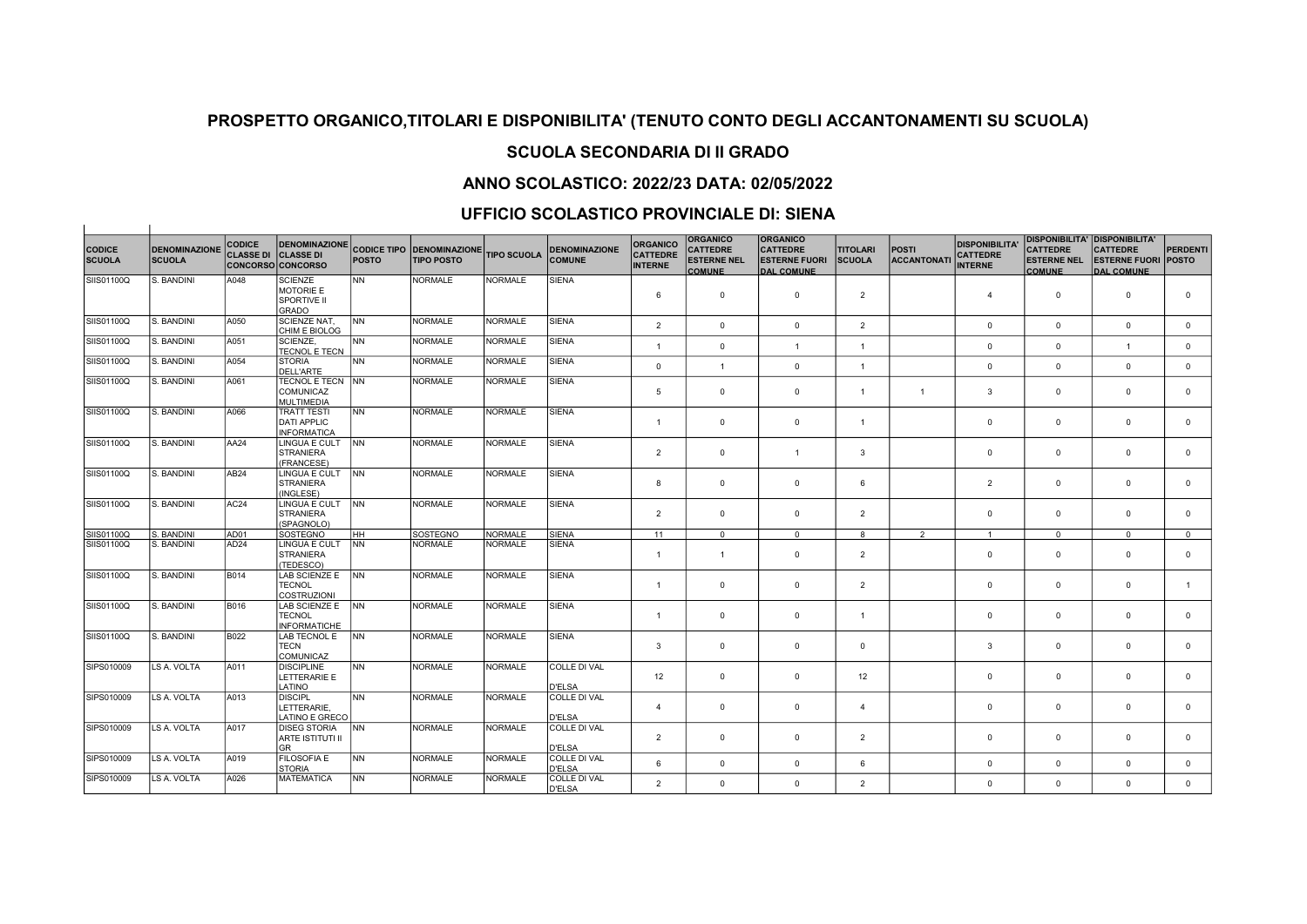## SCUOLA SECONDARIA DI II GRADO

## ANNO SCOLASTICO: 2022/23 DATA: 02/05/2022

### UFFICIO SCOLASTICO PROVINCIALE DI: SIENA

 $\overline{1}$ 

|                                |                                                      | <b>CODICE</b>    | <b>DENOMINAZIONE</b>                                                     |                 |                                                       |                    |                                       | <b>ORGANICO</b>                   | <b>ORGANICO</b>                                        | <b>ORGANICO</b>                                              |                                  |                                   | <b>DISPONIBILITA</b>              |                                                        | <b>DISPONIBILITA' DISPONIBILITA'</b>                               |                 |
|--------------------------------|------------------------------------------------------|------------------|--------------------------------------------------------------------------|-----------------|-------------------------------------------------------|--------------------|---------------------------------------|-----------------------------------|--------------------------------------------------------|--------------------------------------------------------------|----------------------------------|-----------------------------------|-----------------------------------|--------------------------------------------------------|--------------------------------------------------------------------|-----------------|
| <b>CODICE</b><br><b>SCUOLA</b> | <b>DENOMINAZIONE</b><br><b>SCUOLA</b>                | <b>CLASSE DI</b> | <b>CLASSE DI</b><br><b>CONCORSO CONCORSO</b>                             | <b>POSTO</b>    | <b>CODICE TIPO DENOMINAZIONE</b><br><b>TIPO POSTO</b> | <b>TIPO SCUOLA</b> | <b>DENOMINAZIONE</b><br><b>COMUNE</b> | <b>CATTEDRE</b><br><b>INTERNE</b> | <b>CATTEDRE</b><br><b>ESTERNE NEL</b><br><b>COMUNE</b> | <b>CATTEDRE</b><br><b>ESTERNE FUORI</b><br><b>DAL COMUNE</b> | <b>TITOLARI</b><br><b>SCUOLA</b> | <b>POSTI</b><br><b>ACCANTONAT</b> | <b>CATTEDRE</b><br><b>INTERNE</b> | <b>CATTEDRE</b><br><b>ESTERNE NEL</b><br><b>COMUNE</b> | <b>CATTEDRE</b><br><b>ESTERNE FUORI POSTO</b><br><b>DAL COMUNE</b> | <b>PERDENTI</b> |
| SIPS010009                     | LS A. VOLTA                                          | A027             | <b>MATEMATICA E</b><br>FISICA                                            | <b>INN</b>      | <b>NORMALE</b>                                        | <b>NORMALE</b>     | <b>COLLE DI VAL</b><br><b>D'ELSA</b>  | 10                                | $\mathbf 0$                                            | $\mathbf{0}$                                                 | 10                               |                                   | $\mathbf{0}$                      | $\mathbf 0$                                            | $\mathbf 0$                                                        | $\mathbf 0$     |
| SIPS010009                     | LS A. VOLTA                                          | A046             | <b>SCIENZE</b><br><b>GIURIDICO-</b><br>ECONOMICHE                        | <b>NN</b>       | <b>NORMALE</b>                                        | <b>NORMALE</b>     | <b>COLLE DI VAL</b><br><b>D'ELSA</b>  | $\mathbf{1}$                      | $\mathbf 0$                                            | $^{\circ}$                                                   | $\overline{1}$                   |                                   | $\mathbf{0}$                      | $\mathbf 0$                                            | $\overline{0}$                                                     | $\mathbf 0$     |
| SIPS010009                     | LS A. VOLTA                                          | A048             | <b>SCIENZE</b><br><b>MOTORIE E</b><br><b>SPORTIVE II</b><br><b>GRADO</b> | <b>NN</b>       | <b>NORMALE</b>                                        | NORMALE            | <b>COLLE DI VAL</b><br><b>D'ELSA</b>  | 6                                 | $\mathbf 0$                                            | $\mathbf 0$                                                  | 3                                |                                   | 3                                 | $\mathbf 0$                                            | $\overline{0}$                                                     | $\mathbf 0$     |
| SIPS010009                     | LS A. VOLTA                                          | A050             | <b>SCIENZE NAT.</b><br>CHIM E BIOLOG                                     | INN .           | <b>NORMALE</b>                                        | <b>NORMALE</b>     | <b>COLLE DI VAL</b><br><b>D'ELSA</b>  | 5                                 | $\mathbf 0$                                            | $\Omega$                                                     | $5\overline{5}$                  |                                   | $\mathbf 0$                       | $\mathbf 0$                                            | $\Omega$                                                           | $\mathbf{0}$    |
| SIPS010009                     | LS A. VOLTA                                          | AB24             | LINGUA E CULT<br>STRANIERA<br>(INGLESE)                                  | <b>INN</b>      | <b>NORMALE</b>                                        | <b>NORMALE</b>     | <b>COLLE DI VAL</b><br><b>D'ELSA</b>  | 6                                 | $\mathbf{0}$                                           | $\mathbf{0}$                                                 | 5                                |                                   | $\mathbf{1}$                      | $\mathbf{0}$                                           | $\overline{0}$                                                     | $\mathbf 0$     |
| SIPS03000E                     | <b>GALILEO GALILEI</b>                               | A011             | <b>DISCIPLINE</b><br>LETTERARIE E<br>LATINO                              | <b>NN</b>       | <b>NORMALE</b>                                        | <b>NORMALE</b>     | <b>SIENA</b>                          | 18                                | $\mathbf 0$                                            | $^{\circ}$                                                   | 18                               |                                   | $\mathbf{0}$                      | $\mathbf 0$                                            | $\overline{0}$                                                     | $\mathbf 0$     |
| SIPS03000E                     | <b>GALILEO GALILEI</b>                               | A017             | <b>DISEG STORIA</b><br>ARTE ISTITUTI II<br>lgr                           | <b>NN</b>       | <b>NORMALE</b>                                        | <b>NORMALE</b>     | <b>SIENA</b>                          | $\overline{4}$                    | $\mathbf{1}$                                           | $\mathbf 0$                                                  | 5                                |                                   | $\mathbf 0$                       | $\mathbf{0}$                                           | $\overline{0}$                                                     | $\mathbf 0$     |
| SIPS03000E                     | GALILEO GALILEI A019                                 |                  | <b>FILOSOFIA E</b><br><b>STORIA</b>                                      | <b>NN</b>       | <b>NORMALE</b>                                        | NORMALE            | <b>SIENA</b>                          | 6                                 | $\mathbf{0}$                                           | $\mathbf 0$                                                  | 6                                |                                   | $\mathbf{0}$                      | $\mathbf{0}$                                           | $\overline{0}$                                                     | $\mathbf{0}$    |
| SIPS03000E                     | GALILEO GALILEI A026                                 |                  | <b>MATEMATICA</b>                                                        | INN.            | <b>NORMALE</b>                                        | NORMALE            | <b>SIENA</b>                          | $\mathbf{1}$                      | $\mathbf{0}$                                           | $\mathbf{0}$                                                 | $\overline{1}$                   |                                   | $\mathbf{0}$                      | $\mathbf{0}$                                           | $\mathbf{0}$                                                       | $\mathbf{0}$    |
| SIPS03000E                     | GALILEO GALILEI A027                                 |                  | MATEMATICA E<br>FISICA                                                   | INN.            | <b>NORMALE</b>                                        | <b>NORMALE</b>     | <b>SIENA</b>                          | 16                                | $\mathbf 0$                                            | $\Omega$                                                     | 17                               |                                   | $\mathbf{0}$                      | $\mathbf 0$                                            | $\Omega$                                                           | $\mathbf{1}$    |
| SIPS03000E                     | GALILEO GALILEI A046                                 |                  | <b>SCIENZE</b><br><b>GIURIDICO-</b><br><b>ECONOMICHE</b>                 | <b>NN</b>       | <b>NORMALE</b>                                        | <b>NORMALE</b>     | <b>SIENA</b>                          | $\mathbf{1}$                      | $\mathbf 0$                                            | $\mathbf 0$                                                  | $\mathbf{1}$                     |                                   | $\mathbf 0$                       | $\mathbf 0$                                            | $\overline{0}$                                                     | $\mathbf 0$     |
| SIPS03000E                     | GALILEO GALILEI A048                                 |                  | <b>SCIENZE</b><br>MOTORIE E<br><b>SPORTIVE II</b><br><b>GRADO</b>        | <b>NN</b>       | <b>NORMALE</b>                                        | <b>NORMALE</b>     | <b>SIENA</b>                          | $\overline{7}$                    | $\mathbf 0$                                            | $\mathbf 0$                                                  | 6                                |                                   | $\mathbf{1}$                      | $\mathbf 0$                                            | $\overline{0}$                                                     | $\mathbf 0$     |
| SIPS03000E                     | GALILEO GALILEI A050                                 |                  | <b>SCIENZE NAT.</b><br>CHIM E BIOLOG                                     | NN <sup>1</sup> | <b>NORMALE</b>                                        | <b>NORMALE</b>     | <b>SIENA</b>                          | $\overline{7}$                    | $\mathbf 0$                                            | $\mathbf 0$                                                  | $\overline{7}$                   |                                   | $\mathbf{0}$                      | $\mathbf 0$                                            | $\mathbf 0$                                                        | $\mathbf{0}$    |
| SIPS03000E                     | GALILEO GALILEI AB24                                 |                  | LINGUA E CULT<br><b>STRANIERA</b><br>(INGLESE)                           | INN.            | <b>NORMALE</b>                                        | <b>NORMALE</b>     | <b>SIENA</b>                          | 8                                 | $\mathsf 0$                                            | $\mathbf 0$                                                  | 8                                |                                   | $\mathbf 0$                       | $\mathsf 0$                                            | $\mathbf 0$                                                        | $\mathbf 0$     |
| SIRC00402L                     | CASELLI-CASA<br><b>CIRCONDARIALE</b><br><b>SIENA</b> | A012             | <b>DISCIPL</b><br>LETTERARIE<br><b>ISTITUTI II GR</b>                    | <b>NN</b>       | <b>NORMALE</b>                                        | CARCERARIA         | <b>SIENA</b>                          | $\mathbf 0$                       | $\overline{1}$                                         | $\mathbf 0$                                                  | $\mathbf{1}$                     |                                   | $\mathbf 0$                       | $\mathbf 0$                                            | $\mathbf 0$                                                        | $\mathbf 0$     |
| <b>SIRC00450X</b>              | I.P.C. CASELLI<br>SIENA - SERALE                     | A012             | <b>DISCIPL</b><br>LETTERARIE<br>ISTITUTI II GR                           | <b>NN</b>       | <b>NORMALE</b>                                        | <b>SERALE</b>      | <b>SIENA</b>                          | $\mathbf 0$                       | $\mathbf{1}$                                           | $\mathbf 0$                                                  | $\overline{1}$                   |                                   | $\mathbf 0$                       | $\mathsf 0$                                            | $\mathsf 0$                                                        | $\mathbf 0$     |
| SIRC00450X                     | I.P.C. CASELLI<br>SIENA - SERALE                     | A045             | <b>SCIENZE</b><br>ECONOMICO-<br>AZIENDALI                                | <b>NN</b>       | <b>NORMALE</b>                                        | SERALE             | <b>SIENA</b>                          | $\mathbf 0$                       | $\overline{1}$                                         | $\mathbf 0$                                                  | $\mathbf{1}$                     |                                   | $\mathbf{0}$                      | $\mathbf 0$                                            | $\overline{0}$                                                     | $\mathbf 0$     |
| SIRH00901X                     | CASA<br>CIRCONDARIALE-<br><b>SAN GIMIGNANO</b>       | A012             | <b>DISCIPL</b><br><b>LETTERARIE</b><br>ISTITUTI II GR                    | <b>NN</b>       | <b>NORMALE</b>                                        | CARCERARIA         | <b>SAN GIMIGNANO</b>                  | $\mathbf{1}$                      | $\mathbf{1}$                                           | $\mathbf 0$                                                  | $\overline{2}$                   |                                   | $\mathbf 0$                       | $\mathbf 0$                                            | $\overline{0}$                                                     | $\mathbf 0$     |
| SIRH00901X                     | CASA<br>CIRCONDARIALE-<br><b>SAN GIMIGNANO</b>       | A026             | MATEMATICA                                                               | <b>NN</b>       | <b>NORMALE</b>                                        | CARCERARIA         | <b>SAN GIMIGNANO</b>                  | $\mathbf{1}$                      | $^{\circ}$                                             | $^{\circ}$                                                   | $\mathbf{1}$                     |                                   | $\mathbf{0}$                      | $\Omega$                                               | $\Omega$                                                           | $\mathbf 0$     |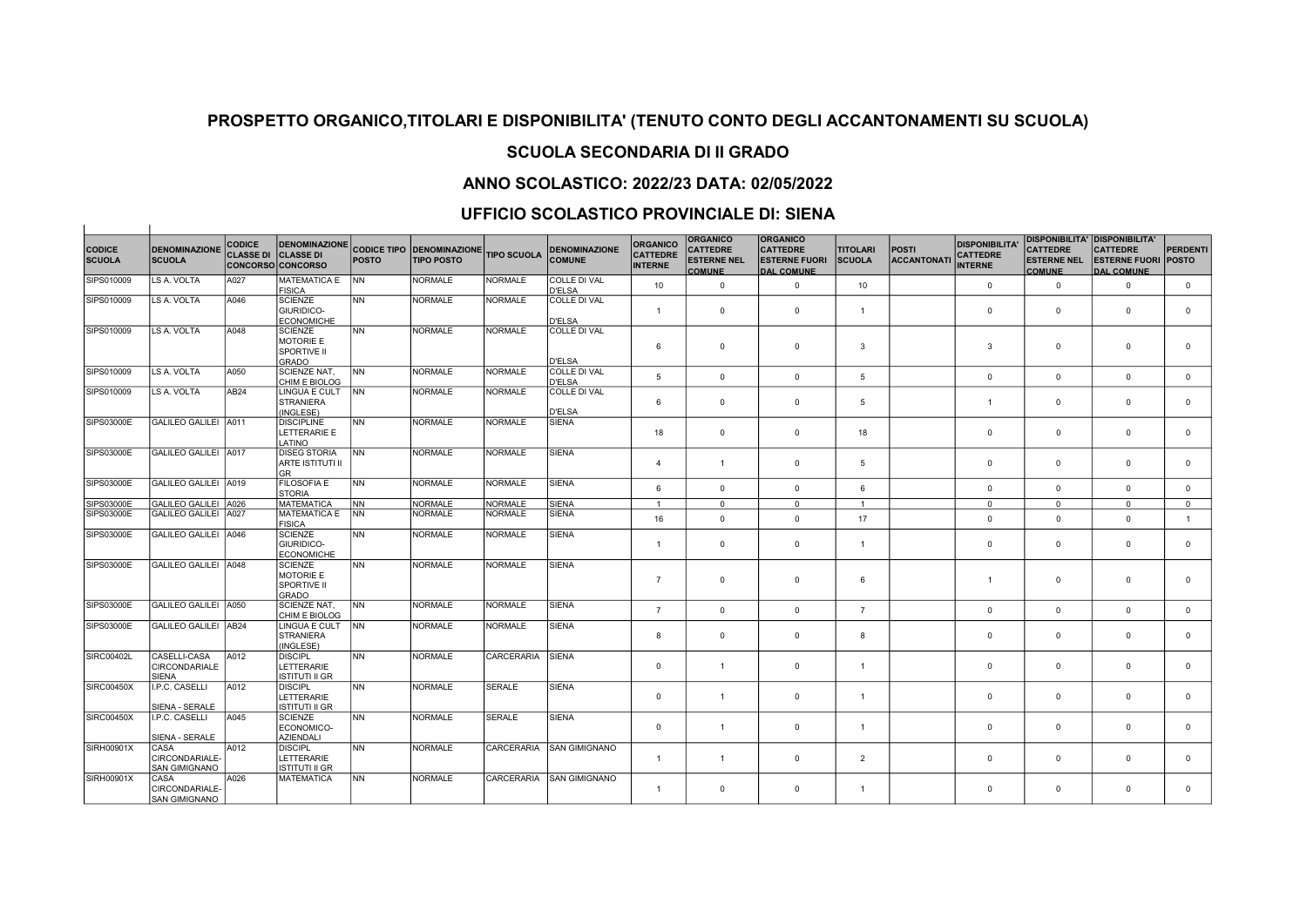# SCUOLA SECONDARIA DI II GRADO

### ANNO SCOLASTICO: 2022/23 DATA: 02/05/2022

### UFFICIO SCOLASTICO PROVINCIALE DI: SIENA

 $\overline{1}$ 

| <b>CODICE</b><br><b>SCUOLA</b> | <b>DENOMINAZIONE</b><br><b>SCUOLA</b>          | <b>CODICE</b><br><b>CLASSE DI</b> | <b>DENOMINAZIONE</b><br><b>CLASSE DI</b><br>CONCORSO CONCORSO | <b>POSTO</b> | <b>CODICE TIPO DENOMINAZIONE</b><br><b>TIPO POSTO</b> | <b>TIPO SCUOLA</b> | <b>DENOMINAZIONE</b><br><b>COMUNE</b> | <b>ORGANICO</b><br><b>CATTEDRE</b><br><b>INTERNE</b> | <b>ORGANICO</b><br><b>CATTEDRE</b><br><b>ESTERNE NEL</b><br><b>COMUNE</b> | <b>ORGANICO</b><br><b>CATTEDRE</b><br><b>ESTERNE FUORI</b><br><b>DAL COMUNE</b> | <b>TITOLARI</b><br><b>SCUOLA</b> | <b>POSTI</b><br><b>ACCANTONAT</b> | <b>DISPONIBILITA'</b><br><b>CATTEDRE</b><br><b>INTERNE</b> | <b>DISPONIBILITA' DISPONIBILITA'</b><br><b>CATTEDRE</b><br><b>ESTERNE NEL</b><br><b>COMUNE</b> | <b>CATTEDRE</b><br><b>ESTERNE FUORI POSTO</b><br><b>DAL COMUNE</b> | <b>PERDENTI</b> |
|--------------------------------|------------------------------------------------|-----------------------------------|---------------------------------------------------------------|--------------|-------------------------------------------------------|--------------------|---------------------------------------|------------------------------------------------------|---------------------------------------------------------------------------|---------------------------------------------------------------------------------|----------------------------------|-----------------------------------|------------------------------------------------------------|------------------------------------------------------------------------------------------------|--------------------------------------------------------------------|-----------------|
| SIRH00901X                     | CASA<br>CIRCONDARIALE-<br><b>SAN GIMIGNANO</b> | A031                              | <b>SCIENZE DEGLI</b><br><b>ALIMENTI</b>                       | <b>INN</b>   | <b>NORMALE</b>                                        | <b>CARCERARIA</b>  | <b>SAN GIMIGNANO</b>                  | $^{\circ}$                                           | $^{\circ}$                                                                | $\mathbf 0$                                                                     | $\overline{1}$                   |                                   | $\mathbf{0}$                                               | $\mathbf 0$                                                                                    | $\overline{0}$                                                     | $\mathbf{1}$    |
| SIRH00901X                     | CASA<br>CIRCONDARIALE-<br><b>SAN GIMIGNANO</b> | A045                              | <b>SCIENZE</b><br>ECONOMICO-<br>AZIENDALI                     | Inn          | <b>NORMALE</b>                                        | CARCERARIA         | <b>SAN GIMIGNANO</b>                  | $\mathbf 0$                                          | $\mathbf 0$                                                               | $\mathbf{1}$                                                                    | $\overline{1}$                   |                                   | $\mathbf 0$                                                | $\mathbf 0$                                                                                    | $\overline{0}$                                                     | $\mathbf 0$     |
| SIRH00901X                     | CASA<br>CIRCONDARIALE-<br>SAN GIMIGNANO        | AA24                              | <b>LINGUA E CULT</b><br><b>STRANIERA</b><br>(FRANCESE)        | <b>NN</b>    | <b>NORMALE</b>                                        | <b>CARCERARIA</b>  | <b>SAN GIMIGNANO</b>                  | $^{\circ}$                                           | $\mathbf{1}$                                                              | $\mathbf{0}$                                                                    | $^{\circ}$                       |                                   | $\mathbf 0$                                                | $\mathbf{1}$                                                                                   | $\overline{0}$                                                     | $\mathbf 0$     |
| SIRH00901X                     | CASA<br>CIRCONDARIALE-<br><b>SAN GIMIGNANO</b> | <b>B019</b>                       | <b>LAB SERVIZI</b><br>RICETTIVITA'<br>ALBERGHIER              | Inn          | <b>NORMALE</b>                                        | CARCERARIA         | <b>SAN GIMIGNANO</b>                  | $\mathbf 0$                                          | $\mathbf 0$                                                               | $\mathbf 0$                                                                     | $\overline{1}$                   |                                   | $\mathbf 0$                                                | $\mathbf 0$                                                                                    | $\overline{0}$                                                     | $\overline{1}$  |
| SIRH00901X                     | CASA<br>CIRCONDARIALE-<br><b>SAN GIMIGNANO</b> | <b>B020</b>                       | LAB SERV<br>ENOGASTRON.<br><b>SETT CUCINA</b>                 | <b>NN</b>    | <b>NORMALE</b>                                        | CARCERARIA         | <b>SAN GIMIGNANO</b>                  | $\mathbf{1}$                                         | $^{\circ}$                                                                | $\mathbf 0$                                                                     | 2                                |                                   | $\mathbf 0$                                                | $\mathbf 0$                                                                                    | $\overline{0}$                                                     |                 |
| SIRH00901X                     | CASA<br>CIRCONDARIALE-<br><b>SAN GIMIGNANO</b> | B021                              | LAB SERV<br>ENOGASTRON.<br><b>SETT SALA VEND</b>              | <b>NN</b>    | <b>NORMALE</b>                                        | CARCERARIA         | <b>SAN GIMIGNANO</b>                  | $\mathbf 0$                                          | $\mathbf{0}$                                                              | $\overline{1}$                                                                  | $\overline{1}$                   |                                   | $\mathbf 0$                                                | $\mathbf 0$                                                                                    | $\overline{0}$                                                     | $\Omega$        |
| SIRH030008                     | <b>PELLEGRINO</b><br><b>ARTUSI</b>             | A011                              | <b>DISCIPLINE</b><br>LETTERARIE E<br>LATINO                   | lnn          | <b>NORMALE</b>                                        | NORMALE            | <b>CHIANCIANO</b><br><b>TERME</b>     | $\mathbf{1}$                                         | $\mathbf{0}$                                                              | $\mathbf 0$                                                                     | $\overline{1}$                   |                                   | $\mathbf 0$                                                | $\mathbf 0$                                                                                    | $\overline{0}$                                                     | $\mathbf 0$     |
| SIRH030008                     | PELLEGRINO<br><b>ARTUSI</b>                    | A012                              | <b>DISCIPL</b><br>LETTERARIE<br><b>ISTITUTI II GR</b>         | <b>NN</b>    | <b>NORMALE</b>                                        | NORMALE            | CHIANCIANO<br><b>TERME</b>            | 5                                                    | $\mathbf{0}$                                                              | $\Omega$                                                                        | 5                                |                                   | $\mathbf 0$                                                | $\Omega$                                                                                       | $\Omega$                                                           | $\Omega$        |
| SIRH030008                     | <b>PELLEGRINO</b><br><b>ARTUSI</b>             | A026                              | <b>MATEMATICA</b>                                             | <b>NN</b>    | <b>NORMALE</b>                                        | NORMALE            | <b>CHIANCIANO</b><br><b>TERME</b>     | 3                                                    | $\mathbf{1}$                                                              | $\mathbf{0}$                                                                    | $\mathbf{4}$                     |                                   | $\mathbf 0$                                                | $\mathbf 0$                                                                                    | $\overline{0}$                                                     | $\mathbf 0$     |
| SIRH030008                     | <b>PELLEGRINO</b><br><b>ARTUSI</b>             | A031                              | <b>SCIENZE DEGLI</b><br><b>ALIMENTI</b>                       | <b>INN</b>   | <b>NORMALE</b>                                        | <b>NORMALE</b>     | CHIANCIANO<br><b>TERME</b>            | 3                                                    | $\mathbf{1}$                                                              | $\Omega$                                                                        | $\overline{4}$                   |                                   | $\mathbf 0$                                                | $\mathbf 0$                                                                                    | $\Omega$                                                           | $\Omega$        |
| SIRH030008                     | PELLEGRINO<br><b>ARTUSI</b>                    | A045                              | SCIENZE<br>ECONOMICO-<br><b>AZIENDALI</b>                     | <b>NN</b>    | <b>NORMALE</b>                                        | <b>NORMALE</b>     | CHIANCIANO<br><b>TERME</b>            | 3                                                    | $^{\circ}$                                                                | $\mathbf{0}$                                                                    | $\overline{2}$                   |                                   | $\mathbf{1}$                                               | $\mathbf 0$                                                                                    | $\overline{0}$                                                     | $\mathbf 0$     |
| SIRH030008                     | PELLEGRINO<br><b>ARTUSI</b>                    | A046                              | <b>SCIENZE</b><br><b>GIURIDICO-</b><br><b>ECONOMICHE</b>      | INN.         | <b>NORMALE</b>                                        | <b>NORMALE</b>     | CHIANCIANO<br><b>TERME</b>            | 2                                                    | $^{\circ}$                                                                | $\mathbf 0$                                                                     | 2                                |                                   | $\mathbf{0}$                                               | $\mathbf 0$                                                                                    | $\overline{0}$                                                     | $^{\circ}$      |
| SIRH030008                     | PELLEGRINO<br><b>ARTUSI</b>                    | A048                              | <b>SCIENZE</b><br><b>MOTORIE E</b><br>SPORTIVE II<br>GRADO    | <b>NN</b>    | <b>NORMALE</b>                                        | NORMALE            | CHIANCIANO<br><b>TERME</b>            | $\mathbf{1}$                                         | $\mathbf 0$                                                               | $\overline{1}$                                                                  | 2                                |                                   | $\mathbf 0$                                                | $\mathbf 0$                                                                                    | $\overline{0}$                                                     | $\Omega$        |
| SIRH030008                     | PELLEGRINO<br><b>ARTUSI</b>                    | A050                              | <b>SCIENZE NAT.</b><br>CHIM E BIOLOG                          | <b>NN</b>    | <b>NORMALE</b>                                        | NORMALE            | CHIANCIANO<br><b>TERME</b>            | $\mathbf{1}$                                         | $\Omega$                                                                  | $\Omega$                                                                        | $\overline{1}$                   |                                   | $\mathbf 0$                                                | $\mathbf 0$                                                                                    | $\Omega$                                                           | $\Omega$        |
| SIRH030008                     | PELLEGRINO<br><b>ARTUSI</b>                    | A054                              | <b>STORIA</b><br><b>DELL'ARTE</b>                             | Inn          | <b>NORMALE</b>                                        | NORMALE            | CHIANCIANO<br><b>TERME</b>            | $\overline{1}$                                       | $\mathbf 0$                                                               | $\mathbf{0}$                                                                    | $\overline{1}$                   |                                   | $\mathbf 0$                                                | $\mathbf 0$                                                                                    | $\mathbf 0$                                                        | $\mathbf 0$     |
| SIRH030008                     | PELLEGRINO<br><b>ARTUSI</b>                    | AA24                              | LINGUA E CULT<br><b>STRANIERA</b><br>(FRANCESE)               | <b>INN</b>   | <b>NORMALE</b>                                        | NORMALE            | CHIANCIANO<br><b>TERME</b>            | $\overline{2}$                                       | $\mathbf 0$                                                               | $\mathbf{0}$                                                                    | $\overline{2}$                   |                                   | $\mathbf 0$                                                | $\mathbf 0$                                                                                    | $\overline{0}$                                                     | $\mathbf 0$     |
| SIRH030008                     | <b>PELLEGRINO</b><br><b>ARTUSI</b>             | AB24                              | LINGUA E CULT<br><b>STRANIERA</b><br>(INGLESE)                | <b>NN</b>    | <b>NORMALE</b>                                        | <b>NORMALE</b>     | CHIANCIANO<br><b>TERME</b>            | 3                                                    | $\mathbf{0}$                                                              | $\mathbf{0}$                                                                    | 3                                |                                   | $\mathbf 0$                                                | $\mathbf{0}$                                                                                   | $\overline{0}$                                                     | $\mathbf 0$     |
| SIRH030008                     | <b>PELLEGRINO</b><br><b>ARTUSI</b>             | AD <sub>01</sub>                  | <b>SOSTEGNO</b>                                               | <b>HH</b>    | <b>SOSTEGNO</b>                                       | NORMALE            | <b>CHIANCIANO</b><br><b>TERME</b>     | 12                                                   | $\mathbf 0$                                                               | $\mathbf 0$                                                                     | 10                               | $\mathbf{1}$                      | $\mathbf{1}$                                               | $\Omega$                                                                                       | $\Omega$                                                           | $\Omega$        |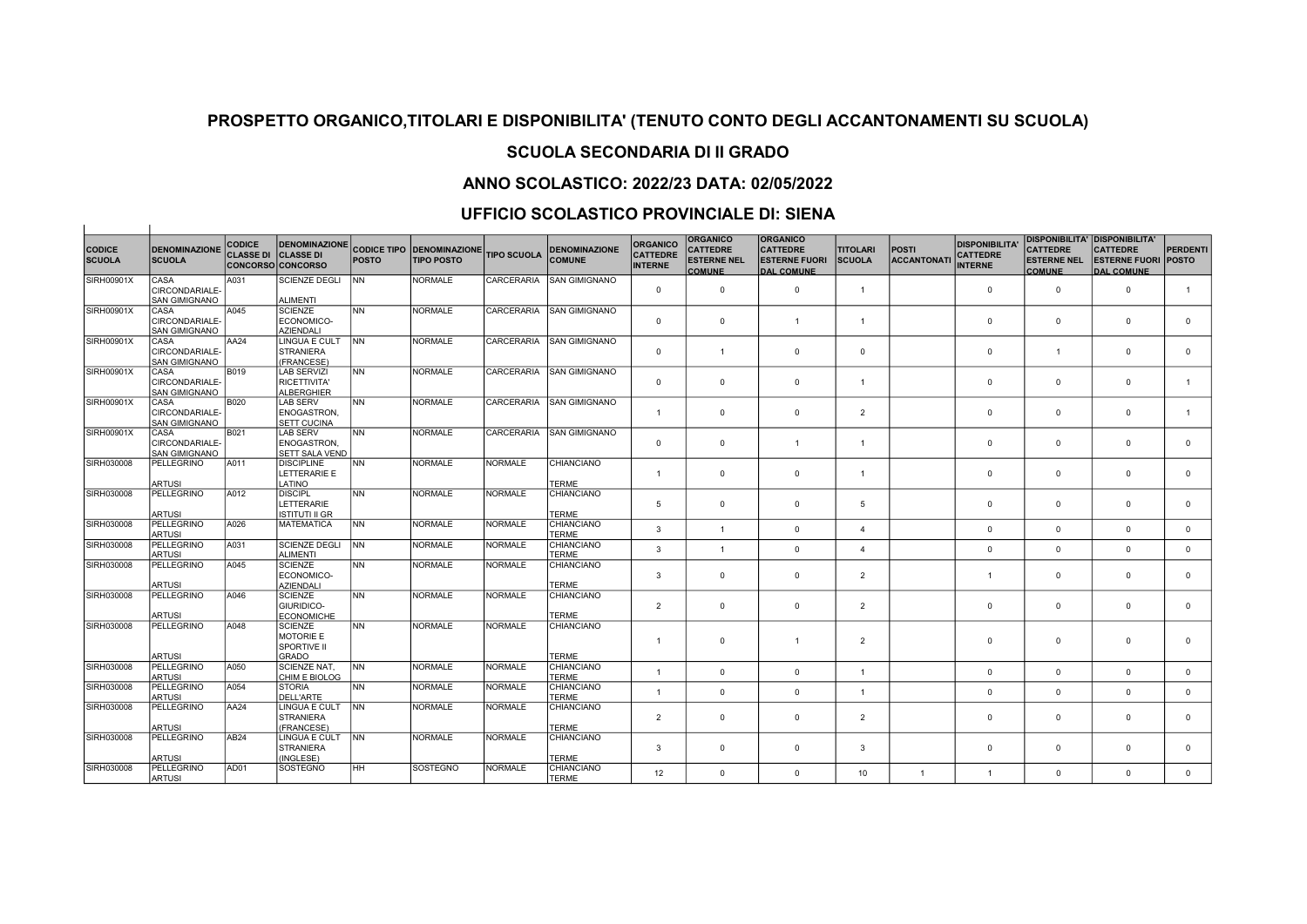# SCUOLA SECONDARIA DI II GRADO

## ANNO SCOLASTICO: 2022/23 DATA: 02/05/2022

## UFFICIO SCOLASTICO PROVINCIALE DI: SIENA

 $\overline{1}$ 

| <b>CODICE</b> | <b>DENOMINAZIONE</b> | <b>CODICE</b>                                          | DENOMINAZIONE CODICE TIPO DENOMINAZIONE |              |                   |                    | <b>DENOMINAZIONE</b> | <b>ORGANICO</b>                   | <b>ORGANICO</b><br><b>CATTEDRE</b>  | <b>ORGANICO</b><br><b>CATTEDRE</b>        | <b>TITOLARI</b> | <b>POSTI</b>       | <b>DISPONIBILITA'</b>             | <b>CATTEDRE</b>                     | DISPONIBILITA' DISPONIBILITA'<br><b>CATTEDRE</b> | <b>PERDENTI</b> |
|---------------|----------------------|--------------------------------------------------------|-----------------------------------------|--------------|-------------------|--------------------|----------------------|-----------------------------------|-------------------------------------|-------------------------------------------|-----------------|--------------------|-----------------------------------|-------------------------------------|--------------------------------------------------|-----------------|
| <b>SCUOLA</b> | <b>SCUOLA</b>        | <b>CLASSE DI CLASSE DI</b><br><b>CONCORSO CONCORSO</b> |                                         | <b>POSTO</b> | <b>TIPO POSTO</b> | <b>TIPO SCUOLA</b> | <b>COMUNE</b>        | <b>CATTEDRE</b><br><b>INTERNE</b> | <b>ESTERNE NEL</b><br><b>COMUNE</b> | <b>ESTERNE FUORI</b><br><b>DAL COMUNE</b> | SCUOLA          | <b>ACCANTONATI</b> | <b>CATTEDRE</b><br><b>INTERNE</b> | <b>ESTERNE NEL</b><br><b>COMUNE</b> | <b>ESTERNE FUORI</b><br><b>DAL COMUNE</b>        | <b>POSTO</b>    |
| SIRH030008    | <b>PELLEGRINO</b>    | AD <sub>24</sub>                                       | <b>LINGUA E CULT</b>                    | <b>NN</b>    | <b>NORMALE</b>    | <b>NORMALE</b>     | <b>CHIANCIANO</b>    |                                   |                                     |                                           |                 |                    |                                   |                                     |                                                  |                 |
|               | ARTUSI               |                                                        | <b>STRANIERA</b><br>(TEDESCO)           |              |                   |                    | <b>TERME</b>         | $\mathbf{1}$                      | $\mathbf 0$                         | $\mathbf{0}$                              | $\overline{1}$  |                    | $\mathbf 0$                       | $\mathbf 0$                         | $\mathbf 0$                                      | $^{\circ}$      |
| SIRH030008    | PELLEGRINO           | <b>B019</b>                                            | <b>LAB SERVIZI</b>                      | INN.         | <b>NORMALE</b>    | <b>NORMALE</b>     | CHIANCIANO           |                                   |                                     |                                           |                 |                    |                                   |                                     |                                                  |                 |
|               |                      |                                                        | RICETTIVITA'                            |              |                   |                    |                      | 2                                 | $^{\circ}$                          | $^{\circ}$                                | 2               |                    | $\mathbf{0}$                      | $^{\circ}$                          | $^{\circ}$                                       | $^{\circ}$      |
|               | <b>ARTUSI</b>        |                                                        | ALBERGHIER                              |              |                   |                    | <b>TERME</b>         |                                   |                                     |                                           |                 |                    |                                   |                                     |                                                  |                 |
| SIRH030008    | PELLEGRINO           | <b>B020</b>                                            | LAB SERV                                | INN.         | <b>NORMALE</b>    | <b>NORMALE</b>     | <b>CHIANCIANO</b>    |                                   |                                     |                                           |                 |                    |                                   |                                     |                                                  |                 |
|               |                      |                                                        | ENOGASTRON,                             |              |                   |                    |                      | $\overline{4}$                    | $\mathbf{1}$                        | $\mathbf{0}$                              | 5               |                    | $\mathbf{0}$                      | $\mathbf 0$                         | $^{\circ}$                                       | $^{\circ}$      |
|               | <b>ARTUSI</b>        |                                                        | <b>SETT CUCINA</b>                      |              |                   |                    | <b>TERME</b>         |                                   |                                     |                                           |                 |                    |                                   |                                     |                                                  |                 |
| SIRH030008    | <b>PELLEGRINO</b>    | B021                                                   | LAB SERV                                | <b>NN</b>    | <b>NORMALE</b>    | <b>NORMALE</b>     | <b>CHIANCIANO</b>    |                                   |                                     |                                           |                 |                    |                                   |                                     |                                                  |                 |
|               |                      |                                                        | ENOGASTRON,                             |              |                   |                    |                      | 3                                 | $\mathbf{0}$                        | $\mathbf 0$                               | $\mathbf{3}$    |                    | $\mathbf 0$                       | $\mathbf 0$                         | $^{\circ}$                                       | $\Omega$        |
|               | <b>ARTUSI</b>        |                                                        | SETT SALA VEND                          |              |                   |                    | <b>TERME</b>         |                                   |                                     |                                           |                 |                    |                                   |                                     |                                                  |                 |
| SIRH03050N    | ARTUSI - CORSO A012  |                                                        | <b>DISCIPL</b>                          | <b>NN</b>    | <b>NORMALE</b>    | <b>SERALE</b>      | <b>CHIANCIANO</b>    |                                   |                                     |                                           |                 |                    |                                   |                                     | $\Omega$                                         | $\Omega$        |
|               |                      |                                                        | LETTERARIE                              |              |                   |                    |                      | $\Omega$                          | $\mathbf{0}$                        | $\overline{1}$                            | $\overline{1}$  |                    | $\mathbf 0$                       | $\mathbf 0$                         |                                                  |                 |
|               | SERALE               |                                                        | IISTITUTI II GR                         |              |                   |                    | <b>TERME</b>         |                                   |                                     |                                           |                 |                    |                                   |                                     |                                                  |                 |
| SIRI00350R    | CORSO SERALE-        | A012                                                   | <b>DISCIPL</b><br>LETTERARIE            | <b>NN</b>    | <b>NORMALE</b>    | <b>SERALE</b>      | <b>COLLE DI VAL</b>  |                                   | $\mathbf{0}$                        | $\overline{1}$                            |                 |                    | $\mathbf 0$                       | $\mathbf 0$                         | $^{\circ}$                                       | $\Omega$        |
|               | <b>TURISMO</b>       |                                                        | <b>ISTITUTI II GR</b>                   |              |                   |                    | <b>D'ELSA</b>        | $^{\circ}$                        |                                     |                                           | $\overline{1}$  |                    |                                   |                                     |                                                  |                 |
| SIRI007504    | G. MARCONI           | A040                                                   | <b>TECNOLOGIE</b>                       | <b>NN</b>    | <b>NORMALE</b>    | <b>SERALE</b>      | <b>CHIUSI</b>        |                                   |                                     |                                           |                 |                    |                                   |                                     |                                                  |                 |
|               |                      |                                                        | ELETTRICHE                              |              |                   |                    |                      | $^{\circ}$                        | $\mathbf{1}$                        | $\mathbf 0$                               | $\mathbf 0$     |                    | $\Omega$                          | $\overline{1}$                      | $\Omega$                                         | $\Omega$        |
|               | CHIUSI - SERALE      |                                                        | ELETTRONICHE                            |              |                   |                    |                      |                                   |                                     |                                           |                 |                    |                                   |                                     |                                                  |                 |
| SITD008027    | CASA                 | A012                                                   | <b>DISCIPL</b>                          | <b>NN</b>    | <b>NORMALE</b>    | CARCERARIA         | <b>SAN GIMIGNANO</b> |                                   |                                     |                                           |                 |                    |                                   |                                     |                                                  |                 |
|               | <b>CIRCONDARIALE</b> |                                                        | LETTERARIE                              |              |                   |                    |                      | $\mathbf{1}$                      | $\mathbf{0}$                        | $\Omega$                                  | $\overline{1}$  |                    | $\mathbf 0$                       | $\Omega$                            | $\Omega$                                         | $\Omega$        |
|               | <b>IST. RONCALLI</b> |                                                        | IISTITUTI II GR                         |              |                   |                    |                      |                                   |                                     |                                           |                 |                    |                                   |                                     |                                                  |                 |
| SITD008027    | CASA                 | A045                                                   | SCIENZE                                 | <b>NN</b>    | <b>NORMALE</b>    | <b>CARCERARIA</b>  | <b>SAN GIMIGNANO</b> |                                   |                                     |                                           |                 |                    |                                   |                                     |                                                  |                 |
|               | CIRCONDARIALE -      |                                                        | ECONOMICO-                              |              |                   |                    |                      | $^{\circ}$                        | $^{\circ}$                          | $\mathbf{1}$                              | $\overline{1}$  |                    | $\mathbf{0}$                      | $\mathbf 0$                         | $^{\circ}$                                       | $\mathbf{0}$    |
|               | <b>IST. RONCALLI</b> |                                                        | AZIENDALI                               |              |                   |                    |                      |                                   |                                     |                                           |                 |                    |                                   |                                     |                                                  |                 |
| SITD008027    | CASA                 | A046                                                   | <b>SCIENZE</b>                          | Inn          | <b>NORMALE</b>    | CARCERARIA         | <b>SAN GIMIGNANO</b> |                                   |                                     |                                           |                 |                    |                                   |                                     |                                                  |                 |
|               | CIRCONDARIALE -      |                                                        | <b>GIURIDICO-</b>                       |              |                   |                    |                      | $^{\circ}$                        | $\mathbf{0}$                        | $\overline{1}$                            | $\overline{1}$  |                    | $\mathbf{0}$                      | $\mathbf 0$                         | $\mathbf 0$                                      | $\Omega$        |
|               | <b>IST. RONCALLI</b> |                                                        | <b>ECONOMICHE</b>                       |              |                   |                    |                      |                                   |                                     |                                           |                 |                    |                                   |                                     |                                                  |                 |
| SITD008027    | CASA                 | A047                                                   | <b>SCIENZE</b>                          | <b>NN</b>    | <b>NORMALE</b>    | CARCERARIA         | <b>SAN GIMIGNANO</b> |                                   |                                     |                                           |                 |                    |                                   |                                     |                                                  |                 |
|               | <b>CIRCONDARIALE</b> |                                                        | <b>MATEMATICHE</b>                      |              |                   |                    |                      | $\mathbf 0$                       | $\mathbf{0}$                        | $\mathbf{1}$                              | $\overline{1}$  |                    | $\mathbf 0$                       | $\mathbf 0$                         | $\mathbf 0$                                      | $\Omega$        |
|               | <b>IST. RONCALLI</b> |                                                        | <b>APPLICATE</b>                        |              |                   |                    |                      |                                   |                                     |                                           |                 |                    |                                   |                                     |                                                  |                 |
| SITD008027    | CASA                 | AB <sub>24</sub>                                       | LINGUA E CULT                           | <b>INN</b>   | <b>NORMALE</b>    | CARCERARIA         | <b>SAN GIMIGNANO</b> |                                   |                                     |                                           |                 |                    |                                   |                                     |                                                  |                 |
|               | CIRCONDARIALE -      |                                                        | STRANIERA                               |              |                   |                    |                      | $^{\circ}$                        | $\mathbf 0$                         | $\overline{1}$                            | $\overline{1}$  |                    | $\Omega$                          | $\mathbf 0$                         | $\Omega$                                         | $\Omega$        |
|               | <b>IST. RONCALLI</b> |                                                        | (INGLESE)                               |              |                   |                    |                      |                                   |                                     |                                           |                 |                    |                                   |                                     |                                                  |                 |
| SITD01151B    | BANDINI - CORSO A012 |                                                        | <b>DISCIPL</b>                          | INN .        | <b>NORMALE</b>    | <b>SERALE</b>      | SIENA                |                                   |                                     |                                           |                 |                    |                                   |                                     |                                                  |                 |
|               |                      |                                                        | LETTERARIE                              |              |                   |                    |                      | $^{\circ}$                        | $\overline{1}$                      | $\mathbf 0$                               | $\overline{1}$  |                    | $\mathbf{0}$                      | $\mathbf 0$                         | $\Omega$                                         | $\Omega$        |
|               | <b>SERALE</b>        |                                                        | IISTITUTI II GR                         |              |                   |                    |                      |                                   |                                     |                                           |                 |                    |                                   |                                     |                                                  |                 |
| SITD01151B    | BANDINI - CORSO A026 |                                                        | MATEMATICA                              | <b>NN</b>    | <b>NORMALE</b>    | <b>SERALE</b>      | <b>SIENA</b>         | $\mathbf 0$                       | $\mathbf{1}$                        | $\Omega$                                  | $\overline{1}$  |                    | $\mathbf 0$                       | $\mathbf 0$                         | $\Omega$                                         | $\mathbf{0}$    |
|               | <b>SERALE</b>        |                                                        |                                         |              |                   |                    |                      |                                   |                                     |                                           |                 |                    |                                   |                                     |                                                  |                 |
| SITD01151B    | BANDINI - CORSO A037 |                                                        | lcostruz                                | <b>NN</b>    | <b>NORMALE</b>    | SERALE             | <b>SIENA</b>         |                                   |                                     |                                           |                 |                    |                                   |                                     |                                                  |                 |
|               | <b>SERALE</b>        |                                                        | <b>TECNOL E TECN</b>                    |              |                   |                    |                      | $\mathbf{1}$                      | $^{\circ}$                          | $^{\circ}$                                | $\overline{1}$  |                    | $\mathbf{0}$                      | $\mathbf 0$                         | $\mathbf 0$                                      | $\Omega$        |
|               |                      |                                                        | <b>RAPPR GRAFICA</b>                    |              |                   |                    |                      |                                   |                                     |                                           |                 |                    |                                   |                                     |                                                  |                 |
| SITD01151B    | BANDINI - CORSO A045 |                                                        | <b>SCIENZE</b><br>ECONOMICO-            | INN .        | <b>NORMALE</b>    | <b>SERALE</b>      | <b>SIENA</b>         | $^{\circ}$                        | $\mathbf{1}$                        | $\mathbf{0}$                              | $\overline{1}$  |                    | 0                                 | $\mathbf 0$                         | $\Omega$                                         | $\Omega$        |
|               | <b>SERALE</b>        |                                                        | <b>AZIENDALI</b>                        |              |                   |                    |                      |                                   |                                     |                                           |                 |                    |                                   |                                     |                                                  |                 |
| SITD01151B    | BANDINI - CORSO B014 |                                                        | LAB SCIENZE E                           | <b>INN</b>   | <b>NORMALE</b>    | <b>SERALE</b>      | <b>SIENA</b>         |                                   |                                     |                                           |                 |                    |                                   |                                     |                                                  |                 |
|               |                      |                                                        | <b>TECNOL</b>                           |              |                   |                    |                      | $\mathbf{1}$                      | $\mathbf 0$                         | $\mathbf 0$                               | $\mathbf{1}$    |                    | $\mathbf 0$                       | $\mathbf 0$                         | $\mathbf 0$                                      | $\Omega$        |
|               | <b>SERALE</b>        |                                                        | <i><b>COSTRUZIONI</b></i>               |              |                   |                    |                      |                                   |                                     |                                           |                 |                    |                                   |                                     |                                                  |                 |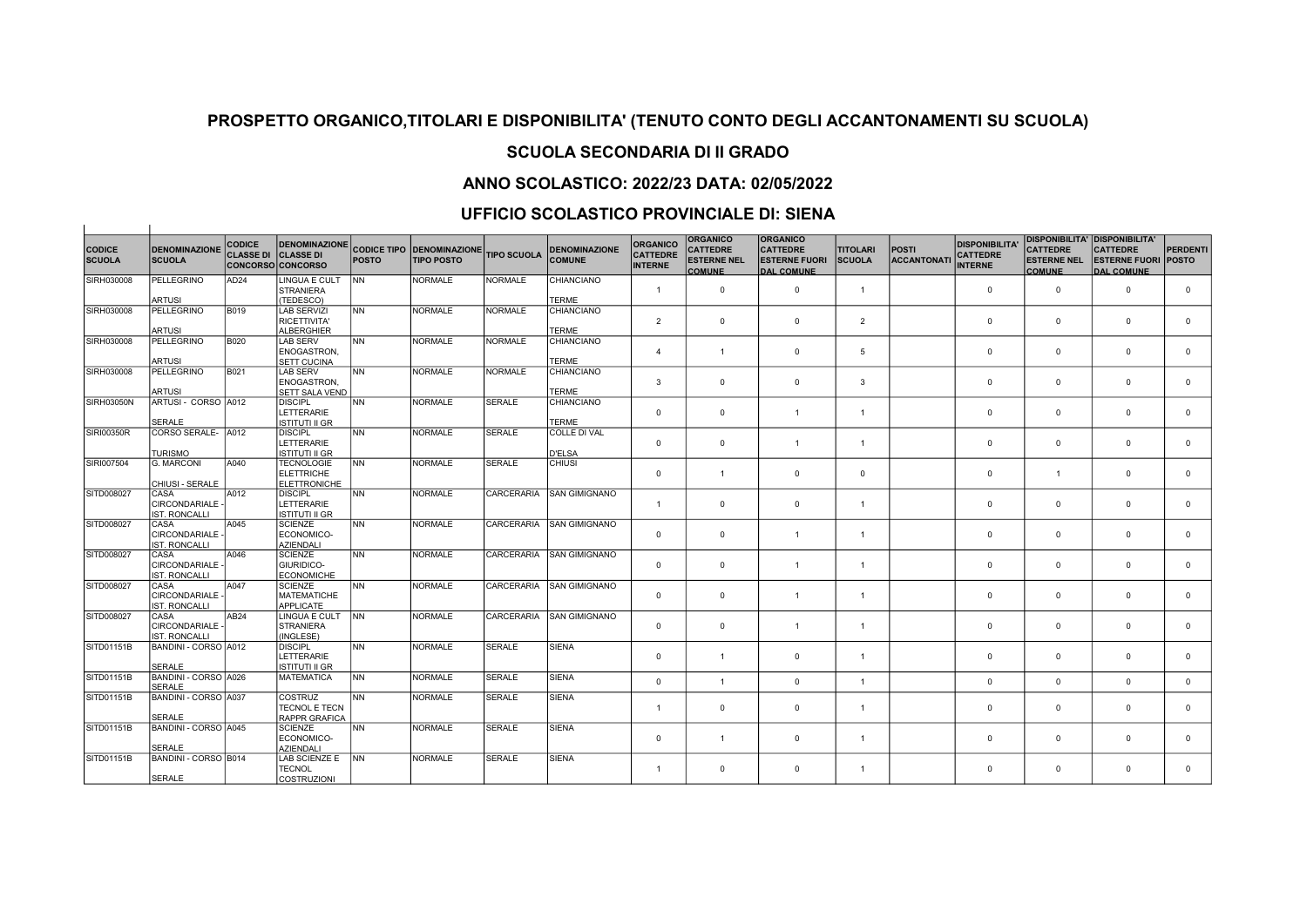# SCUOLA SECONDARIA DI II GRADO

### ANNO SCOLASTICO: 2022/23 DATA: 02/05/2022

## UFFICIO SCOLASTICO PROVINCIALE DI: SIENA

 $\overline{1}$ 

|                                |                                       | <b>CODICE</b>    | <b>DENOMINAZIONE</b>                                              |              |                                                       |                    |                                       | <b>ORGANICO</b>                   | <b>ORGANICO</b>                                        | <b>ORGANICO</b>                                              |                                  |                                   | <b>DISPONIBILITA'</b>             | <b>DISPONIBILITA' DISPONIBILITA'</b>                   |                                                                    |                 |
|--------------------------------|---------------------------------------|------------------|-------------------------------------------------------------------|--------------|-------------------------------------------------------|--------------------|---------------------------------------|-----------------------------------|--------------------------------------------------------|--------------------------------------------------------------|----------------------------------|-----------------------------------|-----------------------------------|--------------------------------------------------------|--------------------------------------------------------------------|-----------------|
| <b>CODICE</b><br><b>SCUOLA</b> | <b>DENOMINAZIONE</b><br><b>SCUOLA</b> | <b>CLASSE DI</b> | <b>CLASSE DI</b><br>CONCORSO CONCORSO                             | <b>POSTO</b> | <b>CODICE TIPO DENOMINAZIONE</b><br><b>TIPO POSTO</b> | <b>TIPO SCUOLA</b> | <b>DENOMINAZIONE</b><br><b>COMUNE</b> | <b>CATTEDRE</b><br><b>INTERNE</b> | <b>CATTEDRE</b><br><b>ESTERNE NEL</b><br><b>COMUNE</b> | <b>CATTEDRE</b><br><b>ESTERNE FUORI</b><br><b>DAL COMUNE</b> | <b>TITOLARI</b><br><b>SCUOLA</b> | <b>POSTI</b><br><b>ACCANTONAT</b> | <b>CATTEDRE</b><br><b>INTERNE</b> | <b>CATTEDRE</b><br><b>ESTERNE NEL</b><br><b>COMUNE</b> | <b>CATTEDRE</b><br><b>ESTERNE FUORI POSTO</b><br><b>DAL COMUNE</b> | <b>PERDENTI</b> |
| SITF00850R                     | TITO SARROCCHI A012                   |                  | <b>DISCIPL</b>                                                    | <b>NN</b>    | <b>NORMALE</b>                                        | <b>SERALE</b>      | <b>POGGIBONSI</b>                     |                                   |                                                        |                                                              |                                  |                                   |                                   |                                                        |                                                                    |                 |
|                                | CORSO SERALE                          |                  | LETTERARIE<br>ISTITUTI II GR                                      |              |                                                       |                    |                                       | $^{\circ}$                        | $\mathbf{1}$                                           | $\mathbf 0$                                                  | $\overline{1}$                   |                                   | $\mathbf 0$                       | $\mathbf 0$                                            | $\overline{0}$                                                     | $\mathbf 0$     |
| SITF00850R                     | TITO SARROCCHI A042                   |                  | <b>SCIENZE E</b>                                                  | <b>NN</b>    | <b>NORMALE</b>                                        | SERALE             | <b>POGGIBONSI</b>                     |                                   |                                                        |                                                              |                                  |                                   |                                   |                                                        |                                                                    |                 |
|                                |                                       |                  | <b>TECNOLOGIE</b>                                                 |              |                                                       |                    |                                       | $\overline{1}$                    | $\mathbf 0$                                            | $\mathbf{0}$                                                 | $\mathbf 0$                      |                                   | $\mathbf{1}$                      | $\mathsf 0$                                            | $\mathbf 0$                                                        | $\mathbf 0$     |
| SITF020002                     | CORSO SERALE<br>TITO SARROCCHI A012   |                  | <b>MECCANICHE</b><br><b>DISCIPL</b>                               | <b>NN</b>    | <b>NORMALE</b>                                        | <b>NORMALE</b>     | <b>SIENA</b>                          |                                   |                                                        |                                                              |                                  |                                   |                                   |                                                        |                                                                    |                 |
|                                |                                       |                  | LETTERARIE<br>ISTITUTI II GR                                      |              |                                                       |                    |                                       | 26                                | $\mathbf 0$                                            | $\mathbf 0$                                                  | 24                               |                                   | $\overline{2}$                    | $\mathbf 0$                                            | $\mathbf 0$                                                        | $\mathbf 0$     |
| SITF020002                     | TITO SARROCCHI A019                   |                  | FILOSOFIA E<br>STORIA                                             | <b>INN</b>   | <b>NORMALE</b>                                        | NORMALE            | <b>SIENA</b>                          | $\overline{2}$                    | $\mathbf 0$                                            | $\mathbf{0}$                                                 | $\overline{2}$                   |                                   | $\mathbf{0}$                      | $\mathbf 0$                                            | $\mathbf 0$                                                        | $\mathbf{0}$    |
| SITF020002                     | TITO SARROCCHI A020                   |                  | FISICA                                                            | <b>NN</b>    | <b>NORMALE</b>                                        | NORMALE            | <b>SIENA</b>                          | 6                                 | $\mathbf{0}$                                           | $\mathbf{1}$                                                 | $\overline{7}$                   |                                   | $\mathbf{0}$                      | $\Omega$                                               | $\Omega$                                                           | $\Omega$        |
| SITF020002                     | TITO SARROCCHI A021                   |                  | <b>GEOGRAFIA</b>                                                  | <b>NN</b>    | <b>NORMALE</b>                                        | NORMALE            | <b>SIENA</b>                          | $\mathbf{0}$                      | $\mathbf{1}$                                           | $\mathbf{0}$                                                 | $\overline{1}$                   |                                   | $\mathbf 0$                       | $\mathbf{0}$                                           | $\mathbf 0$                                                        | $\mathbf{0}$    |
| SITF020002                     | TITO SARROCCHI A026                   |                  | <b>MATEMATICA</b>                                                 | <b>NN</b>    | <b>NORMALE</b>                                        | NORMALE            | <b>SIENA</b>                          | 14                                | $\mathbf{0}$                                           | $\Omega$                                                     | 13                               |                                   | $\mathbf{1}$                      | $\mathbf 0$                                            | $\Omega$                                                           | $\mathbf{0}$    |
| SITF020002                     | TITO SARROCCHI A034                   |                  | <b>SCIENZE E</b><br><b>TECNOLOGIE</b><br>CHIMICHE                 | <b>NN</b>    | <b>NORMALE</b>                                        | NORMALE            | <b>SIENA</b>                          | 12                                | $\mathbf 0$                                            | $\Omega$                                                     | 13                               |                                   | $\mathbf 0$                       | $\mathbf 0$                                            | $\overline{0}$                                                     | $\overline{1}$  |
| SITF020002                     | TITO SARROCCHI A037                   |                  | <b>COSTRUZ</b><br><b>TECNOL E TECN</b><br><b>RAPPR GRAFICA</b>    | <b>NN</b>    | <b>NORMALE</b>                                        | <b>NORMALE</b>     | <b>SIENA</b>                          | 6                                 | $^{\circ}$                                             | $\mathbf 0$                                                  | 5                                |                                   | $\mathbf{1}$                      | $\mathbf 0$                                            | $\overline{0}$                                                     | $\mathbf 0$     |
| SITF020002                     | TITO SARROCCHI A040                   |                  | <b>TECNOLOGIE</b><br>ELETTRICHE<br><b>ELETTRONICHE</b>            | <b>INN</b>   | <b>NORMALE</b>                                        | NORMALE            | <b>SIENA</b>                          | 9                                 | $\mathbf{0}$                                           | $\mathbf 0$                                                  | 9                                |                                   | $\mathbf 0$                       | $\mathbf 0$                                            | $\overline{0}$                                                     | $\mathbf 0$     |
| SITF020002                     | TITO SARROCCHI A041                   |                  | <b>SCIENZE E</b><br><b>TECNOLOGIE</b><br><b>INFORMATICHE</b>      | lnn          | <b>NORMALE</b>                                        | NORMALE            | <b>SIENA</b>                          | 10                                | $\mathbf{0}$                                           | $\mathbf{0}$                                                 | 9                                |                                   | $\overline{1}$                    | $\mathbf 0$                                            | $\overline{0}$                                                     | $\mathbf{0}$    |
| SITF020002                     | TITO SARROCCHI A042                   |                  | <b>SCIENZE E</b><br><b>TECNOLOGIE</b><br><b>MECCANICHE</b>        | <b>NN</b>    | <b>NORMALE</b>                                        | <b>NORMALE</b>     | <b>SIENA</b>                          | 8                                 | $^{\circ}$                                             | $\mathbf{0}$                                                 | $\overline{4}$                   |                                   | $\overline{4}$                    | $\mathbf 0$                                            | $\overline{0}$                                                     | $\mathbf 0$     |
| SITF020002                     | TITO SARROCCHI A046                   |                  | <b>SCIENZE</b><br>GIURIDICO-<br><b>ECONOMICHE</b>                 | lnn          | <b>NORMALE</b>                                        | NORMALE            | <b>SIENA</b>                          | 3                                 | $\mathbf 0$                                            | $\mathbf{0}$                                                 | 3                                |                                   | $\mathbf{0}$                      | $\mathbf 0$                                            | $\mathbf 0$                                                        | $\mathbf 0$     |
| SITF020002                     | TITO SARROCCHI A047                   |                  | <b>SCIENZE</b><br><b>MATEMATICHE</b><br><b>APPLICATE</b>          | lnn          | <b>NORMALE</b>                                        | NORMALE            | <b>SIENA</b>                          | 3                                 | $\mathbf 0$                                            | $^{\circ}$                                                   | 3                                |                                   | $\mathbf 0$                       | $\mathbf{0}$                                           | $\overline{0}$                                                     | $^{\circ}$      |
| SITF020002                     | TITO SARROCCHI A048                   |                  | <b>SCIENZE</b><br><b>MOTORIE E</b><br>SPORTIVE II<br><b>GRADO</b> | <b>NN</b>    | <b>NORMALE</b>                                        | NORMALE            | <b>SIENA</b>                          | 8                                 | $\mathbf 0$                                            | $\mathbf 0$                                                  | 6                                |                                   | $\overline{2}$                    | $\mathbf 0$                                            | $\overline{0}$                                                     | $\mathbf 0$     |
| SITF020002                     | TITO SARROCCHI A050                   |                  | SCIENZE NAT,<br>CHIM E BIOLOG                                     | <b>NN</b>    | <b>NORMALE</b>                                        | <b>NORMALE</b>     | <b>SIENA</b>                          | 6                                 | $\mathbf{0}$                                           | $\mathbf{0}$                                                 | 6                                |                                   | $\mathbf 0$                       | $\mathbf{0}$                                           | $\overline{0}$                                                     | $\mathbf{0}$    |
| SITF020002                     | TITO SARROCCHI AB24                   |                  | LINGUA E CULT<br>STRANIERA<br>(INGLESE)                           | <b>INN</b>   | <b>NORMALE</b>                                        | NORMALE            | <b>SIENA</b>                          | 13                                | $\mathbf 0$                                            | $\mathbf{0}$                                                 | 11                               |                                   | 2                                 | $\mathbf 0$                                            | $\overline{0}$                                                     | $^{\circ}$      |
| SITF020002                     | TITO SARROCCHI AD01                   |                  | <b>SOSTEGNO</b>                                                   | Інн          | SOSTEGNO                                              | NORMALE            | <b>SIENA</b>                          | 12                                | $^{\circ}$                                             | $^{\circ}$                                                   | 11                               |                                   | $\mathbf{1}$                      | $\mathbf{0}$                                           | $\mathbf 0$                                                        | $^{\circ}$      |
| SITF020002                     | TITO SARROCCHI B003                   |                  | <b>LABORATORI DI</b><br><b>FISICA</b>                             | <b>INN</b>   | <b>NORMALE</b>                                        | NORMALE            | <b>SIENA</b>                          | 3                                 | $\mathbf 0$                                            | $\mathbf{0}$                                                 | 3                                |                                   | $\mathbf 0$                       | $\mathbf 0$                                            | $\overline{0}$                                                     | $\mathbf{0}$    |
| SITF020002                     | TITO SARROCCHI B012                   |                  | LAB SCIENZE E<br><b>TECNOL CHIM</b><br><b>MICROBIOL</b>           | <b>INN</b>   | <b>NORMALE</b>                                        | <b>NORMALE</b>     | <b>SIENA</b>                          | $\overline{4}$                    | $\mathbf 0$                                            | $\mathbf 0$                                                  | $\boldsymbol{\Delta}$            |                                   | $\mathbf 0$                       | $\mathbf 0$                                            | $\overline{0}$                                                     | $\mathbf 0$     |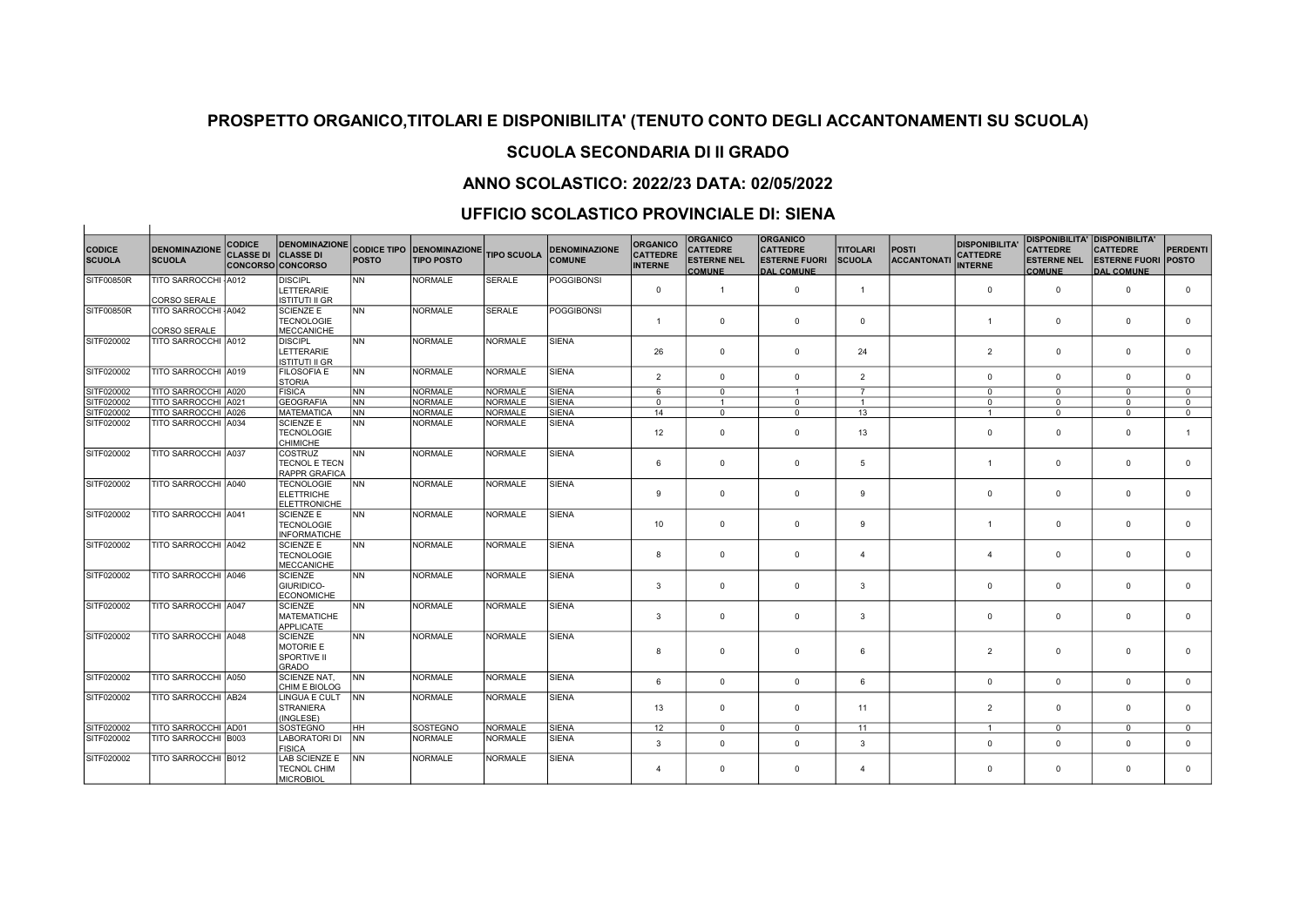## SCUOLA SECONDARIA DI II GRADO

## ANNO SCOLASTICO: 2022/23 DATA: 02/05/2022

## UFFICIO SCOLASTICO PROVINCIALE DI: SIENA

 $\overline{1}$ 

| <b>CODICE</b><br><b>SCUOLA</b> | <b>DENOMINAZIONE</b><br><b>SCUOLA</b>                      | <b>CODICE</b><br><b>CLASSE DI CLASSE DI</b> | <b>DENOMINAZIONE</b><br><b>CONCORSO CONCORSO</b>        | <b>POSTO</b> | <b>CODICE TIPO DENOMINAZIONE</b><br><b>TIPO POSTO</b> | <b>TIPO SCUOLA</b> | <b>DENOMINAZIONE</b><br><b>COMUNE</b>        | <b>ORGANICO</b><br><b>CATTEDRE</b><br><b>INTERNE</b> | <b>ORGANICO</b><br><b>CATTEDRE</b><br><b>ESTERNE NEL</b><br><b>COMUNE</b> | <b>ORGANICO</b><br><b>CATTEDRE</b><br><b>ESTERNE FUORI</b><br><b>DAL COMUNE</b> | <b>TITOLARI</b><br><b>SCUOLA</b> | <b>POSTI</b><br><b>ACCANTONATI</b> | <b>DISPONIBILITA'</b><br><b>CATTEDRE</b><br><b>INTERNE</b> | <b>CATTEDRE</b><br><b>ESTERNE NEL</b><br><b>COMUNE</b> | <b>DISPONIBILITA' DISPONIBILITA'</b><br><b>CATTEDRE</b><br><b>ESTERNE FUORI</b><br><b>DAL COMUNE</b> | <b>PERDENTI</b><br><b>POSTO</b> |
|--------------------------------|------------------------------------------------------------|---------------------------------------------|---------------------------------------------------------|--------------|-------------------------------------------------------|--------------------|----------------------------------------------|------------------------------------------------------|---------------------------------------------------------------------------|---------------------------------------------------------------------------------|----------------------------------|------------------------------------|------------------------------------------------------------|--------------------------------------------------------|------------------------------------------------------------------------------------------------------|---------------------------------|
| SITF020002                     | TITO SARROCCHI B015                                        |                                             | LAB SC E<br><b>TECNOL ELETTR</b><br>ELETTRONIC          | <b>NN</b>    | <b>NORMALE</b>                                        | <b>NORMALE</b>     | <b>SIENA</b>                                 | 3                                                    | $\Omega$                                                                  | $\mathbf 0$                                                                     | 3                                |                                    | $\mathbf 0$                                                | $\mathbf 0$                                            | $\mathbf 0$                                                                                          | $\mathbf 0$                     |
| SITF020002                     | TITO SARROCCHI B016                                        |                                             | LAB SCIENZE E<br><b>TECNOL</b><br>INFORMATICHE          | <b>NN</b>    | <b>NORMALE</b>                                        | <b>NORMALE</b>     | <b>SIENA</b>                                 | $\overline{a}$                                       | $\mathbf 0$                                                               | $\Omega$                                                                        | $\overline{4}$                   |                                    | $\Omega$                                                   | $\mathbf 0$                                            | $\Omega$                                                                                             | $\Omega$                        |
| SITF020002                     | TITO SARROCCHI B017                                        |                                             | LAB SCIENZE E<br><b>TECNOL</b><br>MECCANICHE            | <b>INN</b>   | <b>NORMALE</b>                                        | <b>NORMALE</b>     | <b>SIENA</b>                                 | $\overline{5}$                                       | $\overline{1}$                                                            | $\Omega$                                                                        | 5                                |                                    | $\Omega$                                                   | $\overline{1}$                                         | $\Omega$                                                                                             | $\Omega$                        |
| SITF05000T                     | <b>ISTITUTO DI</b><br><b>ISTRUZIONE SUP.</b><br>"AVOGADRO" | A012                                        | <b>DISCIPL</b><br>LETTERARIE<br>IISTITUTI II GR         | <b>NN</b>    | <b>NORMALE</b>                                        | <b>NORMALE</b>     | ABBADIA SAN<br><b>SALVATORE</b>              | $\overline{7}$                                       | $\mathbf{0}$                                                              | $\Omega$                                                                        | 5                                |                                    | $\overline{2}$                                             | $\mathbf 0$                                            | $\Omega$                                                                                             | $\mathbf 0$                     |
| SITF05000T                     | <b>ISTITUTO DI</b><br><b>ISTRUZIONE SUP.</b><br>"AVOGADRO" | A017                                        | <b>DISEG STORIA</b><br>ARTE ISTITUTI II<br>lGR.         | INN.         | <b>NORMALE</b>                                        | <b>NORMALE</b>     | <b>ABBADIA SAN</b><br><b>SALVATORE</b>       | $\overline{1}$                                       | $^{\circ}$                                                                | $\Omega$                                                                        | $\overline{1}$                   |                                    | $\Omega$                                                   | $^{\circ}$                                             | $\Omega$                                                                                             | $\Omega$                        |
| SITF05000T                     | <b>ISTITUTO DI</b><br><b>ISTRUZIONE SUP.</b><br>"AVOGADRO" | A019                                        | <b>FILOSOFIA E</b><br>İSTORIA                           | <b>NN</b>    | <b>NORMALE</b>                                        | <b>NORMALE</b>     | <b>ABBADIA SAN</b><br><b>SALVATORE</b>       | $\mathbf{1}$                                         | $\mathbf 0$                                                               | $\Omega$                                                                        | $\overline{1}$                   |                                    | $\Omega$                                                   | $\mathbf 0$                                            | $\Omega$                                                                                             | $\Omega$                        |
| SITF05000T                     | <b>ISTITUTO DI</b><br><b>ISTRUZIONE SUP.</b><br>"AVOGADRO" | A020                                        | FISICA                                                  | NN           | <b>NORMALE</b>                                        | <b>NORMALE</b>     | <b>ABBADIA SAN</b><br><b>SALVATORE</b>       | $\overline{2}$                                       | $\mathbf 0$                                                               | $\Omega$                                                                        | $\overline{1}$                   |                                    |                                                            | $\mathbf 0$                                            | $\Omega$                                                                                             | $\Omega$                        |
| SITF05000T                     | <b>ISTITUTO DI</b><br><b>ISTRUZIONE SUP.</b><br>"AVOGADRO" | A026                                        | MATEMATICA                                              | <b>NN</b>    | <b>NORMALE</b>                                        | <b>NORMALE</b>     | <b>ABBADIA SAN</b><br><b>SALVATORE</b>       | $\overline{5}$                                       | $\mathbf{0}$                                                              | $\Omega$                                                                        | $\overline{4}$                   |                                    |                                                            | $\mathbf 0$                                            | $\Omega$                                                                                             | $\Omega$                        |
| SITF05000T                     | <b>ISTITUTO DI</b><br><b>ISTRUZIONE SUP.</b><br>"AVOGADRO" | A034                                        | <b>SCIENZE E</b><br><b>TECNOLOGIE</b><br>Існімісне      | NN           | <b>NORMALE</b>                                        | <b>NORMALE</b>     | <b>ABBADIA SAN</b><br><b>SALVATORE</b>       | $\overline{2}$                                       | $\mathbf 0$                                                               | 1                                                                               | $\overline{2}$                   |                                    | $\Omega$                                                   | $\mathbf 0$                                            |                                                                                                      | $\Omega$                        |
| SITF05000T                     | <b>ISTITUTO DI</b><br><b>ISTRUZIONE SUP.</b><br>"AVOGADRO" | A037                                        | <b>COSTRUZ</b><br><b>TECNOL E TECN</b><br>RAPPR GRAFICA | <b>NN</b>    | <b>NORMALE</b>                                        | <b>NORMALE</b>     | ABBADIA SAN<br><b>SALVATORE</b>              | 2                                                    | $^{\circ}$                                                                | $\mathbf{0}$                                                                    | $\overline{2}$                   |                                    | $\Omega$                                                   | $\mathbf 0$                                            | $\Omega$                                                                                             | $\Omega$                        |
| SITF05000T                     | <b>ISTITUTO DI</b><br><b>ISTRUZIONE SUP.</b><br>"AVOGADRO" | A040                                        | <b>TECNOLOGIE</b><br>ELETTRICHE<br><b>ELETTRONICHE</b>  | INN.         | <b>NORMALE</b>                                        | <b>NORMALE</b>     | <b>ABBADIA SAN</b><br><b>SALVATORE</b>       | 3                                                    | $\mathbf{0}$                                                              | $\Omega$                                                                        | 3                                |                                    | $\Omega$                                                   | $\mathbf 0$                                            | $\Omega$                                                                                             | $\mathbf 0$                     |
| SITF05000T                     | <b>ISTITUTO DI</b><br><b>ISTRUZIONE SUP.</b><br>"AVOGADRO" | A041                                        | <b>SCIENZE E</b><br><b>TECNOLOGIE</b><br>INFORMATICHE   | <b>NN</b>    | <b>NORMALE</b>                                        | <b>NORMALE</b>     | ABBADIA SAN<br><b>SALVATORE</b>              | $\mathbf{1}$                                         | $\mathbf 0$                                                               | $\Omega$                                                                        | $\mathbf{1}$                     |                                    | $\Omega$                                                   | $\mathbf 0$                                            | $\mathbf 0$                                                                                          | $\Omega$                        |
| SITF05000T                     | <b>ISTITUTO DI</b><br><b>ISTRUZIONE SUP.</b><br>"AVOGADRO" | A042                                        | <b>SCIENZE E</b><br><b>TECNOLOGIE</b><br>MECCANICHE     | <b>NN</b>    | <b>NORMALE</b>                                        | <b>NORMALE</b>     | <b>ABBADIA SAN</b><br><b>SALVATORE</b>       | 3                                                    | $\mathbf 0$                                                               | $\Omega$                                                                        | 3                                |                                    | $\Omega$                                                   | $\mathbf 0$                                            | $\Omega$                                                                                             | $\Omega$                        |
| SITF05000T                     | <b>ISTITUTO DI</b><br><b>ISTRUZIONE SUP.</b><br>"AVOGADRO" | A044                                        | ITECNOL TESSILI. INN<br>ABBIGL E MODA                   |              | <b>NORMALE</b>                                        | <b>NORMALE</b>     | ABBADIA SAN<br><b>SALVATORE</b>              | -1                                                   | $\mathbf 0$                                                               | $\mathbf 0$                                                                     | $\mathbf 0$                      |                                    | -1                                                         | $\mathbf 0$                                            | $\mathbf 0$                                                                                          | $\mathbf 0$                     |
| SITF05000T                     | <b>ISTITUTO DI</b><br><b>ISTRUZIONE SUP.</b><br>"AVOGADRO" | A046                                        | <b>SCIENZE</b><br><b>GIURIDICO-</b><br>ECONOMICHE       | INN.         | <b>NORMALE</b>                                        | <b>NORMALE</b>     | <b>ABBADIA SAN</b><br><b>SALVATORE</b>       | $\mathbf{1}$                                         | $^{\circ}$                                                                | $\mathbf{0}$                                                                    | $\overline{1}$                   |                                    | $\Omega$                                                   | $\mathbf 0$                                            | $\Omega$                                                                                             | $\Omega$                        |
| SITF05000T                     | <b>ISTITUTO DI</b><br><b>ISTRUZIONE SUP.</b>               | A048                                        | SCIENZE<br>IMOTORIE E<br><b>SPORTIVE II</b>             | <b>NN</b>    | <b>NORMALE</b>                                        | <b>NORMALE</b>     | ABBADIA SAN                                  | $\overline{2}$                                       | $\mathbf 0$                                                               | $\mathbf 0$                                                                     | $\overline{2}$                   |                                    | $\Omega$                                                   | $\mathbf 0$                                            | $\mathbf 0$                                                                                          | $\Omega$                        |
| SITF05000T                     | "AVOGADRO"<br>ISTITUTO DI<br>ISTRUZIONE SUP.<br>"AVOGADRO" | A050                                        | <b>GRADO</b><br>SCIENZE NAT,<br>CHIM E BIOLOG           | INN.         | <b>NORMALE</b>                                        | <b>NORMALE</b>     | SALVATORE<br>ABBADIA SAN<br><b>SALVATORE</b> | $\mathbf{1}$                                         | $\Omega$                                                                  | $\Omega$                                                                        | $\Omega$                         |                                    | $\overline{1}$                                             | $\Omega$                                               | $\Omega$                                                                                             | $\Omega$                        |